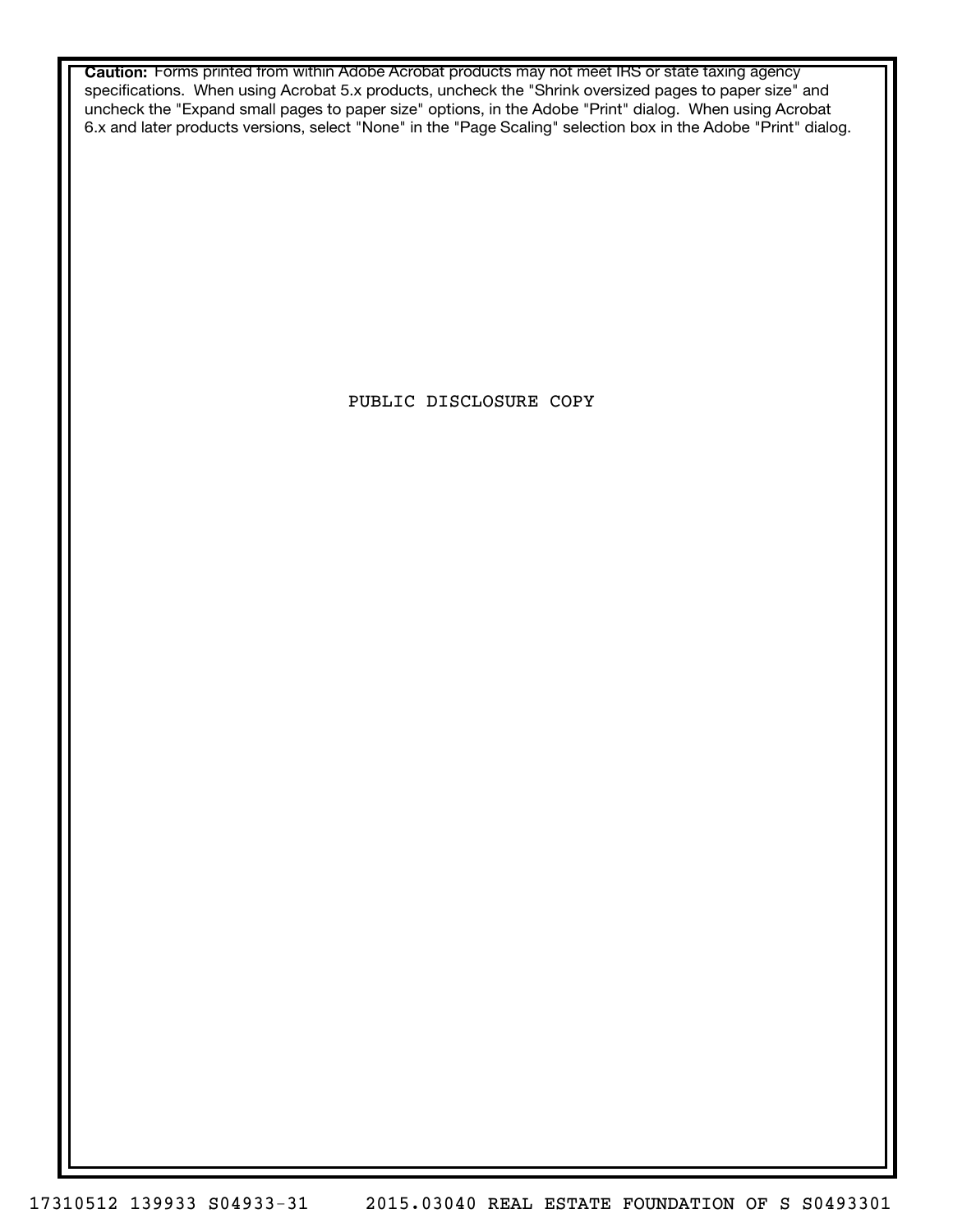|                                |                             |                                             | ** PUBLIC DISCLOSURE COPY **                                                                                                                                               |                             |            |                                                     |                                                                      |
|--------------------------------|-----------------------------|---------------------------------------------|----------------------------------------------------------------------------------------------------------------------------------------------------------------------------|-----------------------------|------------|-----------------------------------------------------|----------------------------------------------------------------------|
|                                |                             |                                             | <b>Return of Organization Exempt From Income Tax</b>                                                                                                                       |                             |            |                                                     | OMB No. 1545-0047                                                    |
| Form                           |                             | 990                                         | Under section 501(c), 527, or 4947(a)(1) of the Internal Revenue Code (except private foundations)                                                                         |                             |            |                                                     |                                                                      |
|                                |                             | Department of the Treasury                  | Do not enter social security numbers on this form as it may be made public.                                                                                                |                             |            |                                                     | <b>Open to Public</b>                                                |
|                                |                             | Internal Revenue Service                    | Information about Form 990 and its instructions is at www.irs.gov/form990.                                                                                                 |                             |            |                                                     | Inspection                                                           |
|                                |                             |                                             | A For the 2015 calendar year, or tax year beginning                                                                                                                        |                             | and ending |                                                     |                                                                      |
|                                | <b>B</b> Check if           |                                             | C Name of organization                                                                                                                                                     |                             |            | D Employer identification number                    |                                                                      |
|                                | applicable:                 |                                             | REAL ESTATE FOUNDATION OF SAN LUIS                                                                                                                                         |                             |            |                                                     |                                                                      |
|                                | Address<br> change          |                                             | OBISPO COUNTY                                                                                                                                                              |                             |            |                                                     |                                                                      |
|                                | 1Name<br>change             |                                             | Doing business as                                                                                                                                                          |                             |            |                                                     | 80-0383894                                                           |
|                                | Initial<br>return           |                                             | Number and street (or P.O. box if mail is not delivered to street address)                                                                                                 |                             | Room/suite | <b>E</b> Telephone number                           |                                                                      |
|                                | Final<br>return/            |                                             | 550 DANA STREET                                                                                                                                                            |                             |            |                                                     | $805 - 543 - 2323$                                                   |
|                                | termin-<br>ated             |                                             | City or town, state or province, country, and ZIP or foreign postal code                                                                                                   |                             |            | G Gross receipts \$                                 | 2,479,504.                                                           |
|                                | Amended<br>return           |                                             | SAN LUIS OBISPO, CA<br>93401                                                                                                                                               |                             |            | H(a) Is this a group return                         |                                                                      |
|                                | Applica-<br>tion<br>pending |                                             | F Name and address of principal officer: MIKE PATRICK                                                                                                                      |                             |            |                                                     | for subordinates? $\boxed{\phantom{a}}$ Yes $\boxed{\phantom{a}}$ No |
|                                |                             |                                             | SAME AS C ABOVE                                                                                                                                                            |                             |            | $H(b)$ Are all subordinates included? $\Box$ Yes    | ⊥No                                                                  |
|                                |                             | <b>I</b> Tax-exempt status: $X \ 501(c)(3)$ | $501(c)$ (<br>$\sqrt{\frac{1}{1}}$ (insert no.)                                                                                                                            | 4947(a)(1) or               | 527        |                                                     | If "No," attach a list. (see instructions)                           |
|                                |                             | J Website: $\triangleright$ N/A             |                                                                                                                                                                            |                             |            | $H(c)$ Group exemption number $\blacktriangleright$ |                                                                      |
|                                |                             |                                             | K Form of organization: $X$ Corporation<br>Trust<br>Association                                                                                                            | Other $\blacktriangleright$ |            |                                                     | L Year of formation: $2009$ M State of legal domicile: $CA$          |
|                                | Part II                     | Summary                                     |                                                                                                                                                                            |                             |            |                                                     |                                                                      |
|                                | 1                           |                                             | Briefly describe the organization's mission or most significant activities: TO CONDUCT & SUPPORT ACTIVITIES                                                                |                             |            |                                                     |                                                                      |
| Governance                     |                             |                                             | FOR THE BENEFIT OF THE COMMUNITY FOUNDATION SAN LUIS OBISPO COUNTY.                                                                                                        |                             |            |                                                     |                                                                      |
|                                | 2                           |                                             | Check this box $\blacktriangleright \Box$ if the organization discontinued its operations or disposed of more than 25% of its net assets.                                  |                             |            |                                                     |                                                                      |
|                                | З                           |                                             | Number of voting members of the governing body (Part VI, line 1a)                                                                                                          |                             |            | 3                                                   | 3                                                                    |
|                                | 4                           |                                             |                                                                                                                                                                            |                             |            | 4                                                   | $\overline{2}$                                                       |
| <b>Activities &amp;</b>        | 5                           |                                             |                                                                                                                                                                            |                             |            | 5                                                   | $\overline{0}$                                                       |
|                                | 6                           |                                             |                                                                                                                                                                            |                             |            | 6                                                   | $\Omega$                                                             |
|                                |                             |                                             |                                                                                                                                                                            |                             |            | 7a                                                  | 0.                                                                   |
|                                |                             |                                             |                                                                                                                                                                            |                             |            | 7b                                                  | $\overline{0}$ .                                                     |
|                                |                             |                                             |                                                                                                                                                                            |                             |            | <b>Prior Year</b>                                   | <b>Current Year</b>                                                  |
|                                | 8                           |                                             |                                                                                                                                                                            |                             |            | 325,500.<br>0.                                      | 2,465,000.                                                           |
| Revenue                        | 9                           |                                             | Program service revenue (Part VIII, line 2g)                                                                                                                               |                             |            | 14,728.                                             | 14,504.                                                              |
|                                | 10                          |                                             |                                                                                                                                                                            |                             |            | 0.                                                  |                                                                      |
|                                | 11                          |                                             | Other revenue (Part VIII, column (A), lines 5, 6d, 8c, 9c, 10c, and 11e)                                                                                                   |                             |            | 340,228.                                            | 2,479,504.                                                           |
|                                | 12                          |                                             | Total revenue - add lines 8 through 11 (must equal Part VIII, column (A), line 12)                                                                                         |                             |            | 0.                                                  | о.                                                                   |
|                                | 13                          |                                             | Grants and similar amounts paid (Part IX, column (A), lines 1-3)                                                                                                           |                             |            | σ.                                                  | $\overline{0}$ .                                                     |
|                                | 14                          |                                             | Benefits paid to or for members (Part IX, column (A), line 4)                                                                                                              |                             |            |                                                     |                                                                      |
|                                |                             |                                             | 15 Salaries, other compensation, employee benefits (Part IX, column (A), lines 5-10)                                                                                       |                             |            | υ.<br>О.                                            | $\mathbf{0}$ .<br>$\overline{0}$ .                                   |
| Expenses                       |                             |                                             |                                                                                                                                                                            |                             | υ.         |                                                     |                                                                      |
|                                |                             |                                             | <b>b</b> Total fundraising expenses (Part IX, column (D), line 25)<br>▸                                                                                                    |                             |            | 1,314.                                              | 5,363.                                                               |
|                                |                             |                                             |                                                                                                                                                                            |                             |            | 1,314.                                              | 5,363.                                                               |
|                                | 18                          |                                             | Total expenses. Add lines 13-17 (must equal Part IX, column (A), line 25)                                                                                                  |                             |            | 338,914.                                            | 2,474,141.                                                           |
|                                | 19                          |                                             |                                                                                                                                                                            |                             |            | <b>Beginning of Current Year</b>                    | <b>End of Year</b>                                                   |
| Net Assets or<br>Fund Balances |                             | Total assets (Part X, line 16)              |                                                                                                                                                                            |                             |            | 612,051.                                            | 3,180,979.                                                           |
|                                | 20<br>21                    |                                             | Total liabilities (Part X, line 26)                                                                                                                                        |                             |            | 54.                                                 | υ.                                                                   |
|                                | 22                          |                                             |                                                                                                                                                                            |                             |            | 611,997.                                            | 3,180,979.                                                           |
|                                | Part II                     | <b>Signature Block</b>                      |                                                                                                                                                                            |                             |            |                                                     |                                                                      |
|                                |                             |                                             | Under penalties of perjury, I declare that I have examined this return, including accompanying schedules and statements, and to the best of my knowledge and belief, it is |                             |            |                                                     |                                                                      |
|                                |                             |                                             | true, correct, and complete. Declaration of preparer (other than officer) is based on all information of which preparer has any knowledge.                                 |                             |            |                                                     |                                                                      |
|                                |                             |                                             |                                                                                                                                                                            |                             |            |                                                     |                                                                      |
| Sign                           |                             |                                             | Signature of officer                                                                                                                                                       |                             |            | Date                                                |                                                                      |
| Here                           |                             |                                             | HEIDI MCPHERSON,<br>CEO                                                                                                                                                    |                             |            |                                                     |                                                                      |
|                                |                             |                                             | Type or print name and title                                                                                                                                               |                             |            |                                                     |                                                                      |
|                                |                             |                                             |                                                                                                                                                                            |                             |            | ∏Date                                               | TIL PTIN                                                             |

|          | Print/Type preparer's name                                                        | Preparer's signature | Date | <b>PTIN</b><br>Check           |
|----------|-----------------------------------------------------------------------------------|----------------------|------|--------------------------------|
| Paid     | KIMBERLYN SPILLER                                                                 |                      |      | P01491937<br>self-emploved     |
| Preparer | CALIBER AUDIT & ATTEST, LLP<br>Firm's name                                        |                      |      | $26 - 2350873$<br>Firm's $EIN$ |
| Use Only | Firm's address 265 SOUTH STREET, SUITE A                                          |                      |      |                                |
|          | SAN LUIS OBISPO, CA 93401                                                         |                      |      | Phone no. $805 - 888 - 0240$   |
|          | May the IRS discuss this return with the preparer shown above? (see instructions) |                      |      | Yes<br>No<br>A                 |

532001 12-16-15 **For Paperwork Reduction Act Notice, see the separate instructions.** LHA Form (2015)

Form **990** (2015)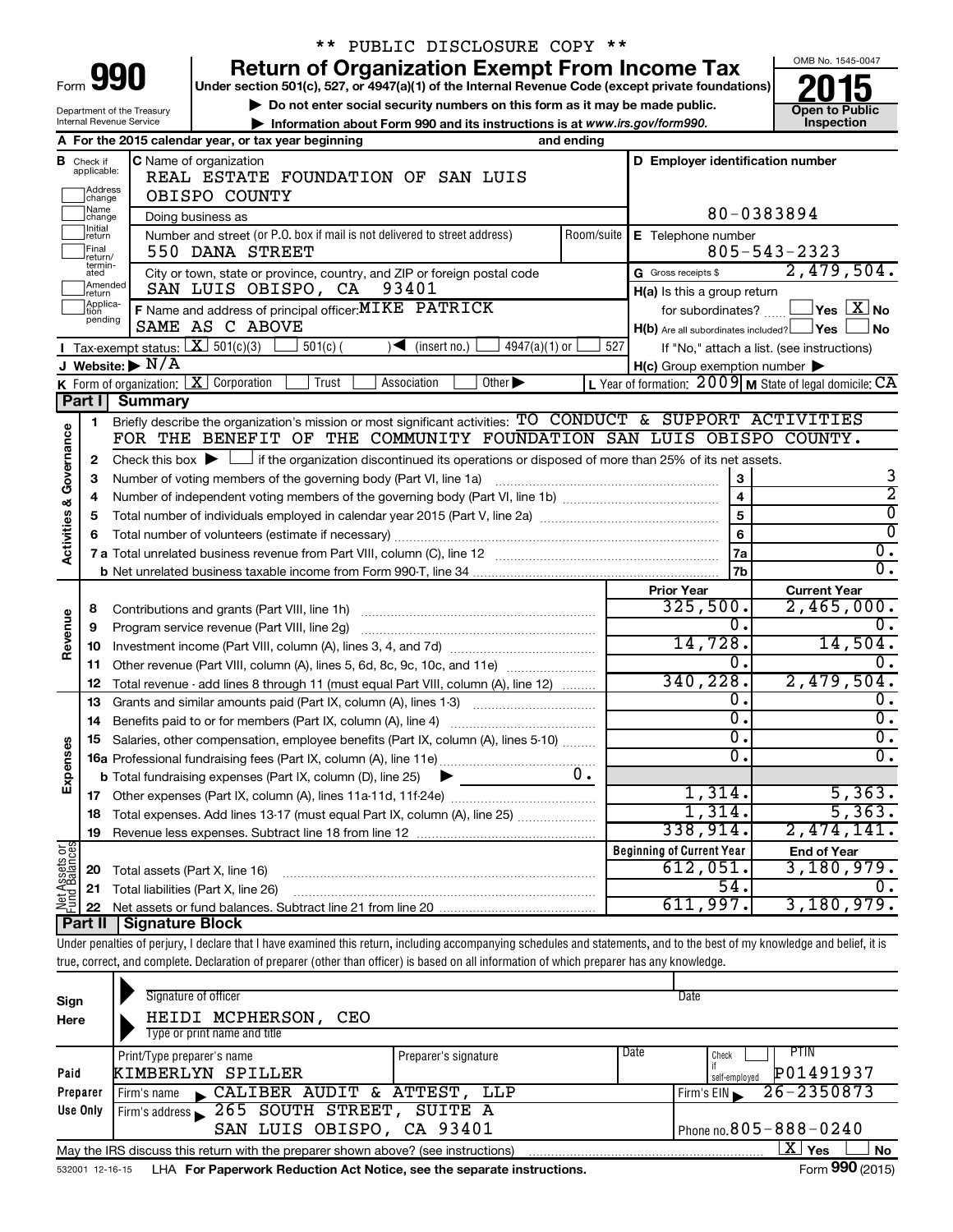|              | 80-0383894<br>OBISPO COUNTY<br>Form 990 (2015)<br>Page 2                                                                                                                                                    |
|--------------|-------------------------------------------------------------------------------------------------------------------------------------------------------------------------------------------------------------|
|              | Part III   Statement of Program Service Accomplishments                                                                                                                                                     |
| 1            | Briefly describe the organization's mission:                                                                                                                                                                |
|              | EARNINGS ARE USED TO SUPPORT THE COMMUNITY FOUNDATION SAN LUIS OBISPO                                                                                                                                       |
|              | COUNTY.                                                                                                                                                                                                     |
|              |                                                                                                                                                                                                             |
| $\mathbf{2}$ | Did the organization undertake any significant program services during the year which were not listed on                                                                                                    |
|              | $\overline{\ }$ Yes $\overline{\rm X}$ No<br>the prior Form 990 or 990-EZ?                                                                                                                                  |
| 3            | If "Yes," describe these new services on Schedule O.<br>$\exists$ Yes $\boxed{\text{X}}$ No<br>Did the organization cease conducting, or make significant changes in how it conducts, any program services? |
|              | If "Yes," describe these changes on Schedule O.                                                                                                                                                             |
| 4            | Describe the organization's program service accomplishments for each of its three largest program services, as measured by expenses.                                                                        |
|              | Section 501(c)(3) and 501(c)(4) organizations are required to report the amount of grants and allocations to others, the total expenses, and                                                                |
| 4a           | revenue, if any, for each program service reported.<br>$4,276.$ including grants of \$<br>) (Revenue \$<br>) (Expenses \$<br>(Code:                                                                         |
|              | EXPENSES ARE INCURRED IN THE PROCESS OF SUPPORTING THE COMMUNITY                                                                                                                                            |
|              | FOUNDATION SAN LUIS OBISPO COUNTY.                                                                                                                                                                          |
|              |                                                                                                                                                                                                             |
|              |                                                                                                                                                                                                             |
|              |                                                                                                                                                                                                             |
|              |                                                                                                                                                                                                             |
|              |                                                                                                                                                                                                             |
|              |                                                                                                                                                                                                             |
|              |                                                                                                                                                                                                             |
|              |                                                                                                                                                                                                             |
| 4b           |                                                                                                                                                                                                             |
|              |                                                                                                                                                                                                             |
|              |                                                                                                                                                                                                             |
|              |                                                                                                                                                                                                             |
|              |                                                                                                                                                                                                             |
|              |                                                                                                                                                                                                             |
|              |                                                                                                                                                                                                             |
|              |                                                                                                                                                                                                             |
|              |                                                                                                                                                                                                             |
|              |                                                                                                                                                                                                             |
|              |                                                                                                                                                                                                             |
| 4с           | $\left(\text{Code:}\right)$ $\left(\text{Expenses $}\right)$<br>) (Revenue \$<br>including grants of \$                                                                                                     |
|              |                                                                                                                                                                                                             |
|              |                                                                                                                                                                                                             |
|              |                                                                                                                                                                                                             |
|              |                                                                                                                                                                                                             |
|              |                                                                                                                                                                                                             |
|              |                                                                                                                                                                                                             |
|              |                                                                                                                                                                                                             |
|              |                                                                                                                                                                                                             |
|              |                                                                                                                                                                                                             |
|              |                                                                                                                                                                                                             |
|              | 4d Other program services (Describe in Schedule O.)                                                                                                                                                         |
|              |                                                                                                                                                                                                             |
| 4е           | (Expenses \$<br>(Revenue \$<br>including grants of \$<br>4,276.<br>Total program service expenses                                                                                                           |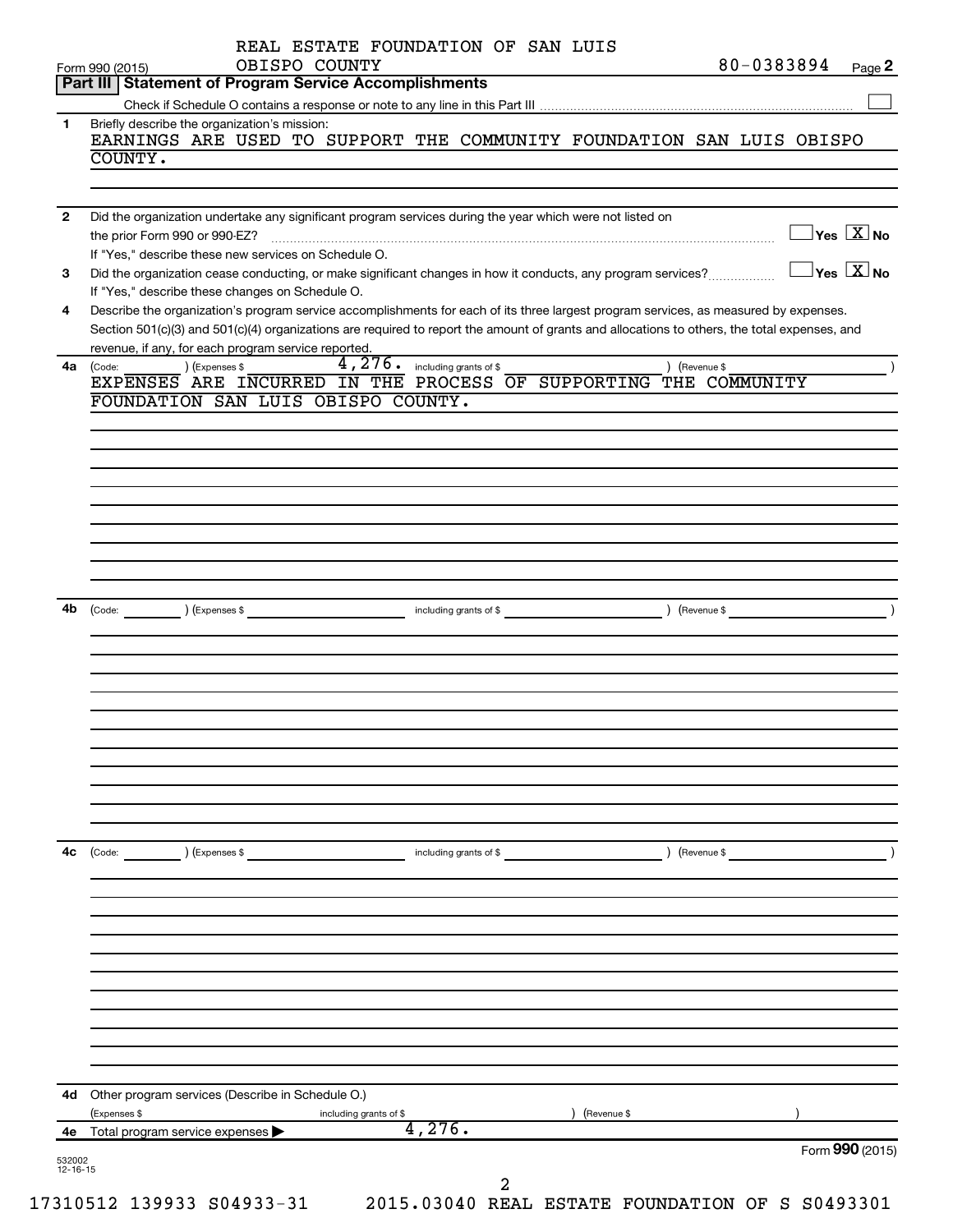OBISPO COUNTY

| Form 990 (2015) | OBISPO COUNTY | 80-0383894<br>Page 3 |
|-----------------|---------------|----------------------|
|-----------------|---------------|----------------------|

|     | Part IV   Checklist of Required Schedules                                                                                                                                                                                            |                 |                       |                             |
|-----|--------------------------------------------------------------------------------------------------------------------------------------------------------------------------------------------------------------------------------------|-----------------|-----------------------|-----------------------------|
|     |                                                                                                                                                                                                                                      |                 | Yes                   | No                          |
| 1   | Is the organization described in section 501(c)(3) or $4947(a)(1)$ (other than a private foundation)?                                                                                                                                |                 |                       |                             |
|     |                                                                                                                                                                                                                                      | 1               | х                     |                             |
| 2   |                                                                                                                                                                                                                                      | $\overline{2}$  | $\overline{\text{x}}$ |                             |
| 3   | Did the organization engage in direct or indirect political campaign activities on behalf of or in opposition to candidates for                                                                                                      |                 |                       |                             |
|     |                                                                                                                                                                                                                                      | 3               |                       | x                           |
| 4   | Section 501(c)(3) organizations. Did the organization engage in lobbying activities, or have a section 501(h) election in effect                                                                                                     |                 |                       |                             |
|     |                                                                                                                                                                                                                                      | 4               |                       | X                           |
| 5   | Is the organization a section 501(c)(4), 501(c)(5), or 501(c)(6) organization that receives membership dues, assessments, or                                                                                                         |                 |                       |                             |
|     |                                                                                                                                                                                                                                      | 5               |                       | X                           |
| 6   | Did the organization maintain any donor advised funds or any similar funds or accounts for which donors have the right to                                                                                                            |                 |                       |                             |
|     | provide advice on the distribution or investment of amounts in such funds or accounts? If "Yes," complete Schedule D, Part I                                                                                                         | 6               |                       | x                           |
| 7   | Did the organization receive or hold a conservation easement, including easements to preserve open space,                                                                                                                            |                 |                       |                             |
|     | the environment, historic land areas, or historic structures? If "Yes," complete Schedule D, Part II                                                                                                                                 | $\overline{7}$  |                       | X                           |
| 8   | Did the organization maintain collections of works of art, historical treasures, or other similar assets? If "Yes," complete                                                                                                         |                 |                       |                             |
|     | Schedule D, Part III <b>Marting Constructs</b> 2014 11 2014 12:00 12:00 12:00 12:00 12:00 12:00 12:00 12:00 12:00 12:00 12:00 12:00 12:00 12:00 12:00 12:00 12:00 12:00 12:00 12:00 12:00 12:00 12:00 12:00 12:00 12:00 12:00 12:00  | 8               |                       | X                           |
| 9   | Did the organization report an amount in Part X, line 21, for escrow or custodial account liability, serve as a custodian for                                                                                                        |                 |                       |                             |
|     | amounts not listed in Part X; or provide credit counseling, debt management, credit repair, or debt negotiation services?                                                                                                            |                 |                       |                             |
|     | If "Yes," complete Schedule D, Part IV                                                                                                                                                                                               | 9               |                       | X                           |
| 10  | Did the organization, directly or through a related organization, hold assets in temporarily restricted endowments, permanent                                                                                                        |                 |                       |                             |
|     |                                                                                                                                                                                                                                      | 10              |                       | х                           |
| 11  | If the organization's answer to any of the following questions is "Yes," then complete Schedule D, Parts VI, VII, VIII, IX, or X                                                                                                     |                 |                       |                             |
|     | as applicable.                                                                                                                                                                                                                       |                 |                       |                             |
|     | a Did the organization report an amount for land, buildings, and equipment in Part X, line 10? If "Yes," complete Schedule D,                                                                                                        |                 |                       |                             |
|     | Part VI                                                                                                                                                                                                                              | 11a             |                       | X                           |
|     | <b>b</b> Did the organization report an amount for investments - other securities in Part X, line 12 that is 5% or more of its total                                                                                                 |                 |                       |                             |
|     |                                                                                                                                                                                                                                      | 11b             |                       | х                           |
|     | c Did the organization report an amount for investments - program related in Part X, line 13 that is 5% or more of its total                                                                                                         |                 |                       |                             |
|     |                                                                                                                                                                                                                                      | 11c             |                       | x                           |
|     | d Did the organization report an amount for other assets in Part X, line 15 that is 5% or more of its total assets reported in                                                                                                       |                 |                       |                             |
|     |                                                                                                                                                                                                                                      | 11d             | X                     |                             |
|     | Did the organization report an amount for other liabilities in Part X, line 25? If "Yes," complete Schedule D, Part X                                                                                                                | 11e             |                       | $\overline{\mathbf{X}}$     |
| f   | Did the organization's separate or consolidated financial statements for the tax year include a footnote that addresses                                                                                                              |                 |                       |                             |
|     | the organization's liability for uncertain tax positions under FIN 48 (ASC 740)? If "Yes," complete Schedule D, Part X                                                                                                               | 11f             | X                     |                             |
|     | 12a Did the organization obtain separate, independent audited financial statements for the tax year? If "Yes," complete                                                                                                              |                 |                       |                             |
|     |                                                                                                                                                                                                                                      | 12a             |                       | x                           |
| b   | Schedule D, Parts XI and XII <b>contained a contained a contained a contained a contained a contained a contained a</b><br>Was the organization included in consolidated, independent audited financial statements for the tax year? |                 |                       |                             |
|     | If "Yes," and if the organization answered "No" to line 12a, then completing Schedule D, Parts XI and XII is optional                                                                                                                | 12 <sub>b</sub> | X                     |                             |
| 13  |                                                                                                                                                                                                                                      | 13              |                       | X                           |
| 14a | Did the organization maintain an office, employees, or agents outside of the United States?                                                                                                                                          | 14a             |                       | $\overline{\mathbf{x}}$     |
| b   | Did the organization have aggregate revenues or expenses of more than \$10,000 from grantmaking, fundraising, business,                                                                                                              |                 |                       |                             |
|     | investment, and program service activities outside the United States, or aggregate foreign investments valued at \$100,000                                                                                                           |                 |                       |                             |
|     |                                                                                                                                                                                                                                      | 14b             |                       | x                           |
| 15  | Did the organization report on Part IX, column (A), line 3, more than \$5,000 of grants or other assistance to or for any                                                                                                            |                 |                       |                             |
|     |                                                                                                                                                                                                                                      | 15              |                       | х                           |
| 16  | Did the organization report on Part IX, column (A), line 3, more than \$5,000 of aggregate grants or other assistance to                                                                                                             |                 |                       |                             |
|     |                                                                                                                                                                                                                                      | 16              |                       | x                           |
| 17  | Did the organization report a total of more than \$15,000 of expenses for professional fundraising services on Part IX,                                                                                                              |                 |                       |                             |
|     |                                                                                                                                                                                                                                      | 17              |                       | x                           |
| 18  | Did the organization report more than \$15,000 total of fundraising event gross income and contributions on Part VIII, lines                                                                                                         |                 |                       |                             |
|     |                                                                                                                                                                                                                                      | 18              |                       | х                           |
| 19  | Did the organization report more than \$15,000 of gross income from gaming activities on Part VIII, line 9a? If "Yes,"                                                                                                               |                 |                       |                             |
|     |                                                                                                                                                                                                                                      | 19              |                       | x                           |
|     |                                                                                                                                                                                                                                      |                 |                       | $F_{\text{OCD}}$ 990 (2015) |

Form **990** (2015)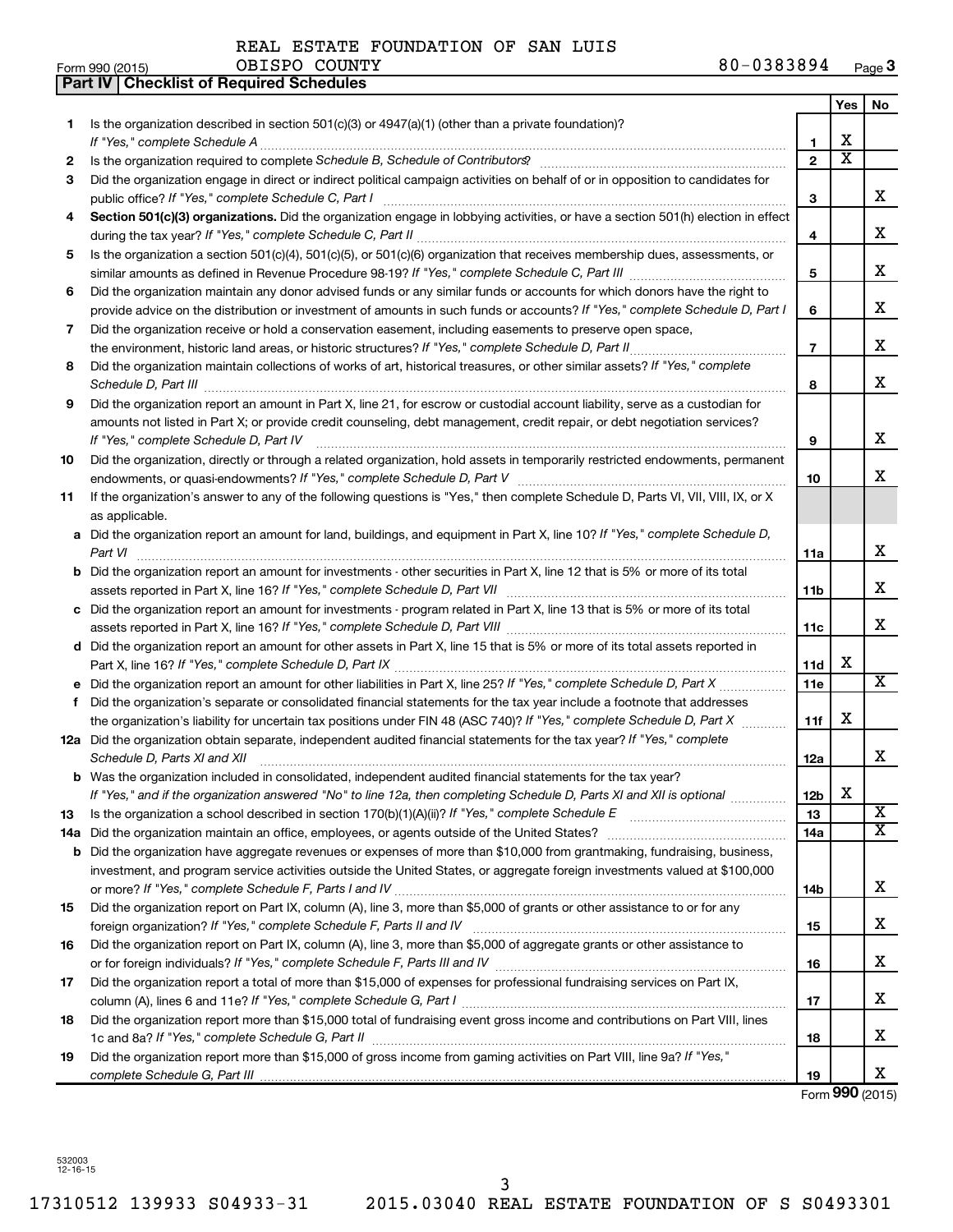|    | 80-0383894<br>OBISPO COUNTY<br>Form 990 (2015)                                                                                                                                                                                                               |                 |                         | Page 4                              |
|----|--------------------------------------------------------------------------------------------------------------------------------------------------------------------------------------------------------------------------------------------------------------|-----------------|-------------------------|-------------------------------------|
|    | <b>Checklist of Required Schedules (continued)</b><br>Part IV                                                                                                                                                                                                |                 |                         |                                     |
|    | 20a Did the organization operate one or more hospital facilities? If "Yes," complete Schedule H                                                                                                                                                              | 20a             | Yes                     | No<br>X                             |
| b  |                                                                                                                                                                                                                                                              | 20 <sub>b</sub> |                         |                                     |
| 21 | Did the organization report more than \$5,000 of grants or other assistance to any domestic organization or                                                                                                                                                  |                 |                         |                                     |
|    |                                                                                                                                                                                                                                                              | 21              |                         | X                                   |
| 22 | Did the organization report more than \$5,000 of grants or other assistance to or for domestic individuals on                                                                                                                                                |                 |                         |                                     |
|    |                                                                                                                                                                                                                                                              | 22              |                         | X                                   |
| 23 | Did the organization answer "Yes" to Part VII, Section A, line 3, 4, or 5 about compensation of the organization's current                                                                                                                                   |                 |                         |                                     |
|    | and former officers, directors, trustees, key employees, and highest compensated employees? If "Yes," complete                                                                                                                                               |                 |                         |                                     |
|    |                                                                                                                                                                                                                                                              | 23              |                         | X                                   |
|    | 24a Did the organization have a tax-exempt bond issue with an outstanding principal amount of more than \$100,000 as of the                                                                                                                                  |                 |                         |                                     |
|    | last day of the year, that was issued after December 31, 2002? If "Yes," answer lines 24b through 24d and complete                                                                                                                                           |                 |                         |                                     |
|    | Schedule K. If "No", go to line 25a                                                                                                                                                                                                                          | 24a             |                         | x                                   |
| b  |                                                                                                                                                                                                                                                              | 24 <sub>b</sub> |                         |                                     |
|    | c Did the organization maintain an escrow account other than a refunding escrow at any time during the year to defease                                                                                                                                       |                 |                         |                                     |
|    |                                                                                                                                                                                                                                                              | 24c             |                         |                                     |
|    |                                                                                                                                                                                                                                                              | 24d             |                         |                                     |
|    | 25a Section 501(c)(3), 501(c)(4), and 501(c)(29) organizations. Did the organization engage in an excess benefit                                                                                                                                             |                 |                         | X                                   |
|    | transaction with a disqualified person during the year? If "Yes," complete Schedule L, Part I manual manual manual manual manual manual manual manual manual manual manual manual manual manual manual manual manual manual ma                               | 25a             |                         |                                     |
|    | <b>b</b> Is the organization aware that it engaged in an excess benefit transaction with a disqualified person in a prior year, and<br>that the transaction has not been reported on any of the organization's prior Forms 990 or 990-EZ? If "Yes," complete |                 |                         |                                     |
|    | Schedule L, Part I                                                                                                                                                                                                                                           | 25b             |                         | X                                   |
| 26 | Did the organization report any amount on Part X, line 5, 6, or 22 for receivables from or payables to any current or                                                                                                                                        |                 |                         |                                     |
|    | former officers, directors, trustees, key employees, highest compensated employees, or disqualified persons? If "Yes,"                                                                                                                                       |                 |                         |                                     |
|    | complete Schedule L, Part II                                                                                                                                                                                                                                 | 26              |                         | X                                   |
| 27 | Did the organization provide a grant or other assistance to an officer, director, trustee, key employee, substantial                                                                                                                                         |                 |                         |                                     |
|    | contributor or employee thereof, a grant selection committee member, or to a 35% controlled entity or family member                                                                                                                                          |                 |                         |                                     |
|    |                                                                                                                                                                                                                                                              | 27              |                         | х                                   |
| 28 | Was the organization a party to a business transaction with one of the following parties (see Schedule L, Part IV                                                                                                                                            |                 |                         |                                     |
|    | instructions for applicable filing thresholds, conditions, and exceptions):                                                                                                                                                                                  |                 |                         |                                     |
| а  | A current or former officer, director, trustee, or key employee? If "Yes," complete Schedule L, Part IV                                                                                                                                                      | 28a             |                         | х                                   |
| b  | A family member of a current or former officer, director, trustee, or key employee? If "Yes," complete Schedule L, Part IV                                                                                                                                   | 28 <sub>b</sub> |                         | $\overline{\mathbf{x}}$             |
|    | c An entity of which a current or former officer, director, trustee, or key employee (or a family member thereof) was an officer,                                                                                                                            |                 |                         |                                     |
|    | director, trustee, or direct or indirect owner? If "Yes," complete Schedule L, Part IV                                                                                                                                                                       | 28c             |                         | X                                   |
| 29 |                                                                                                                                                                                                                                                              | 29              | $\overline{\textbf{x}}$ |                                     |
| 30 | Did the organization receive contributions of art, historical treasures, or other similar assets, or qualified conservation                                                                                                                                  |                 |                         | X                                   |
|    | Did the organization liquidate, terminate, or dissolve and cease operations?                                                                                                                                                                                 | 30              |                         |                                     |
| 31 |                                                                                                                                                                                                                                                              | 31              |                         | x                                   |
| 32 | Did the organization sell, exchange, dispose of, or transfer more than 25% of its net assets? If "Yes," complete                                                                                                                                             |                 |                         |                                     |
|    |                                                                                                                                                                                                                                                              | 32              |                         | x                                   |
| 33 | Did the organization own 100% of an entity disregarded as separate from the organization under Regulations                                                                                                                                                   |                 |                         |                                     |
|    |                                                                                                                                                                                                                                                              | 33              |                         | X                                   |
| 34 | Was the organization related to any tax-exempt or taxable entity? If "Yes," complete Schedule R, Part II, III, or IV, and                                                                                                                                    |                 |                         |                                     |
|    | Part V, line 1                                                                                                                                                                                                                                               | 34              | X                       |                                     |
|    |                                                                                                                                                                                                                                                              | 35a             |                         | $\overline{\mathbf{X}}$             |
|    | b If "Yes" to line 35a, did the organization receive any payment from or engage in any transaction with a controlled entity                                                                                                                                  |                 |                         |                                     |
|    |                                                                                                                                                                                                                                                              | 35 <sub>b</sub> |                         |                                     |
| 36 | Section 501(c)(3) organizations. Did the organization make any transfers to an exempt non-charitable related organization?                                                                                                                                   |                 |                         |                                     |
|    |                                                                                                                                                                                                                                                              | 36              |                         | x                                   |
| 37 | Did the organization conduct more than 5% of its activities through an entity that is not a related organization                                                                                                                                             |                 |                         |                                     |
|    |                                                                                                                                                                                                                                                              | 37              |                         | x                                   |
| 38 | Did the organization complete Schedule O and provide explanations in Schedule O for Part VI, lines 11b and 19?                                                                                                                                               | 38              | X                       |                                     |
|    |                                                                                                                                                                                                                                                              |                 |                         | $F_{\text{arm}}$ QQ $\Omega$ (2015) |

Form **990** (2015)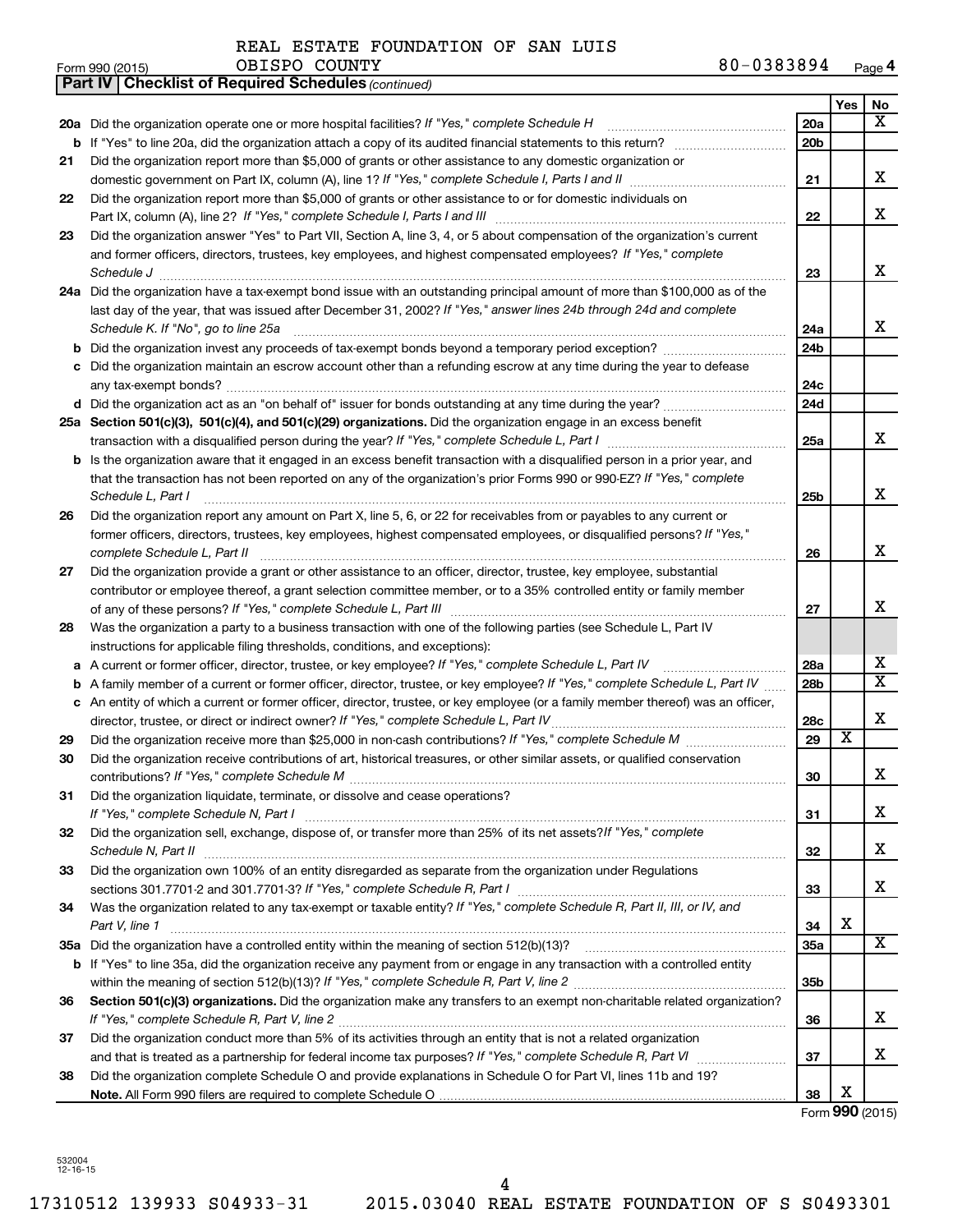| Form 990 (2015) | OBISPO<br>COUNTY | 80-0383894<br>Page 5 |  |
|-----------------|------------------|----------------------|--|
|-----------------|------------------|----------------------|--|

| Part V | <b>Statements Regarding Other IRS Filings and Tax Compliance</b><br>Check if Schedule O contains a response or note to any line in this Part V  |                 |   |                 |     |                            |
|--------|-------------------------------------------------------------------------------------------------------------------------------------------------|-----------------|---|-----------------|-----|----------------------------|
|        |                                                                                                                                                 |                 |   |                 | Yes | No                         |
|        |                                                                                                                                                 | 1a              |   |                 |     |                            |
| b      | Enter the number of Forms W-2G included in line 1a. Enter -0- if not applicable                                                                 | 1 <sub>b</sub>  |   |                 |     |                            |
| с      | Did the organization comply with backup withholding rules for reportable payments to vendors and reportable gaming                              |                 |   |                 |     |                            |
|        |                                                                                                                                                 |                 |   | 1c              | X   |                            |
|        | 2a Enter the number of employees reported on Form W-3, Transmittal of Wage and Tax Statements,                                                  |                 |   |                 |     |                            |
|        | filed for the calendar year ending with or within the year covered by this return                                                               | 2a              | 0 |                 |     |                            |
|        |                                                                                                                                                 |                 |   | 2 <sub>b</sub>  |     |                            |
|        |                                                                                                                                                 |                 |   |                 |     |                            |
|        | 3a Did the organization have unrelated business gross income of \$1,000 or more during the year?                                                |                 |   | За              |     | х                          |
|        | <b>b</b> If "Yes," has it filed a Form 990-T for this year? If "No," to line 3b, provide an explanation in Schedule O manumum                   |                 |   | 3 <sub>b</sub>  |     |                            |
|        | 4a At any time during the calendar year, did the organization have an interest in, or a signature or other authority over, a                    |                 |   |                 |     |                            |
|        |                                                                                                                                                 |                 |   | 4a              |     | x                          |
|        | <b>b</b> If "Yes," enter the name of the foreign country: $\blacktriangleright$                                                                 |                 |   |                 |     |                            |
|        | See instructions for filing requirements for FinCEN Form 114, Report of Foreign Bank and Financial Accounts (FBAR).                             |                 |   |                 |     |                            |
|        |                                                                                                                                                 |                 |   | 5a              |     | х                          |
| b      |                                                                                                                                                 |                 |   | 5b              |     | $\overline{\text{X}}$      |
|        |                                                                                                                                                 |                 |   | 5 <sub>c</sub>  |     |                            |
|        | 6a Does the organization have annual gross receipts that are normally greater than \$100,000, and did the organization solicit                  |                 |   |                 |     |                            |
|        |                                                                                                                                                 |                 |   | 6а              |     | x                          |
|        | b If "Yes," did the organization include with every solicitation an express statement that such contributions or gifts                          |                 |   |                 |     |                            |
|        | were not tax deductible?                                                                                                                        |                 |   | 6b              |     |                            |
| 7      | Organizations that may receive deductible contributions under section 170(c).                                                                   |                 |   |                 |     |                            |
| а      | Did the organization receive a payment in excess of \$75 made partly as a contribution and partly for goods and services provided to the payor? |                 |   | 7a              |     | x                          |
|        |                                                                                                                                                 |                 |   | 7b              |     |                            |
|        | c Did the organization sell, exchange, or otherwise dispose of tangible personal property for which it was required                             |                 |   |                 |     |                            |
|        |                                                                                                                                                 |                 |   | 7c              |     | х                          |
|        |                                                                                                                                                 | 7d              |   |                 |     |                            |
| е      | Did the organization receive any funds, directly or indirectly, to pay premiums on a personal benefit contract?                                 |                 |   | 7e              |     | х<br>$\overline{\text{x}}$ |
| f.     | Did the organization, during the year, pay premiums, directly or indirectly, on a personal benefit contract?                                    |                 |   | 7f              |     |                            |
| g      | If the organization received a contribution of qualified intellectual property, did the organization file Form 8899 as required?                |                 |   | 7g              |     |                            |
| h      | If the organization received a contribution of cars, boats, airplanes, or other vehicles, did the organization file a Form 1098-C?              |                 |   | 7h              |     |                            |
| 8      | Sponsoring organizations maintaining donor advised funds. Did a donor advised fund maintained by the                                            |                 |   | 8               |     |                            |
| 9      | Sponsoring organizations maintaining donor advised funds.                                                                                       |                 |   |                 |     |                            |
|        |                                                                                                                                                 |                 |   | 9а              |     |                            |
| b      | Did the sponsoring organization make a distribution to a donor, donor advisor, or related person?                                               |                 |   | 9b              |     |                            |
| 10     | Section 501(c)(7) organizations. Enter:                                                                                                         |                 |   |                 |     |                            |
| а      |                                                                                                                                                 | 10a             |   |                 |     |                            |
| b      | Gross receipts, included on Form 990, Part VIII, line 12, for public use of club facilities                                                     | 10 <sub>b</sub> |   |                 |     |                            |
| 11     | Section 501(c)(12) organizations. Enter:                                                                                                        |                 |   |                 |     |                            |
| а      |                                                                                                                                                 | 11a             |   |                 |     |                            |
| b      | Gross income from other sources (Do not net amounts due or paid to other sources against                                                        |                 |   |                 |     |                            |
|        | amounts due or received from them.)                                                                                                             | 11b             |   |                 |     |                            |
|        | 12a Section 4947(a)(1) non-exempt charitable trusts. Is the organization filing Form 990 in lieu of Form 1041?                                  |                 |   | 12a             |     |                            |
| b      | If "Yes," enter the amount of tax-exempt interest received or accrued during the year                                                           | 12 <sub>b</sub> |   |                 |     |                            |
| 13     | Section 501(c)(29) qualified nonprofit health insurance issuers.                                                                                |                 |   |                 |     |                            |
| а      | Is the organization licensed to issue qualified health plans in more than one state?                                                            |                 |   | 1За             |     |                            |
|        | Note. See the instructions for additional information the organization must report on Schedule O.                                               |                 |   |                 |     |                            |
|        | <b>b</b> Enter the amount of reserves the organization is required to maintain by the states in which the                                       |                 |   |                 |     |                            |
|        |                                                                                                                                                 | 13 <sub>b</sub> |   |                 |     |                            |
| с      |                                                                                                                                                 | 13с             |   |                 |     |                            |
|        | 14a Did the organization receive any payments for indoor tanning services during the tax year?                                                  |                 |   | 14a             |     | х                          |
|        |                                                                                                                                                 |                 |   | 14 <sub>b</sub> |     |                            |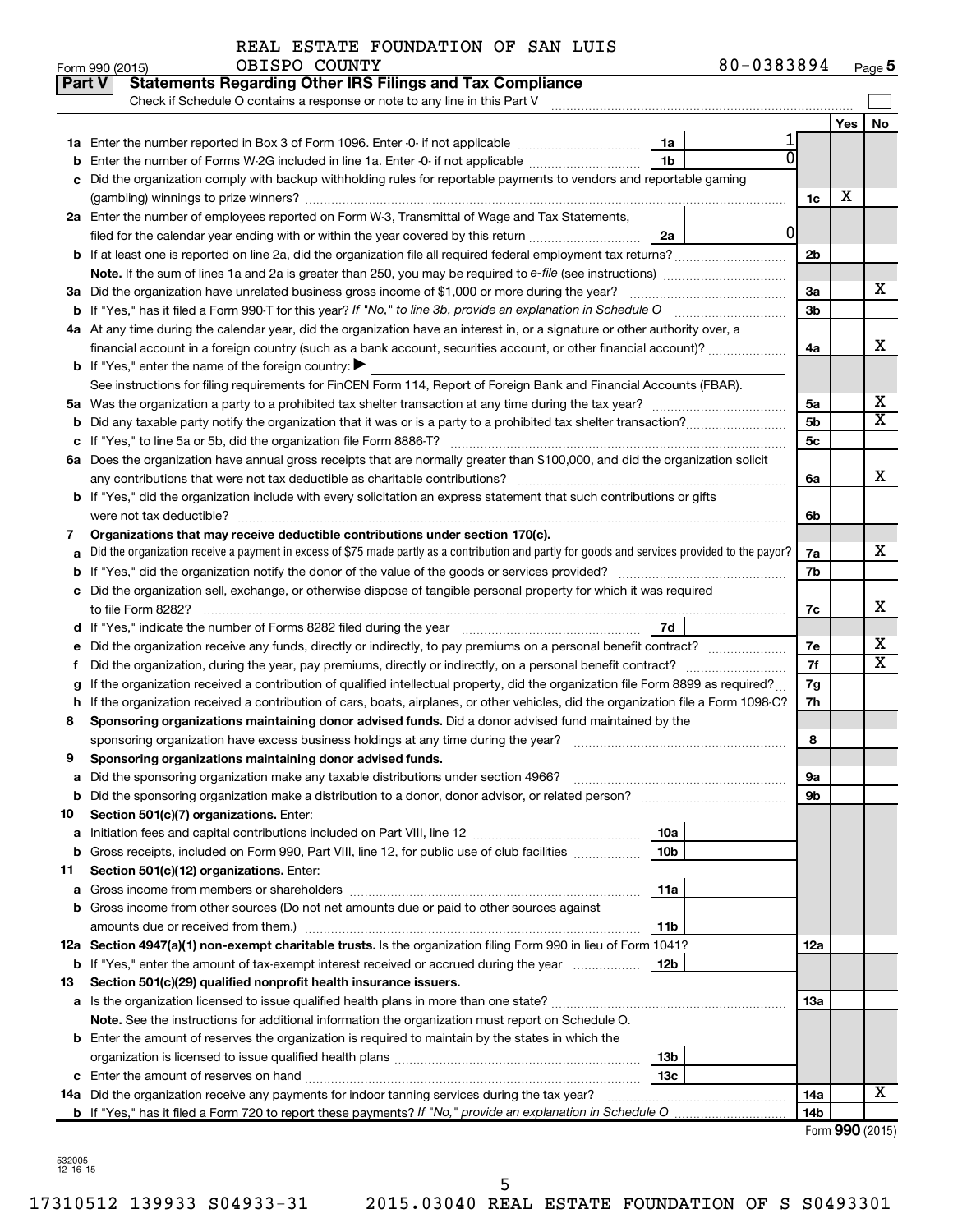OBISPO COUNTY

**Part VI** Governance, Management, and Disclosure For each "Yes" response to lines 2 through 7b below, and for a "No" response

|     | <b>Section A. Governing Body and Management</b>                                                                                                                                                                                |   |                 |                         |                         |
|-----|--------------------------------------------------------------------------------------------------------------------------------------------------------------------------------------------------------------------------------|---|-----------------|-------------------------|-------------------------|
|     |                                                                                                                                                                                                                                |   |                 | Yes                     | No                      |
|     | 1a Enter the number of voting members of the governing body at the end of the tax year <i>manumum</i><br>1a                                                                                                                    |   |                 |                         |                         |
|     | If there are material differences in voting rights among members of the governing body, or if the governing                                                                                                                    |   |                 |                         |                         |
|     | body delegated broad authority to an executive committee or similar committee, explain in Schedule O.                                                                                                                          |   |                 |                         |                         |
| b   | Enter the number of voting members included in line 1a, above, who are independent<br>1b                                                                                                                                       | 2 |                 |                         |                         |
| 2   | Did any officer, director, trustee, or key employee have a family relationship or a business relationship with any other                                                                                                       |   |                 |                         |                         |
|     |                                                                                                                                                                                                                                |   | $\mathbf{2}$    |                         | х                       |
| 3   | Did the organization delegate control over management duties customarily performed by or under the direct supervision                                                                                                          |   |                 |                         |                         |
|     |                                                                                                                                                                                                                                |   | 3               |                         | Χ                       |
| 4   | Did the organization make any significant changes to its governing documents since the prior Form 990 was filed?                                                                                                               |   | 4               |                         | $\overline{\mathbf{x}}$ |
| 5   |                                                                                                                                                                                                                                |   | 5               |                         | $\overline{\mathbf{X}}$ |
| 6   |                                                                                                                                                                                                                                |   | 6               |                         | $\overline{\textbf{X}}$ |
| 7a  | Did the organization have members, stockholders, or other persons who had the power to elect or appoint one or                                                                                                                 |   |                 |                         |                         |
|     |                                                                                                                                                                                                                                |   |                 |                         | X                       |
|     |                                                                                                                                                                                                                                |   | 7a              |                         |                         |
| b   | Are any governance decisions of the organization reserved to (or subject to approval by) members, stockholders, or                                                                                                             |   |                 |                         | x                       |
|     |                                                                                                                                                                                                                                |   | 7b              |                         |                         |
| 8   | Did the organization contemporaneously document the meetings held or written actions undertaken during the year by the following:                                                                                              |   |                 |                         |                         |
| а   |                                                                                                                                                                                                                                |   | 8а              | х                       |                         |
|     |                                                                                                                                                                                                                                |   | 8b              | $\overline{\textbf{x}}$ |                         |
| 9   | Is there any officer, director, trustee, or key employee listed in Part VII, Section A, who cannot be reached at the                                                                                                           |   |                 |                         |                         |
|     |                                                                                                                                                                                                                                |   | 9               |                         | х                       |
|     | <b>Section B. Policies</b> (This Section B requests information about policies not required by the Internal Revenue Code.)                                                                                                     |   |                 |                         |                         |
|     |                                                                                                                                                                                                                                |   |                 | Yes                     | No                      |
|     |                                                                                                                                                                                                                                |   | 10a             |                         | x                       |
|     | <b>b</b> If "Yes," did the organization have written policies and procedures governing the activities of such chapters, affiliates,                                                                                            |   |                 |                         |                         |
|     |                                                                                                                                                                                                                                |   | 10 <sub>b</sub> |                         |                         |
|     | 11a Has the organization provided a complete copy of this Form 990 to all members of its governing body before filing the form?                                                                                                |   | 11a             | X                       |                         |
|     | <b>b</b> Describe in Schedule O the process, if any, used by the organization to review this Form 990.                                                                                                                         |   |                 |                         |                         |
| 12a | Did the organization have a written conflict of interest policy? If "No," go to line 13                                                                                                                                        |   | 12a             | х                       |                         |
|     | Were officers, directors, or trustees, and key employees required to disclose annually interests that could give rise to conflicts?                                                                                            |   | 12 <sub>b</sub> | $\overline{\textbf{x}}$ |                         |
| с   | Did the organization regularly and consistently monitor and enforce compliance with the policy? If "Yes," describe                                                                                                             |   |                 |                         |                         |
|     |                                                                                                                                                                                                                                |   | 12c             | х                       |                         |
|     | in Schedule O how this was done manufactured and continuum and contact the state of the state of the state of                                                                                                                  |   |                 | $\overline{\textbf{x}}$ |                         |
| 13  |                                                                                                                                                                                                                                |   | 13              | $\overline{\textbf{x}}$ |                         |
| 14  |                                                                                                                                                                                                                                |   | 14              |                         |                         |
| 15  | Did the process for determining compensation of the following persons include a review and approval by independent                                                                                                             |   |                 |                         |                         |
|     | persons, comparability data, and contemporaneous substantiation of the deliberation and decision?                                                                                                                              |   |                 |                         |                         |
|     | a The organization's CEO, Executive Director, or top management official manufactured content content of the organization's CEO, Executive Director, or top management official manufactured content of the state of the conte |   | 15a             |                         | х                       |
|     |                                                                                                                                                                                                                                |   | 15 <sub>b</sub> |                         | $\overline{\text{X}}$   |
|     | If "Yes" to line 15a or 15b, describe the process in Schedule O (see instructions).                                                                                                                                            |   |                 |                         |                         |
|     | 16a Did the organization invest in, contribute assets to, or participate in a joint venture or similar arrangement with a                                                                                                      |   |                 |                         |                         |
|     |                                                                                                                                                                                                                                |   | 16a             |                         | x                       |
|     | taxable entity during the year?                                                                                                                                                                                                |   |                 |                         |                         |
|     |                                                                                                                                                                                                                                |   |                 |                         |                         |
|     | b If "Yes," did the organization follow a written policy or procedure requiring the organization to evaluate its participation                                                                                                 |   |                 |                         |                         |
|     | in joint venture arrangements under applicable federal tax law, and take steps to safeguard the organization's                                                                                                                 |   |                 |                         |                         |
|     | exempt status with respect to such arrangements?                                                                                                                                                                               |   | 16b             |                         |                         |
|     | <b>Section C. Disclosure</b>                                                                                                                                                                                                   |   |                 |                         |                         |
| 17  | List the states with which a copy of this Form 990 is required to be filed $\blacktriangleright$ CA                                                                                                                            |   |                 |                         |                         |
| 18  | Section 6104 requires an organization to make its Forms 1023 (or 1024 if applicable), 990, and 990-T (Section 501(c)(3)s only) available                                                                                       |   |                 |                         |                         |
|     | for public inspection. Indicate how you made these available. Check all that apply.                                                                                                                                            |   |                 |                         |                         |
|     | $\lfloor x \rfloor$ Upon request<br>$ \mathbf{X} $ Another's website<br>Other (explain in Schedule O)<br>Own website                                                                                                           |   |                 |                         |                         |
| 19  | Describe in Schedule O whether (and if so, how) the organization made its governing documents, conflict of interest policy, and financial                                                                                      |   |                 |                         |                         |
|     | statements available to the public during the tax year.                                                                                                                                                                        |   |                 |                         |                         |
| 20  | State the name, address, and telephone number of the person who possesses the organization's books and records:                                                                                                                |   |                 |                         |                         |
|     | DONNA JONES - (805) 543-2323                                                                                                                                                                                                   |   |                 |                         |                         |
|     | 93401<br>550 DANA STREET, SAN LUIS OBISPO, CA                                                                                                                                                                                  |   |                 | Form 990 (2015)         |                         |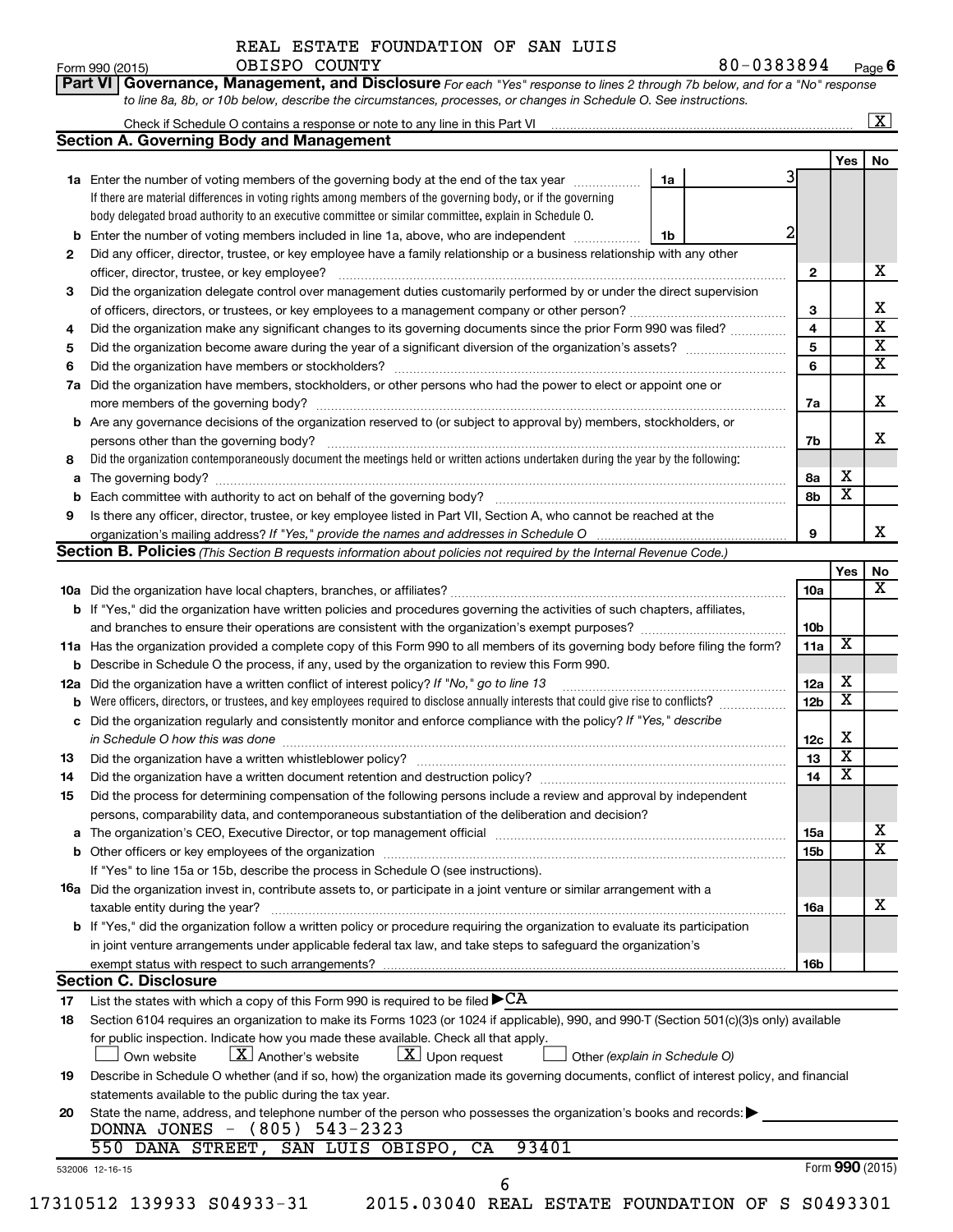| REAL ESTATE FOUNDATION OF SAN LUIS |  |  |  |  |  |  |
|------------------------------------|--|--|--|--|--|--|
|------------------------------------|--|--|--|--|--|--|

Form 990 (2015)  $OBISPO$   $COUNTY$   $80-0383894$   $Page$ **7**

|   |  |  |  |  |                                                                              |  |  | <b>Part VII</b> Compensation of Officers, Directors, Trustees, Key Employees, Highest Compensated |  |
|---|--|--|--|--|------------------------------------------------------------------------------|--|--|---------------------------------------------------------------------------------------------------|--|
|   |  |  |  |  | <b>Employees, and Independent Contractors</b>                                |  |  |                                                                                                   |  |
|   |  |  |  |  | Check if Schedule O contains a response or note to any line in this Part VII |  |  |                                                                                                   |  |
| . |  |  |  |  |                                                                              |  |  |                                                                                                   |  |

**Section A. Officers, Directors, Trustees, Key Employees, and Highest Compensated Employees**

**1a**  Complete this table for all persons required to be listed. Report compensation for the calendar year ending with or within the organization's tax year.

**•** List all of the organization's current officers, directors, trustees (whether individuals or organizations), regardless of amount of compensation. Enter -0- in columns  $(D)$ ,  $(E)$ , and  $(F)$  if no compensation was paid.

**•** List all of the organization's **current** key employees, if any. See instructions for definition of "key employee."

**•** List the organization's five current highest compensated employees (other than an officer, director, trustee, or key employee) who received reportable compensation (Box 5 of Form W-2 and/or Box 7 of Form 1099-MISC) of more than \$100,000 from the organization and any related organizations.

**•** List all of the organization's former officers, key employees, and highest compensated employees who received more than \$100,000 of reportable compensation from the organization and any related organizations.

**•** List all of the organization's former directors or trustees that received, in the capacity as a former director or trustee of the organization, more than \$10,000 of reportable compensation from the organization and any related organizations.

List persons in the following order: individual trustees or directors; institutional trustees; officers; key employees; highest compensated employees; and former such persons.

|  |  |  | Check this box if neither the organization nor any related organization compensated any current officer, director, or trustee. |  |  |
|--|--|--|--------------------------------------------------------------------------------------------------------------------------------|--|--|
|  |  |  |                                                                                                                                |  |  |

| (A)                                 | (B)                  | (C)                                     |                                                                  |             |              |                                 |           | (D)                             | (E)             | (F)                         |
|-------------------------------------|----------------------|-----------------------------------------|------------------------------------------------------------------|-------------|--------------|---------------------------------|-----------|---------------------------------|-----------------|-----------------------------|
| Name and Title                      | Average              | Position<br>(do not check more than one |                                                                  | Reportable  | Reportable   | Estimated                       |           |                                 |                 |                             |
|                                     | hours per            |                                         | box, unless person is both an<br>officer and a director/trustee) |             | compensation | compensation                    | amount of |                                 |                 |                             |
|                                     | week                 |                                         |                                                                  |             |              |                                 |           | from                            | from related    | other                       |
|                                     | (list any            |                                         |                                                                  |             |              |                                 |           | the                             | organizations   | compensation                |
|                                     | hours for<br>related |                                         |                                                                  |             |              |                                 |           | organization<br>(W-2/1099-MISC) | (W-2/1099-MISC) | from the                    |
|                                     | organizations        |                                         |                                                                  |             |              |                                 |           |                                 |                 | organization<br>and related |
|                                     | below                |                                         |                                                                  |             |              |                                 |           |                                 |                 | organizations               |
|                                     | line)                | Individual trustee or director          | Institutional trustee                                            | Officer     | Key employee | Highest compensated<br>employee | Former    |                                 |                 |                             |
| (1) STEVE MCCARTY                   | 0.50                 |                                         |                                                                  |             |              |                                 |           |                                 |                 |                             |
| <b>SECRETARY</b>                    | 2.00                 | $\mathbf X$                             |                                                                  | $\mathbf X$ |              |                                 |           | 0.                              | 0.              | 0.                          |
| (2) HEIDI MCPHERSON                 | 5.00                 |                                         |                                                                  |             |              |                                 |           |                                 |                 |                             |
| VICE PRESIDENT&TREASURER            | $50.00$ X            |                                         |                                                                  | X           |              |                                 |           | $\mathbf 0$ .                   | 129,342.        | 2,348.                      |
| (3) MIKE PATRICK                    | 1.00                 |                                         |                                                                  |             |              |                                 |           |                                 |                 |                             |
| PRESIDENT                           | 2.00x                |                                         |                                                                  | $\mathbf X$ |              |                                 |           | 0.                              | $\mathbf 0$ .   | $\mathbf 0$ .               |
| (4) DONNA JONES                     | 5.00                 |                                         |                                                                  |             |              |                                 |           |                                 |                 |                             |
| DIRECTOR OF FINANCE & ADMINSTRATION | 40.00                |                                         |                                                                  | $\mathbf X$ |              |                                 |           | 0.                              | 57,813.         | $0$ .                       |
|                                     |                      |                                         |                                                                  |             |              |                                 |           |                                 |                 |                             |
|                                     |                      |                                         |                                                                  |             |              |                                 |           |                                 |                 |                             |
|                                     |                      |                                         |                                                                  |             |              |                                 |           |                                 |                 |                             |
|                                     |                      |                                         |                                                                  |             |              |                                 |           |                                 |                 |                             |
|                                     |                      |                                         |                                                                  |             |              |                                 |           |                                 |                 |                             |
|                                     |                      |                                         |                                                                  |             |              |                                 |           |                                 |                 |                             |
|                                     |                      |                                         |                                                                  |             |              |                                 |           |                                 |                 |                             |
|                                     |                      |                                         |                                                                  |             |              |                                 |           |                                 |                 |                             |
|                                     |                      |                                         |                                                                  |             |              |                                 |           |                                 |                 |                             |
|                                     |                      |                                         |                                                                  |             |              |                                 |           |                                 |                 |                             |
|                                     |                      |                                         |                                                                  |             |              |                                 |           |                                 |                 |                             |
|                                     |                      |                                         |                                                                  |             |              |                                 |           |                                 |                 |                             |
|                                     |                      |                                         |                                                                  |             |              |                                 |           |                                 |                 |                             |
|                                     |                      |                                         |                                                                  |             |              |                                 |           |                                 |                 |                             |
|                                     |                      |                                         |                                                                  |             |              |                                 |           |                                 |                 |                             |
|                                     |                      |                                         |                                                                  |             |              |                                 |           |                                 |                 |                             |
|                                     |                      |                                         |                                                                  |             |              |                                 |           |                                 |                 |                             |
|                                     |                      |                                         |                                                                  |             |              |                                 |           |                                 |                 |                             |
|                                     |                      |                                         |                                                                  |             |              |                                 |           |                                 |                 |                             |
|                                     |                      |                                         |                                                                  |             |              |                                 |           |                                 |                 |                             |
|                                     |                      |                                         |                                                                  |             |              |                                 |           |                                 |                 |                             |
|                                     |                      |                                         |                                                                  |             |              |                                 |           |                                 |                 |                             |
|                                     |                      |                                         |                                                                  |             |              |                                 |           |                                 |                 |                             |
|                                     |                      |                                         |                                                                  |             |              |                                 |           |                                 |                 |                             |
|                                     |                      |                                         |                                                                  |             |              |                                 |           |                                 |                 |                             |
|                                     |                      |                                         |                                                                  |             |              |                                 |           |                                 |                 | $\overline{22}$             |

7

Form (2015) **990**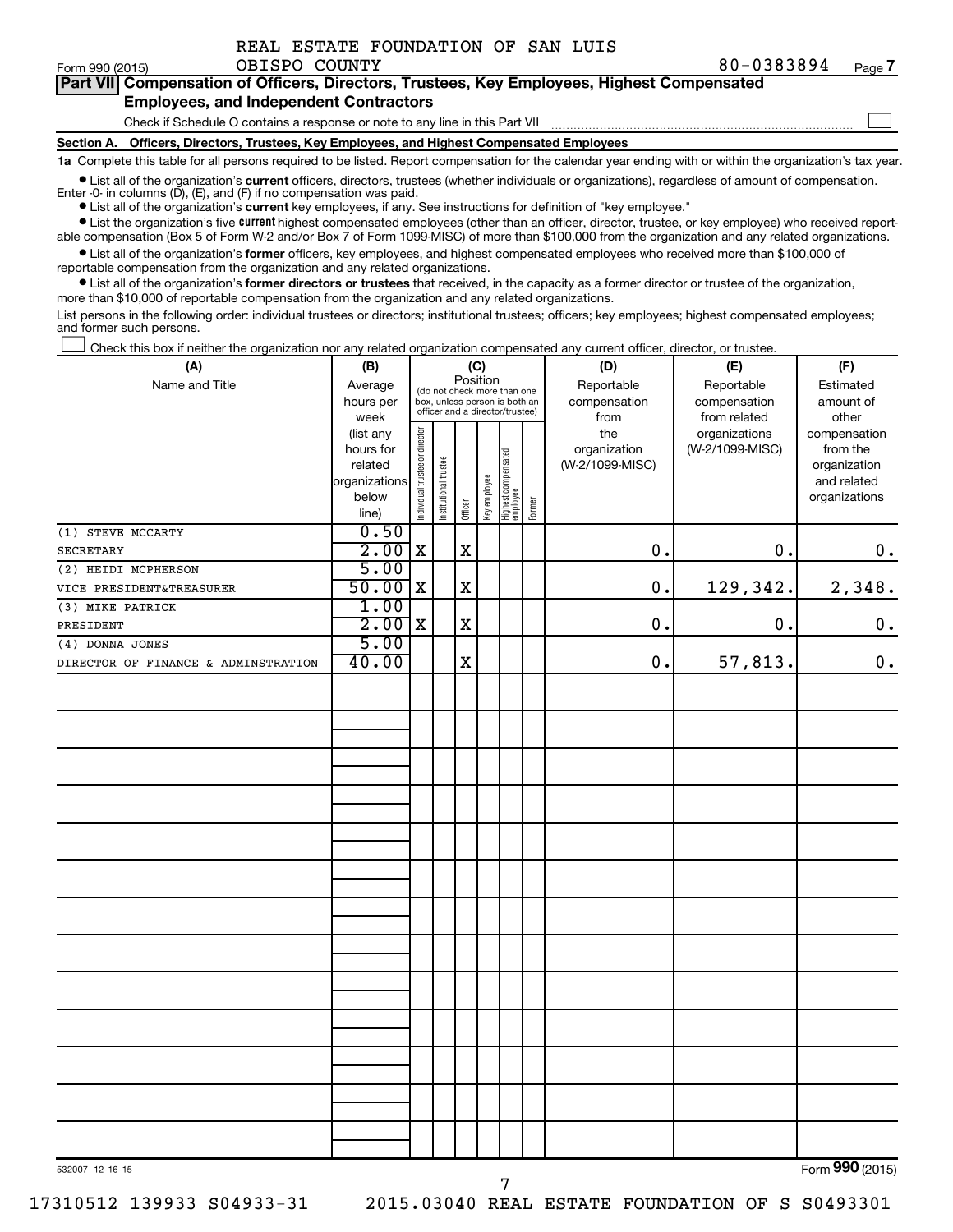| REAL ESTATE FOUNDATION OF SAN LUIS                                                                                                                                                                                                                               |                                                                      |                                                                                                                    |                       |         |              |                                           |                                                   |                                        |                                        |    |                                                                          |                            |
|------------------------------------------------------------------------------------------------------------------------------------------------------------------------------------------------------------------------------------------------------------------|----------------------------------------------------------------------|--------------------------------------------------------------------------------------------------------------------|-----------------------|---------|--------------|-------------------------------------------|---------------------------------------------------|----------------------------------------|----------------------------------------|----|--------------------------------------------------------------------------|----------------------------|
| OBISPO COUNTY<br>Form 990 (2015)<br>Part VII Section A. Officers, Directors, Trustees, Key Employees, and Highest Compensated Employees (continued)                                                                                                              |                                                                      |                                                                                                                    |                       |         |              |                                           |                                                   |                                        | 80-0383894                             |    |                                                                          | Page 8                     |
| (A)<br>Name and title                                                                                                                                                                                                                                            | (B)<br>Average<br>hours per<br>week                                  | (C)<br>Position<br>(do not check more than one<br>box, unless person is both an<br>officer and a director/trustee) |                       |         |              | (D)<br>Reportable<br>compensation<br>from | (E)<br>Reportable<br>compensation<br>from related |                                        | (F)<br>Estimated<br>amount of<br>other |    |                                                                          |                            |
|                                                                                                                                                                                                                                                                  | (list any<br>hours for<br>related<br>organizations<br>below<br>line) | Individual trustee or director                                                                                     | Institutional trustee | Officer | Key employee | Highest compensated<br>employee           | Former                                            | the<br>organization<br>(W-2/1099-MISC) | organizations<br>(W-2/1099-MISC)       |    | compensation<br>from the<br>organization<br>and related<br>organizations |                            |
|                                                                                                                                                                                                                                                                  |                                                                      |                                                                                                                    |                       |         |              |                                           |                                                   |                                        |                                        |    |                                                                          |                            |
|                                                                                                                                                                                                                                                                  |                                                                      |                                                                                                                    |                       |         |              |                                           |                                                   |                                        |                                        |    |                                                                          |                            |
|                                                                                                                                                                                                                                                                  |                                                                      |                                                                                                                    |                       |         |              |                                           |                                                   |                                        |                                        |    |                                                                          |                            |
|                                                                                                                                                                                                                                                                  |                                                                      |                                                                                                                    |                       |         |              |                                           |                                                   |                                        |                                        |    |                                                                          |                            |
| 1b Sub-total                                                                                                                                                                                                                                                     |                                                                      |                                                                                                                    |                       |         |              |                                           |                                                   | $\overline{0}$ .                       | 187, 155.                              |    |                                                                          | 2,348.                     |
| c Total from continuation sheets to Part VII, Section A <b>manual</b> Total from $\blacktriangleright$                                                                                                                                                           |                                                                      |                                                                                                                    |                       |         |              |                                           |                                                   | σ.<br>$\overline{0}$ .                 | 187, 155.                              | 0. |                                                                          | $\overline{0}$ .<br>2,348. |
| Total number of individuals (including but not limited to those listed above) who received more than \$100,000 of reportable<br>$\mathbf{2}$<br>compensation from the organization $\blacktriangleright$                                                         |                                                                      |                                                                                                                    |                       |         |              |                                           |                                                   |                                        |                                        |    | <b>Yes</b>                                                               | 0<br>No                    |
| Did the organization list any former officer, director, or trustee, key employee, or highest compensated employee on<br>З<br>line 1a? If "Yes," complete Schedule J for such individual                                                                          |                                                                      |                                                                                                                    |                       |         |              |                                           |                                                   |                                        |                                        | З  |                                                                          | X                          |
| For any individual listed on line 1a, is the sum of reportable compensation and other compensation from the organization<br>4<br>Did any person listed on line 1a receive or accrue compensation from any unrelated organization or individual for services<br>5 |                                                                      |                                                                                                                    |                       |         |              |                                           |                                                   |                                        |                                        | 4  |                                                                          | x                          |
| <b>Section B. Independent Contractors</b>                                                                                                                                                                                                                        |                                                                      |                                                                                                                    |                       |         |              |                                           |                                                   |                                        |                                        | 5  |                                                                          | x                          |
| Complete this table for your five highest compensated independent contractors that received more than \$100,000 of compensation from<br>1<br>the organization. Report compensation for the calendar year ending with or within the organization's tax year.      |                                                                      |                                                                                                                    |                       |         |              |                                           |                                                   |                                        |                                        |    |                                                                          |                            |
| (A)<br>Name and business address                                                                                                                                                                                                                                 |                                                                      |                                                                                                                    | NONE                  |         |              |                                           |                                                   | (B)<br>Description of services         |                                        |    | (C)<br>Compensation                                                      |                            |
|                                                                                                                                                                                                                                                                  |                                                                      |                                                                                                                    |                       |         |              |                                           |                                                   |                                        |                                        |    |                                                                          |                            |
|                                                                                                                                                                                                                                                                  |                                                                      |                                                                                                                    |                       |         |              |                                           |                                                   |                                        |                                        |    |                                                                          |                            |
|                                                                                                                                                                                                                                                                  |                                                                      |                                                                                                                    |                       |         |              |                                           |                                                   |                                        |                                        |    |                                                                          |                            |
| Total number of independent contractors (including but not limited to those listed above) who received more than<br>2<br>\$100,000 of compensation from the organization                                                                                         |                                                                      |                                                                                                                    |                       |         |              | U                                         |                                                   |                                        |                                        |    |                                                                          | Form 990 (2015)            |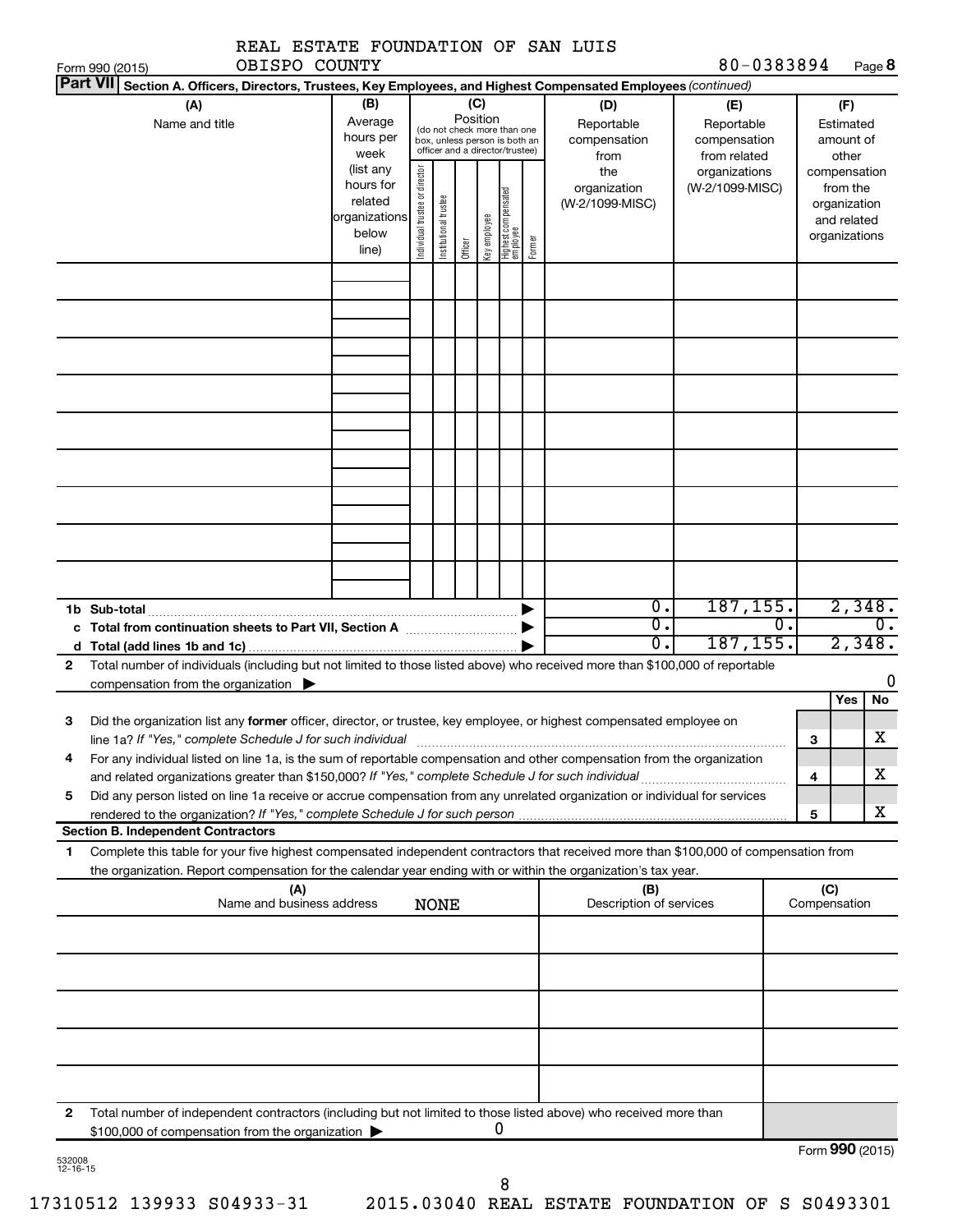|  | REAL ESTATE FOUNDATION OF SAN LUIS |  |  |
|--|------------------------------------|--|--|
|  |                                    |  |  |

|                              | <b>Part VIII</b> | <b>Statement of Revenue</b>                                                                                          |                |                                                          |                                  |                                                 |                                         |                                                                    |
|------------------------------|------------------|----------------------------------------------------------------------------------------------------------------------|----------------|----------------------------------------------------------|----------------------------------|-------------------------------------------------|-----------------------------------------|--------------------------------------------------------------------|
|                              |                  |                                                                                                                      |                |                                                          |                                  |                                                 |                                         |                                                                    |
|                              |                  |                                                                                                                      |                |                                                          | (A)<br>Total revenue             | (B)<br>Related or<br>exempt function<br>revenue | (C)<br>Unrelated<br>business<br>revenue | (D)<br>Revenue excluded<br>from tax under<br>sections<br>512 - 514 |
|                              |                  | 1 a Federated campaigns                                                                                              | 1a             |                                                          |                                  |                                                 |                                         |                                                                    |
| Contributions, Gifts, Grants | b                | Membership dues                                                                                                      | 1b             |                                                          |                                  |                                                 |                                         |                                                                    |
|                              |                  | c Fundraising events                                                                                                 | 1 <sub>c</sub> |                                                          |                                  |                                                 |                                         |                                                                    |
|                              |                  | d Related organizations                                                                                              | 1 <sub>d</sub> |                                                          |                                  |                                                 |                                         |                                                                    |
|                              |                  | e Government grants (contributions)                                                                                  | 1e             |                                                          |                                  |                                                 |                                         |                                                                    |
|                              |                  | f All other contributions, gifts, grants, and                                                                        |                |                                                          |                                  |                                                 |                                         |                                                                    |
|                              |                  | similar amounts not included above                                                                                   |                | $\frac{1}{16}$ $\frac{2}{2}$ , 465, 000.<br>2, 465, 000. |                                  |                                                 |                                         |                                                                    |
|                              |                  | g Noncash contributions included in lines 1a-1f: \$                                                                  |                |                                                          |                                  |                                                 |                                         |                                                                    |
|                              |                  |                                                                                                                      |                | $\blacktriangleright$                                    | 2, 465, 000.                     |                                                 |                                         |                                                                    |
|                              |                  |                                                                                                                      |                | <b>Business Code</b>                                     |                                  |                                                 |                                         |                                                                    |
| Program Service<br>Revenue   | 2 a              |                                                                                                                      |                |                                                          |                                  |                                                 |                                         |                                                                    |
|                              | b                | the control of the control of the control of the control of the control of                                           |                |                                                          |                                  |                                                 |                                         |                                                                    |
|                              | с<br>d           | the control of the control of the control of the control of the control of                                           |                |                                                          |                                  |                                                 |                                         |                                                                    |
|                              |                  | the control of the control of the control of the control of the control of                                           |                |                                                          |                                  |                                                 |                                         |                                                                    |
|                              |                  | f All other program service revenue                                                                                  |                |                                                          |                                  |                                                 |                                         |                                                                    |
|                              |                  |                                                                                                                      |                | ▶                                                        |                                  |                                                 |                                         |                                                                    |
|                              | З                | Investment income (including dividends, interest, and                                                                |                |                                                          |                                  |                                                 |                                         |                                                                    |
|                              |                  |                                                                                                                      |                |                                                          | 14,504.                          |                                                 |                                         | 14,504.                                                            |
|                              | 4                | Income from investment of tax-exempt bond proceeds                                                                   |                |                                                          |                                  |                                                 |                                         |                                                                    |
|                              | 5                |                                                                                                                      |                |                                                          |                                  |                                                 |                                         |                                                                    |
|                              |                  |                                                                                                                      | (i) Real       | (ii) Personal                                            |                                  |                                                 |                                         |                                                                    |
|                              |                  | 6 a Gross rents                                                                                                      |                |                                                          |                                  |                                                 |                                         |                                                                    |
|                              | b                | Less: rental expenses                                                                                                |                |                                                          |                                  |                                                 |                                         |                                                                    |
|                              |                  | c Rental income or (loss)                                                                                            |                |                                                          |                                  |                                                 |                                         |                                                                    |
|                              |                  |                                                                                                                      |                |                                                          |                                  |                                                 |                                         |                                                                    |
|                              |                  | 7 a Gross amount from sales of                                                                                       | (i) Securities | (ii) Other                                               |                                  |                                                 |                                         |                                                                    |
|                              |                  | assets other than inventory                                                                                          |                |                                                          |                                  |                                                 |                                         |                                                                    |
|                              |                  | <b>b</b> Less: cost or other basis                                                                                   |                |                                                          |                                  |                                                 |                                         |                                                                    |
|                              |                  | and sales expenses                                                                                                   |                |                                                          |                                  |                                                 |                                         |                                                                    |
|                              |                  |                                                                                                                      |                |                                                          |                                  |                                                 |                                         |                                                                    |
|                              |                  | 8 a Gross income from fundraising events (not                                                                        |                |                                                          |                                  |                                                 |                                         |                                                                    |
| <b>Other Revenue</b>         |                  | including \$<br>contributions reported on line 1c). See                                                              | of             |                                                          |                                  |                                                 |                                         |                                                                    |
|                              |                  |                                                                                                                      |                |                                                          |                                  |                                                 |                                         |                                                                    |
|                              |                  |                                                                                                                      |                |                                                          |                                  |                                                 |                                         |                                                                    |
|                              |                  | c Net income or (loss) from fundraising events                                                                       |                | .                                                        |                                  |                                                 |                                         |                                                                    |
|                              |                  | 9 a Gross income from gaming activities. See                                                                         |                |                                                          |                                  |                                                 |                                         |                                                                    |
|                              |                  |                                                                                                                      |                |                                                          |                                  |                                                 |                                         |                                                                    |
|                              |                  | <b>b</b> Less: direct expenses <b>manually b</b>                                                                     |                |                                                          |                                  |                                                 |                                         |                                                                    |
|                              |                  |                                                                                                                      |                |                                                          |                                  |                                                 |                                         |                                                                    |
|                              |                  | 10 a Gross sales of inventory, less returns                                                                          |                |                                                          |                                  |                                                 |                                         |                                                                    |
|                              |                  |                                                                                                                      |                |                                                          |                                  |                                                 |                                         |                                                                    |
|                              |                  |                                                                                                                      |                |                                                          |                                  |                                                 |                                         |                                                                    |
|                              |                  | c Net income or (loss) from sales of inventory                                                                       |                |                                                          |                                  |                                                 |                                         |                                                                    |
|                              |                  | Miscellaneous Revenue                                                                                                |                | <b>Business Code</b>                                     |                                  |                                                 |                                         |                                                                    |
|                              | 11 a             |                                                                                                                      |                |                                                          |                                  |                                                 |                                         |                                                                    |
|                              | b                | <u> 1989 - Johann John Stone, markin film ar yn y breninn y breninn y breninn y breninn y breninn y breninn y br</u> |                |                                                          |                                  |                                                 |                                         |                                                                    |
|                              | с                | the control of the control of the control of the control of the control of                                           |                |                                                          |                                  |                                                 |                                         |                                                                    |
|                              |                  |                                                                                                                      |                |                                                          |                                  |                                                 |                                         |                                                                    |
|                              | 12               |                                                                                                                      |                |                                                          | $\blacktriangleright$ 2,479,504. | $\overline{0}$ .                                | 0.1                                     | 14,504.                                                            |
|                              | 532009 12-16-15  |                                                                                                                      |                |                                                          |                                  |                                                 |                                         | Form 990 (2015)                                                    |

17310512 139933 S04933-31 2015.03040 REAL ESTATE FOUNDATION OF S S0493301

9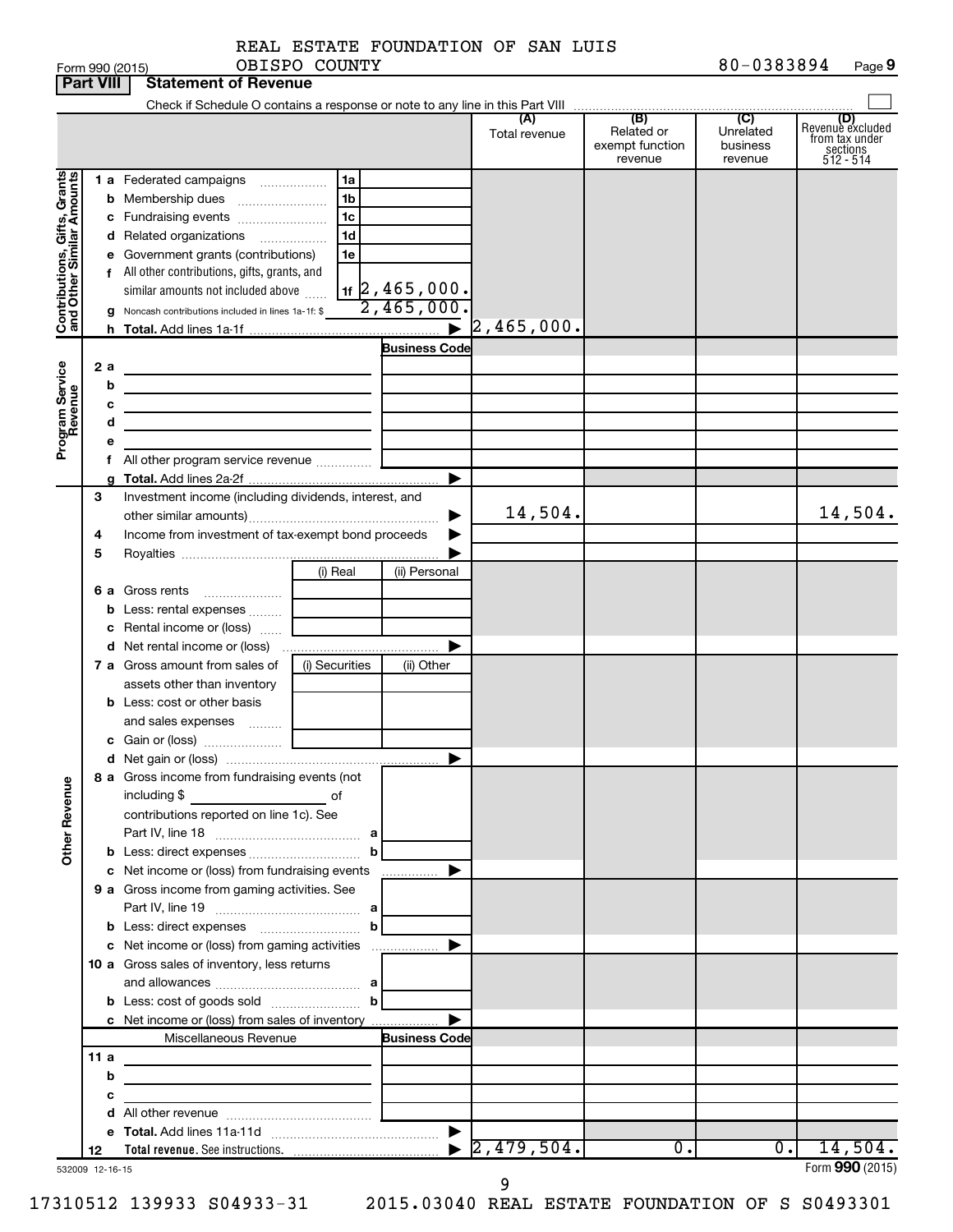#### Form 990 (2015) Page **10** REAL ESTATE FOUNDATION OF SAN LUIS OBISPO COUNTY

|        | Part IX   Statement of Functional Expenses                                                                                                                                                                    |                       |                                    |                                           |                                |  |  |  |  |  |
|--------|---------------------------------------------------------------------------------------------------------------------------------------------------------------------------------------------------------------|-----------------------|------------------------------------|-------------------------------------------|--------------------------------|--|--|--|--|--|
|        | Section 501(c)(3) and 501(c)(4) organizations must complete all columns. All other organizations must complete column (A).                                                                                    |                       |                                    |                                           |                                |  |  |  |  |  |
|        |                                                                                                                                                                                                               |                       |                                    |                                           |                                |  |  |  |  |  |
|        | Do not include amounts reported on lines 6b,<br>7b, 8b, 9b, and 10b of Part VIII.                                                                                                                             | (A)<br>Total expenses | (B)<br>Program service<br>expenses | (C)<br>Management and<br>general expenses | (D)<br>Fundraising<br>expenses |  |  |  |  |  |
| 1.     | Grants and other assistance to domestic organizations                                                                                                                                                         |                       |                                    |                                           |                                |  |  |  |  |  |
|        | and domestic governments. See Part IV, line 21                                                                                                                                                                |                       |                                    |                                           |                                |  |  |  |  |  |
| 2      | Grants and other assistance to domestic                                                                                                                                                                       |                       |                                    |                                           |                                |  |  |  |  |  |
|        | individuals. See Part IV, line 22                                                                                                                                                                             |                       |                                    |                                           |                                |  |  |  |  |  |
| 3      | Grants and other assistance to foreign                                                                                                                                                                        |                       |                                    |                                           |                                |  |  |  |  |  |
|        | organizations, foreign governments, and foreign                                                                                                                                                               |                       |                                    |                                           |                                |  |  |  |  |  |
|        | individuals. See Part IV, lines 15 and 16                                                                                                                                                                     |                       |                                    |                                           |                                |  |  |  |  |  |
| 4      | Benefits paid to or for members                                                                                                                                                                               |                       |                                    |                                           |                                |  |  |  |  |  |
| 5      | Compensation of current officers, directors,                                                                                                                                                                  |                       |                                    |                                           |                                |  |  |  |  |  |
|        | trustees, and key employees                                                                                                                                                                                   |                       |                                    |                                           |                                |  |  |  |  |  |
| 6      | Compensation not included above, to disqualified                                                                                                                                                              |                       |                                    |                                           |                                |  |  |  |  |  |
|        | persons (as defined under section 4958(f)(1)) and                                                                                                                                                             |                       |                                    |                                           |                                |  |  |  |  |  |
|        | persons described in section 4958(c)(3)(B)                                                                                                                                                                    |                       |                                    |                                           |                                |  |  |  |  |  |
| 7      |                                                                                                                                                                                                               |                       |                                    |                                           |                                |  |  |  |  |  |
| 8      | Pension plan accruals and contributions (include                                                                                                                                                              |                       |                                    |                                           |                                |  |  |  |  |  |
|        | section 401(k) and 403(b) employer contributions)                                                                                                                                                             |                       |                                    |                                           |                                |  |  |  |  |  |
| 9      |                                                                                                                                                                                                               |                       |                                    |                                           |                                |  |  |  |  |  |
| 10     |                                                                                                                                                                                                               |                       |                                    |                                           |                                |  |  |  |  |  |
| 11     | Fees for services (non-employees):                                                                                                                                                                            |                       |                                    |                                           |                                |  |  |  |  |  |
| а      |                                                                                                                                                                                                               |                       |                                    |                                           |                                |  |  |  |  |  |
| b<br>с |                                                                                                                                                                                                               | 1,000.                |                                    | 1,000.                                    |                                |  |  |  |  |  |
| d      |                                                                                                                                                                                                               |                       |                                    |                                           |                                |  |  |  |  |  |
| е      | Professional fundraising services. See Part IV, line 17                                                                                                                                                       |                       |                                    |                                           |                                |  |  |  |  |  |
| f      | Investment management fees                                                                                                                                                                                    |                       |                                    |                                           |                                |  |  |  |  |  |
| g      | Other. (If line 11g amount exceeds 10% of line 25,                                                                                                                                                            |                       |                                    |                                           |                                |  |  |  |  |  |
|        | column (A) amount, list line 11g expenses on Sch O.)                                                                                                                                                          |                       |                                    |                                           |                                |  |  |  |  |  |
| 12     |                                                                                                                                                                                                               |                       |                                    |                                           |                                |  |  |  |  |  |
| 13     |                                                                                                                                                                                                               |                       |                                    |                                           |                                |  |  |  |  |  |
| 14     |                                                                                                                                                                                                               |                       |                                    |                                           |                                |  |  |  |  |  |
| 15     |                                                                                                                                                                                                               |                       |                                    |                                           |                                |  |  |  |  |  |
| 16     |                                                                                                                                                                                                               |                       |                                    |                                           |                                |  |  |  |  |  |
| 17     | Travel                                                                                                                                                                                                        |                       |                                    |                                           |                                |  |  |  |  |  |
| 18     | Payments of travel or entertainment expenses                                                                                                                                                                  |                       |                                    |                                           |                                |  |  |  |  |  |
|        | for any federal, state, or local public officials                                                                                                                                                             |                       |                                    |                                           |                                |  |  |  |  |  |
| 19     | Conferences, conventions, and meetings                                                                                                                                                                        |                       |                                    |                                           |                                |  |  |  |  |  |
| 20     | Interest                                                                                                                                                                                                      |                       |                                    |                                           |                                |  |  |  |  |  |
| 21     |                                                                                                                                                                                                               |                       |                                    |                                           |                                |  |  |  |  |  |
| 22     | Depreciation, depletion, and amortization                                                                                                                                                                     |                       |                                    |                                           |                                |  |  |  |  |  |
| 23     | Insurance                                                                                                                                                                                                     | 15.                   | 15.                                |                                           |                                |  |  |  |  |  |
| 24     | Other expenses. Itemize expenses not covered<br>above. (List miscellaneous expenses in line 24e. If line<br>24e amount exceeds 10% of line 25, column (A)<br>amount, list line 24e expenses on Schedule O.) [ |                       |                                    |                                           |                                |  |  |  |  |  |
|        | PERMITS AND FEES                                                                                                                                                                                              | 4,348.                | 4,261.                             | 87.                                       |                                |  |  |  |  |  |
| b      |                                                                                                                                                                                                               |                       |                                    |                                           |                                |  |  |  |  |  |
| с      |                                                                                                                                                                                                               |                       |                                    |                                           |                                |  |  |  |  |  |
| d      |                                                                                                                                                                                                               |                       |                                    |                                           |                                |  |  |  |  |  |
| е      | All other expenses                                                                                                                                                                                            |                       |                                    |                                           |                                |  |  |  |  |  |
| 25     | Total functional expenses. Add lines 1 through 24e                                                                                                                                                            | 5,363.                | 4,276.                             | 1,087.                                    | $\overline{0}$ .               |  |  |  |  |  |
| 26     | Joint costs. Complete this line only if the organization                                                                                                                                                      |                       |                                    |                                           |                                |  |  |  |  |  |
|        | reported in column (B) joint costs from a combined                                                                                                                                                            |                       |                                    |                                           |                                |  |  |  |  |  |
|        | educational campaign and fundraising solicitation.                                                                                                                                                            |                       |                                    |                                           |                                |  |  |  |  |  |
|        | Check here $\blacktriangleright$<br>if following SOP 98-2 (ASC 958-720)                                                                                                                                       |                       |                                    |                                           |                                |  |  |  |  |  |

532010 12-16-15

Form (2015) **990**

17310512 139933 S04933-31 2015.03040 REAL ESTATE FOUNDATION OF S S0493301

10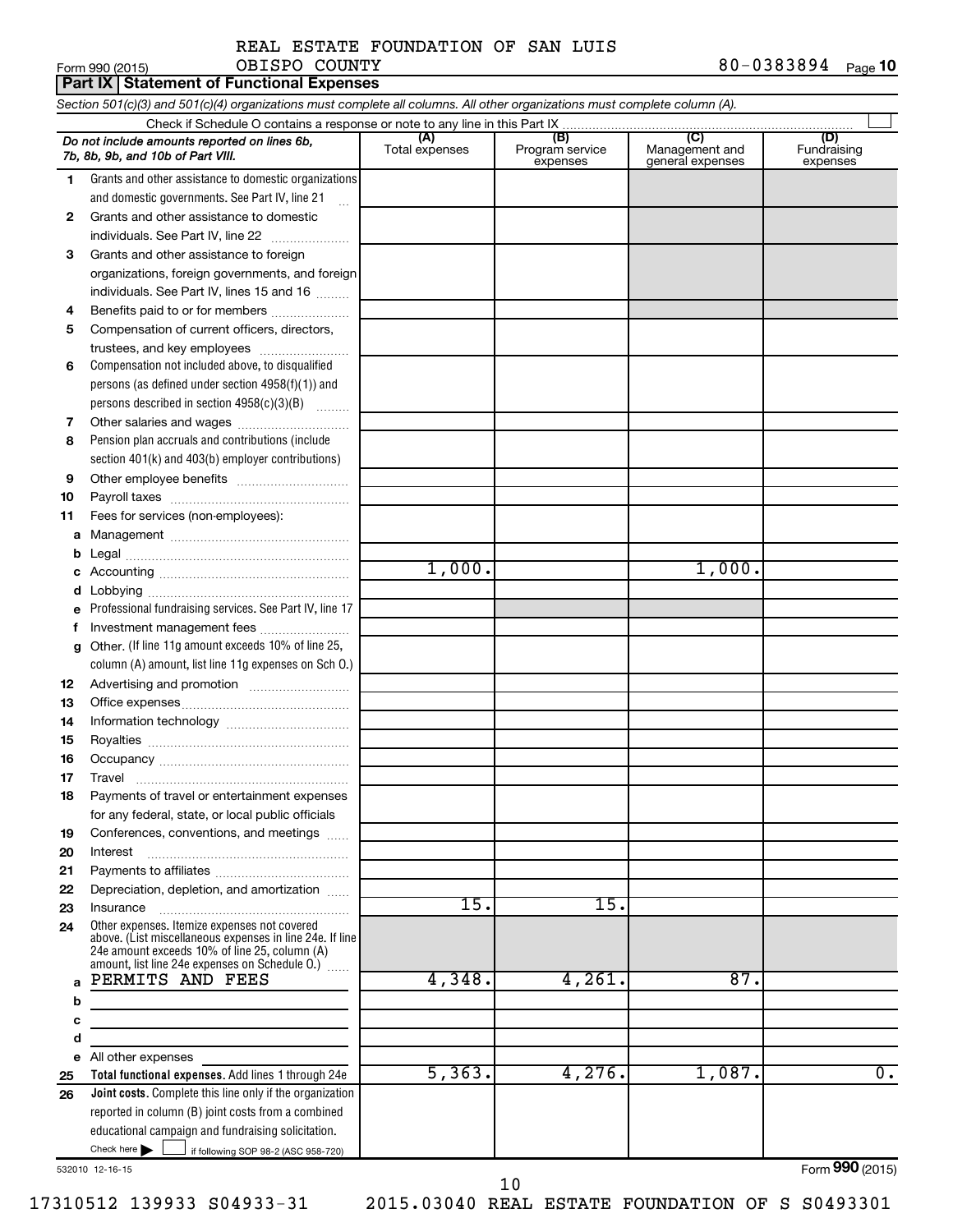# REAL ESTATE FOUNDATION OF SAN LUIS

#### Form 990 (2015) OBISPO COUNTY 8 0-0 3 8 3 8 9 4 <sub>Page</sub> **11 Part X Balance Sheet** OBISPO COUNTY

|                             |    |                                                                                                                                                                                                                                | (A)<br>Beginning of year |                | (B)<br>End of year |
|-----------------------------|----|--------------------------------------------------------------------------------------------------------------------------------------------------------------------------------------------------------------------------------|--------------------------|----------------|--------------------|
|                             | 1  |                                                                                                                                                                                                                                | 43,071.                  | $\mathbf{1}$   | 37,654.            |
|                             | 2  |                                                                                                                                                                                                                                |                          | $\mathbf{2}$   |                    |
|                             | 3  |                                                                                                                                                                                                                                |                          | 3              |                    |
|                             | 4  |                                                                                                                                                                                                                                |                          | 4              |                    |
|                             | 5  | Loans and other receivables from current and former officers, directors,                                                                                                                                                       |                          |                |                    |
|                             |    | trustees, key employees, and highest compensated employees. Complete                                                                                                                                                           |                          |                |                    |
|                             |    | Part II of Schedule L                                                                                                                                                                                                          |                          | 5              |                    |
|                             | 6  | Loans and other receivables from other disqualified persons (as defined under                                                                                                                                                  |                          |                |                    |
|                             |    | section 4958(f)(1)), persons described in section $4958(c)(3)(B)$ , and contributing                                                                                                                                           |                          |                |                    |
|                             |    | employers and sponsoring organizations of section 501(c)(9) voluntary                                                                                                                                                          |                          |                |                    |
|                             |    | employees' beneficiary organizations (see instr). Complete Part II of Sch L                                                                                                                                                    |                          | 6              |                    |
| Assets                      | 7  |                                                                                                                                                                                                                                | 243,480.                 | $\overline{7}$ | 239,638.           |
|                             | 8  |                                                                                                                                                                                                                                |                          | 8              |                    |
|                             | 9  | Prepaid expenses and deferred charges [11] [11] prepaid expenses and deferred charges [11] [11] minimum and the Prepaid expenses and deferred charges [11] minimum and the Prepaid experiment of Prepaid experiment and the Pr |                          | 9              |                    |
|                             |    | <b>10a</b> Land, buildings, and equipment: cost or other                                                                                                                                                                       |                          |                |                    |
|                             |    |                                                                                                                                                                                                                                |                          |                |                    |
|                             |    | 10 <sub>b</sub>                                                                                                                                                                                                                |                          | 10c            |                    |
|                             | 11 |                                                                                                                                                                                                                                |                          | 11             |                    |
|                             | 12 |                                                                                                                                                                                                                                |                          | 12             |                    |
|                             | 13 |                                                                                                                                                                                                                                |                          | 13             |                    |
|                             | 14 |                                                                                                                                                                                                                                |                          | 14             |                    |
|                             | 15 |                                                                                                                                                                                                                                | 325,500.                 | 15             | 2,903,687.         |
|                             | 16 |                                                                                                                                                                                                                                | 612,051.                 | 16             | 3,180,979.         |
|                             | 17 |                                                                                                                                                                                                                                | 54.                      | 17             |                    |
|                             | 18 |                                                                                                                                                                                                                                |                          | 18             |                    |
|                             | 19 |                                                                                                                                                                                                                                |                          | 19             |                    |
|                             | 20 |                                                                                                                                                                                                                                |                          | 20             |                    |
|                             | 21 | Escrow or custodial account liability. Complete Part IV of Schedule D                                                                                                                                                          |                          | 21             |                    |
|                             | 22 | Loans and other payables to current and former officers, directors, trustees,                                                                                                                                                  |                          |                |                    |
|                             |    | key employees, highest compensated employees, and disqualified persons.                                                                                                                                                        |                          |                |                    |
| Liabilities                 |    |                                                                                                                                                                                                                                |                          | 22             |                    |
|                             | 23 | Secured mortgages and notes payable to unrelated third parties                                                                                                                                                                 |                          | 23             |                    |
|                             | 24 | Unsecured notes and loans payable to unrelated third parties                                                                                                                                                                   |                          | 24             |                    |
|                             | 25 | Other liabilities (including federal income tax, payables to related third                                                                                                                                                     |                          |                |                    |
|                             |    | parties, and other liabilities not included on lines 17-24). Complete Part X of                                                                                                                                                |                          |                |                    |
|                             | 26 | Schedule D<br>Total liabilities. Add lines 17 through 25                                                                                                                                                                       | 54.                      | 25<br>26       | $\overline{0}$ .   |
|                             |    | Organizations that follow SFAS 117 (ASC 958), check here $\blacktriangleright \begin{array}{c} \boxed{X} \\ \end{array}$ and                                                                                                   |                          |                |                    |
|                             |    | complete lines 27 through 29, and lines 33 and 34.                                                                                                                                                                             |                          |                |                    |
|                             | 27 |                                                                                                                                                                                                                                | 43,017.                  | 27             | 37,654.            |
|                             | 28 |                                                                                                                                                                                                                                | 568,980.                 | 28             | 3, 143, 325.       |
|                             | 29 | Permanently restricted net assets                                                                                                                                                                                              |                          | 29             |                    |
|                             |    | Organizations that do not follow SFAS 117 (ASC 958), check here ▶ U                                                                                                                                                            |                          |                |                    |
|                             |    | and complete lines 30 through 34.                                                                                                                                                                                              |                          |                |                    |
| Net Assets or Fund Balances | 30 |                                                                                                                                                                                                                                |                          | 30             |                    |
|                             | 31 | Paid-in or capital surplus, or land, building, or equipment fund                                                                                                                                                               |                          | 31             |                    |
|                             | 32 | Retained earnings, endowment, accumulated income, or other funds                                                                                                                                                               |                          | 32             |                    |
|                             | 33 |                                                                                                                                                                                                                                | 611,997.                 | 33             | 3,180,979.         |
|                             | 34 |                                                                                                                                                                                                                                | 612,051.                 | 34             | 3,180,979.         |
|                             |    |                                                                                                                                                                                                                                |                          |                |                    |

Form (2015) **990**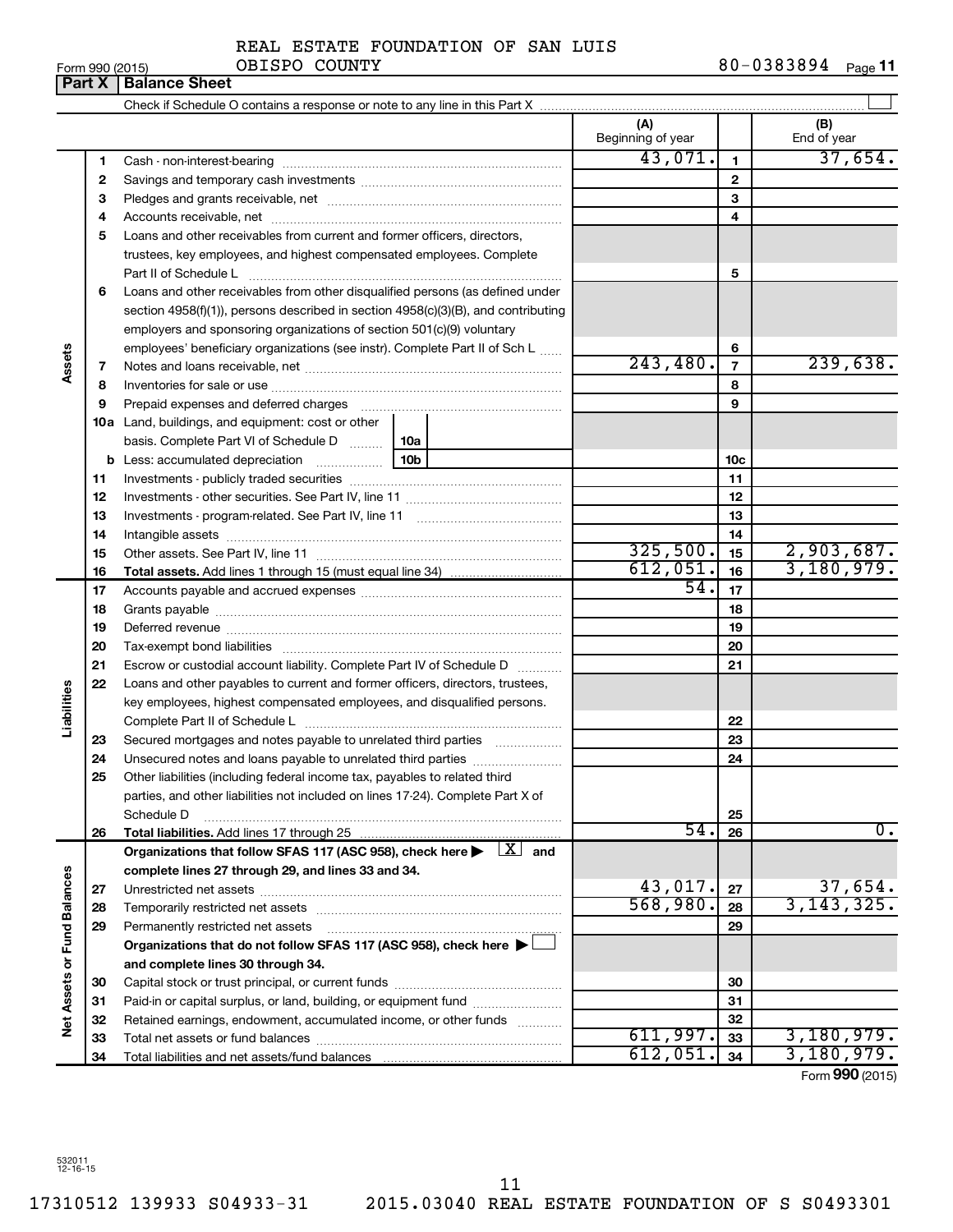|  |               | REAL ESTATE FOUNDATION OF SAN LUIS |  |  |
|--|---------------|------------------------------------|--|--|
|  | OBISPO COUNTY |                                    |  |  |

|    | OBISPO COUNTY<br>Form 990 (2015)                                                                                                                                                                                               | 80-0383894              |                |            | Page 12              |  |  |
|----|--------------------------------------------------------------------------------------------------------------------------------------------------------------------------------------------------------------------------------|-------------------------|----------------|------------|----------------------|--|--|
|    | <b>Part XI Reconciliation of Net Assets</b>                                                                                                                                                                                    |                         |                |            |                      |  |  |
|    |                                                                                                                                                                                                                                |                         |                |            | $\boxed{\textbf{X}}$ |  |  |
|    |                                                                                                                                                                                                                                |                         |                |            |                      |  |  |
| 1  |                                                                                                                                                                                                                                | $\mathbf{1}$            | 2,479,504.     |            |                      |  |  |
| 2  |                                                                                                                                                                                                                                | $\mathbf{2}$            |                |            | 5,363.               |  |  |
| З  | Revenue less expenses. Subtract line 2 from line 1                                                                                                                                                                             | 3                       | 2,474,141.     |            |                      |  |  |
| 4  |                                                                                                                                                                                                                                | $\overline{\mathbf{4}}$ |                |            | 611,997.             |  |  |
| 5  | Net unrealized gains (losses) on investments [11] matter than the control of the state of the state of the state of the state of the state of the state of the state of the state of the state of the state of the state of th | 5                       |                |            | 113, 187.            |  |  |
| 6  | Donated services and use of facilities                                                                                                                                                                                         | 6                       |                |            |                      |  |  |
| 7  | Investment expenses                                                                                                                                                                                                            | $\overline{7}$          |                |            |                      |  |  |
| 8  | Prior period adjustments                                                                                                                                                                                                       | 8                       |                |            |                      |  |  |
| 9  | Other changes in net assets or fund balances (explain in Schedule O) manufactured control of the state of the state of the state of the state of the state of the state of the state of the state of the state of the state of | $\mathbf{Q}$            |                |            | $-18, 346.$          |  |  |
| 10 | Net assets or fund balances at end of year. Combine lines 3 through 9 (must equal Part X, line 33,                                                                                                                             |                         |                |            |                      |  |  |
|    | column (B))                                                                                                                                                                                                                    | 10                      | 3,180,979.     |            |                      |  |  |
|    | Part XII Financial Statements and Reporting                                                                                                                                                                                    |                         |                |            |                      |  |  |
|    |                                                                                                                                                                                                                                |                         |                |            | $\lfloor x \rfloor$  |  |  |
|    |                                                                                                                                                                                                                                |                         |                | <b>Yes</b> | No                   |  |  |
| 1  | Accounting method used to prepare the Form 990: $\Box$ Cash $\Box X$ Accrual<br>$\Box$ Other                                                                                                                                   |                         |                |            |                      |  |  |
|    | If the organization changed its method of accounting from a prior year or checked "Other," explain in Schedule O.                                                                                                              |                         |                |            |                      |  |  |
|    |                                                                                                                                                                                                                                |                         | 2a             |            | х                    |  |  |
|    | If "Yes," check a box below to indicate whether the financial statements for the year were compiled or reviewed on a                                                                                                           |                         |                |            |                      |  |  |
|    | separate basis, consolidated basis, or both:                                                                                                                                                                                   |                         |                |            |                      |  |  |
|    | Consolidated basis<br>Both consolidated and separate basis<br>Separate basis                                                                                                                                                   |                         |                |            |                      |  |  |
|    |                                                                                                                                                                                                                                |                         | 2 <sub>b</sub> | х          |                      |  |  |
|    | If "Yes," check a box below to indicate whether the financial statements for the year were audited on a separate basis,                                                                                                        |                         |                |            |                      |  |  |
|    | consolidated basis, or both:                                                                                                                                                                                                   |                         |                |            |                      |  |  |
|    | $\lfloor x \rfloor$ Consolidated basis<br>Separate basis<br>Both consolidated and separate basis                                                                                                                               |                         |                |            |                      |  |  |
|    | c If "Yes" to line 2a or 2b, does the organization have a committee that assumes responsibility for oversight of the audit,                                                                                                    |                         |                |            |                      |  |  |
|    |                                                                                                                                                                                                                                |                         | 2c             | x          |                      |  |  |
|    | If the organization changed either its oversight process or selection process during the tax year, explain in Schedule O.                                                                                                      |                         |                |            |                      |  |  |
|    | 3a As a result of a federal award, was the organization required to undergo an audit or audits as set forth in the Single Audit                                                                                                |                         |                |            |                      |  |  |
|    |                                                                                                                                                                                                                                |                         | За             |            | х                    |  |  |
|    | <b>b</b> If "Yes," did the organization undergo the required audit or audits? If the organization did not undergo the required audit                                                                                           |                         |                |            |                      |  |  |
|    |                                                                                                                                                                                                                                |                         | 3 <sub>b</sub> |            |                      |  |  |

Form (2015) **990**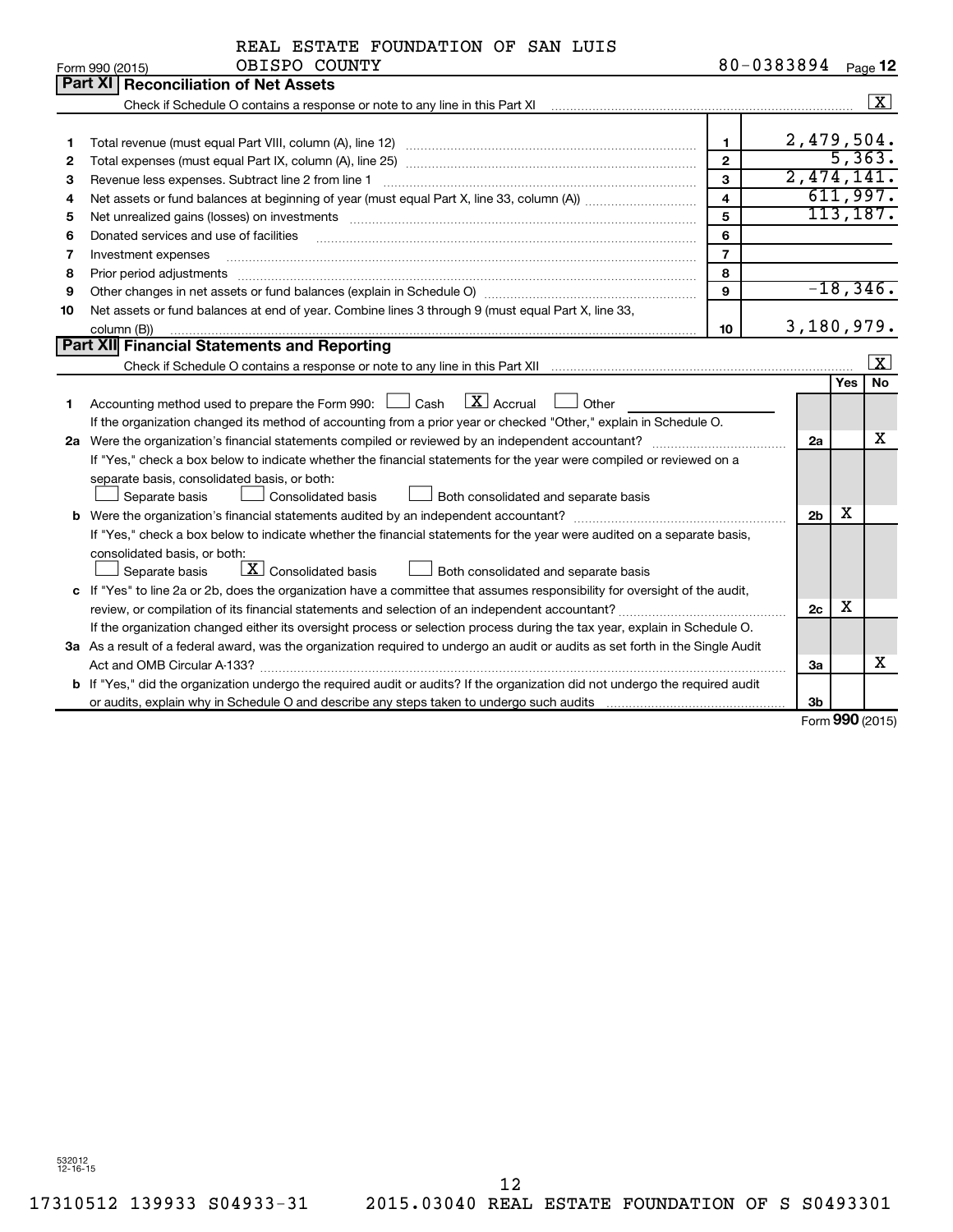| <b>SCHEDULE A</b>                                                                                         |                                                               |                                                                                                                                               |     |                                       |                        |         | OMB No. 1545-0047                    |
|-----------------------------------------------------------------------------------------------------------|---------------------------------------------------------------|-----------------------------------------------------------------------------------------------------------------------------------------------|-----|---------------------------------------|------------------------|---------|--------------------------------------|
| (Form 990 or 990-EZ)                                                                                      |                                                               | <b>Public Charity Status and Public Support</b>                                                                                               |     |                                       |                        |         |                                      |
|                                                                                                           |                                                               | Complete if the organization is a section 501(c)(3) organization or a section<br>4947(a)(1) nonexempt charitable trust.                       |     |                                       |                        |         |                                      |
| Department of the Treasury                                                                                |                                                               | Attach to Form 990 or Form 990-EZ.                                                                                                            |     |                                       |                        |         | <b>Open to Public</b>                |
| Internal Revenue Service                                                                                  |                                                               | Information about Schedule A (Form 990 or 990-EZ) and its instructions is at WWW.irs.gov/form990.                                             |     |                                       |                        |         | Inspection                           |
| Name of the organization                                                                                  | REAL ESTATE FOUNDATION OF SAN LUIS                            |                                                                                                                                               |     | <b>Employer identification number</b> |                        |         |                                      |
|                                                                                                           | OBISPO COUNTY                                                 |                                                                                                                                               |     |                                       |                        |         | 80-0383894                           |
| <b>Part I</b>                                                                                             |                                                               | Reason for Public Charity Status (All organizations must complete this part.) See instructions.                                               |     |                                       |                        |         |                                      |
| The organization is not a private foundation because it is: (For lines 1 through 11, check only one box.) |                                                               |                                                                                                                                               |     |                                       |                        |         |                                      |
| 1                                                                                                         |                                                               | A church, convention of churches, or association of churches described in section 170(b)(1)(A)(i).                                            |     |                                       |                        |         |                                      |
| 2                                                                                                         |                                                               | A school described in section 170(b)(1)(A)(ii). (Attach Schedule E (Form 990 or 990-EZ).)                                                     |     |                                       |                        |         |                                      |
| 3                                                                                                         |                                                               | A hospital or a cooperative hospital service organization described in section 170(b)(1)(A)(iii).                                             |     |                                       |                        |         |                                      |
| 4                                                                                                         |                                                               | A medical research organization operated in conjunction with a hospital described in section 170(b)(1)(A)(iii). Enter the hospital's name,    |     |                                       |                        |         |                                      |
| city, and state:                                                                                          |                                                               |                                                                                                                                               |     |                                       |                        |         |                                      |
| 5                                                                                                         |                                                               | An organization operated for the benefit of a college or university owned or operated by a governmental unit described in                     |     |                                       |                        |         |                                      |
|                                                                                                           | section 170(b)(1)(A)(iv). (Complete Part II.)                 |                                                                                                                                               |     |                                       |                        |         |                                      |
| 6                                                                                                         |                                                               | A federal, state, or local government or governmental unit described in section 170(b)(1)(A)(v).                                              |     |                                       |                        |         |                                      |
| $\overline{7}$                                                                                            |                                                               | An organization that normally receives a substantial part of its support from a governmental unit or from the general public described in     |     |                                       |                        |         |                                      |
|                                                                                                           | section 170(b)(1)(A)(vi). (Complete Part II.)                 |                                                                                                                                               |     |                                       |                        |         |                                      |
| 8                                                                                                         |                                                               | A community trust described in section 170(b)(1)(A)(vi). (Complete Part II.)                                                                  |     |                                       |                        |         |                                      |
| 9                                                                                                         |                                                               | An organization that normally receives: (1) more than 33 1/3% of its support from contributions, membership fees, and gross receipts from     |     |                                       |                        |         |                                      |
|                                                                                                           |                                                               | activities related to its exempt functions - subject to certain exceptions, and (2) no more than 33 1/3% of its support from gross investment |     |                                       |                        |         |                                      |
|                                                                                                           |                                                               | income and unrelated business taxable income (less section 511 tax) from businesses acquired by the organization after June 30, 1975.         |     |                                       |                        |         |                                      |
| See section 509(a)(2). (Complete Part III.)                                                               |                                                               |                                                                                                                                               |     |                                       |                        |         |                                      |
| 10<br>$\mathbf{X}$                                                                                        |                                                               | An organization organized and operated exclusively to test for public safety. See section 509(a)(4).                                          |     |                                       |                        |         |                                      |
| 11                                                                                                        |                                                               | An organization organized and operated exclusively for the benefit of, to perform the functions of, or to carry out the purposes of one or    |     |                                       |                        |         |                                      |
|                                                                                                           |                                                               | more publicly supported organizations described in section 509(a)(1) or section 509(a)(2). See section 509(a)(3). Check the box in            |     |                                       |                        |         |                                      |
| $\lfloor x \rfloor$                                                                                       |                                                               | lines 11a through 11d that describes the type of supporting organization and complete lines 11e, 11f, and 11g.                                |     |                                       |                        |         |                                      |
| a                                                                                                         |                                                               | Type I. A supporting organization operated, supervised, or controlled by its supported organization(s), typically by giving                   |     |                                       |                        |         |                                      |
|                                                                                                           |                                                               | the supported organization(s) the power to regularly appoint or elect a majority of the directors or trustees of the supporting               |     |                                       |                        |         |                                      |
| b                                                                                                         | organization. You must complete Part IV, Sections A and B.    | Type II. A supporting organization supervised or controlled in connection with its supported organization(s), by having                       |     |                                       |                        |         |                                      |
|                                                                                                           |                                                               | control or management of the supporting organization vested in the same persons that control or manage the supported                          |     |                                       |                        |         |                                      |
|                                                                                                           | organization(s). You must complete Part IV, Sections A and C. |                                                                                                                                               |     |                                       |                        |         |                                      |
| c                                                                                                         |                                                               | Type III functionally integrated. A supporting organization operated in connection with, and functionally integrated with,                    |     |                                       |                        |         |                                      |
|                                                                                                           |                                                               | its supported organization(s) (see instructions). You must complete Part IV, Sections A, D, and E.                                            |     |                                       |                        |         |                                      |
| d                                                                                                         |                                                               | Type III non-functionally integrated. A supporting organization operated in connection with its supported organization(s)                     |     |                                       |                        |         |                                      |
|                                                                                                           |                                                               | that is not functionally integrated. The organization generally must satisfy a distribution requirement and an attentiveness                  |     |                                       |                        |         |                                      |
|                                                                                                           |                                                               | requirement (see instructions). You must complete Part IV, Sections A and D, and Part V.                                                      |     |                                       |                        |         |                                      |
| $\lfloor x \rfloor$<br>е                                                                                  |                                                               | Check this box if the organization received a written determination from the IRS that it is a Type I, Type II, Type III                       |     |                                       |                        |         |                                      |
|                                                                                                           |                                                               | functionally integrated, or Type III non-functionally integrated supporting organization.                                                     |     |                                       |                        |         |                                      |
|                                                                                                           |                                                               |                                                                                                                                               |     |                                       |                        |         | 1                                    |
| g Provide the following information about the supported organization(s).                                  |                                                               |                                                                                                                                               |     |                                       |                        |         |                                      |
| (i) Name of supported                                                                                     | (ii) EIN                                                      | (iii) Type of organization                                                                                                                    |     | (iv) Is the organization              | (v) Amount of monetary |         | (vi) Amount of                       |
| organization                                                                                              |                                                               | (described on lines 1-9<br>above (see instructions))                                                                                          |     | listed in your<br>governing document? | support (see           |         | other support (see                   |
|                                                                                                           |                                                               |                                                                                                                                               | Yes | No                                    | instructions)          |         | instructions)                        |
| THE COMMUNITY                                                                                             |                                                               |                                                                                                                                               |     |                                       |                        |         |                                      |
| FOUNDATION SAN LUIS77-0496500                                                                             |                                                               | 7                                                                                                                                             | х   |                                       |                        | 18,346. |                                      |
|                                                                                                           |                                                               |                                                                                                                                               |     |                                       |                        |         |                                      |
|                                                                                                           |                                                               |                                                                                                                                               |     |                                       |                        |         |                                      |
|                                                                                                           |                                                               |                                                                                                                                               |     |                                       |                        |         |                                      |
|                                                                                                           |                                                               |                                                                                                                                               |     |                                       |                        |         |                                      |
|                                                                                                           |                                                               |                                                                                                                                               |     |                                       |                        |         |                                      |
|                                                                                                           |                                                               |                                                                                                                                               |     |                                       |                        |         |                                      |
|                                                                                                           |                                                               |                                                                                                                                               |     |                                       |                        |         |                                      |
|                                                                                                           |                                                               |                                                                                                                                               |     |                                       |                        |         |                                      |
|                                                                                                           |                                                               |                                                                                                                                               |     |                                       |                        |         |                                      |
| Total                                                                                                     |                                                               |                                                                                                                                               |     |                                       |                        | 18,346. | 0.                                   |
| LHA For Paperwork Reduction Act Notice, see the Instructions for                                          |                                                               |                                                                                                                                               |     |                                       |                        |         | Schedule A (Form 990 or 990-EZ) 2015 |
| Form 990 or 990-EZ. 532021 09-23-15                                                                       |                                                               | 13                                                                                                                                            |     |                                       |                        |         |                                      |
|                                                                                                           |                                                               |                                                                                                                                               |     |                                       |                        |         |                                      |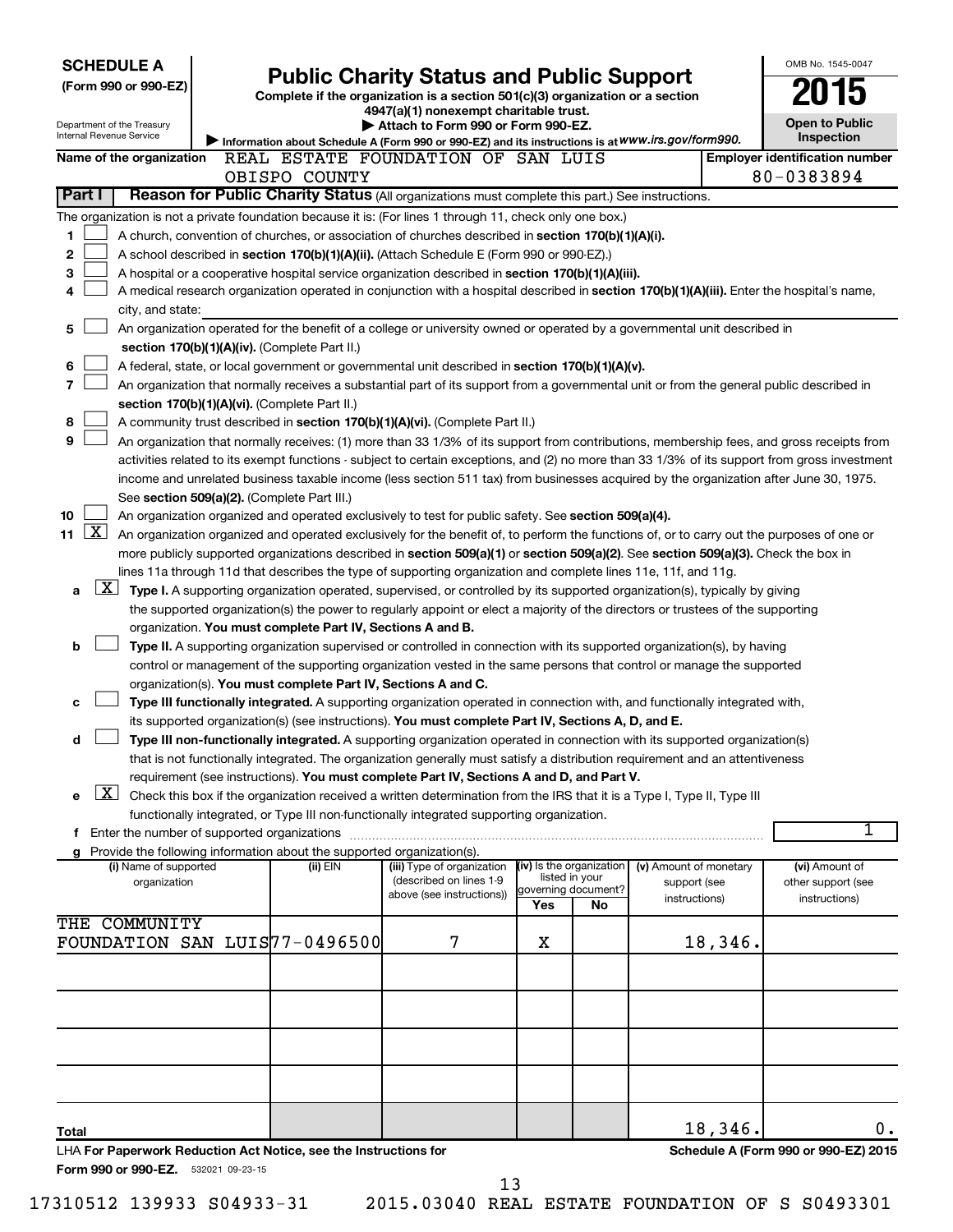| Schedule A (Form 990 or 990-EZ) 2015 | Page |
|--------------------------------------|------|
|--------------------------------------|------|

**2**

(Complete only if you checked the box on line 5, 7, or 8 of Part I or if the organization failed to qualify under Part III. If the organization fails to qualify under the tests listed below, please complete Part III.) **Part II Support Schedule for Organizations Described in Sections 170(b)(1)(A)(iv) and 170(b)(1)(A)(vi)**

|   | <b>Section A. Public Support</b>                                                                                                                                                                                           |          |          |            |            |          |                                      |
|---|----------------------------------------------------------------------------------------------------------------------------------------------------------------------------------------------------------------------------|----------|----------|------------|------------|----------|--------------------------------------|
|   | Calendar year (or fiscal year beginning in)                                                                                                                                                                                | (a) 2011 | (b) 2012 | $(c)$ 2013 | $(d)$ 2014 | (e) 2015 | (f) Total                            |
|   | 1 Gifts, grants, contributions, and                                                                                                                                                                                        |          |          |            |            |          |                                      |
|   | membership fees received. (Do not                                                                                                                                                                                          |          |          |            |            |          |                                      |
|   | include any "unusual grants.")                                                                                                                                                                                             |          |          |            |            |          |                                      |
|   | 2 Tax revenues levied for the organ-                                                                                                                                                                                       |          |          |            |            |          |                                      |
|   | ization's benefit and either paid to                                                                                                                                                                                       |          |          |            |            |          |                                      |
|   | or expended on its behalf                                                                                                                                                                                                  |          |          |            |            |          |                                      |
|   | 3 The value of services or facilities                                                                                                                                                                                      |          |          |            |            |          |                                      |
|   | furnished by a governmental unit to                                                                                                                                                                                        |          |          |            |            |          |                                      |
|   | the organization without charge                                                                                                                                                                                            |          |          |            |            |          |                                      |
|   | 4 Total. Add lines 1 through 3                                                                                                                                                                                             |          |          |            |            |          |                                      |
|   | 5 The portion of total contributions                                                                                                                                                                                       |          |          |            |            |          |                                      |
|   | by each person (other than a                                                                                                                                                                                               |          |          |            |            |          |                                      |
|   | governmental unit or publicly                                                                                                                                                                                              |          |          |            |            |          |                                      |
|   | supported organization) included                                                                                                                                                                                           |          |          |            |            |          |                                      |
|   | on line 1 that exceeds 2% of the                                                                                                                                                                                           |          |          |            |            |          |                                      |
|   | amount shown on line 11,                                                                                                                                                                                                   |          |          |            |            |          |                                      |
|   | column (f)                                                                                                                                                                                                                 |          |          |            |            |          |                                      |
|   | 6 Public support. Subtract line 5 from line 4.                                                                                                                                                                             |          |          |            |            |          |                                      |
|   | <b>Section B. Total Support</b>                                                                                                                                                                                            |          |          |            |            |          |                                      |
|   | Calendar year (or fiscal year beginning in)                                                                                                                                                                                | (a) 2011 | (b) 2012 | $(c)$ 2013 | $(d)$ 2014 | (e) 2015 | (f) Total                            |
|   | 7 Amounts from line 4                                                                                                                                                                                                      |          |          |            |            |          |                                      |
|   | 8 Gross income from interest,                                                                                                                                                                                              |          |          |            |            |          |                                      |
|   | dividends, payments received on                                                                                                                                                                                            |          |          |            |            |          |                                      |
|   | securities loans, rents, royalties                                                                                                                                                                                         |          |          |            |            |          |                                      |
|   | and income from similar sources                                                                                                                                                                                            |          |          |            |            |          |                                      |
| 9 | Net income from unrelated business                                                                                                                                                                                         |          |          |            |            |          |                                      |
|   | activities, whether or not the                                                                                                                                                                                             |          |          |            |            |          |                                      |
|   | business is regularly carried on                                                                                                                                                                                           |          |          |            |            |          |                                      |
|   | 10 Other income. Do not include gain                                                                                                                                                                                       |          |          |            |            |          |                                      |
|   | or loss from the sale of capital                                                                                                                                                                                           |          |          |            |            |          |                                      |
|   | assets (Explain in Part VI.)                                                                                                                                                                                               |          |          |            |            |          |                                      |
|   | 11 Total support. Add lines 7 through 10                                                                                                                                                                                   |          |          |            |            |          |                                      |
|   | <b>12</b> Gross receipts from related activities, etc. (see instructions)                                                                                                                                                  |          |          |            |            | 12       |                                      |
|   | 13 First five years. If the Form 990 is for the organization's first, second, third, fourth, or fifth tax year as a section 501(c)(3)                                                                                      |          |          |            |            |          |                                      |
|   | organization, check this box and stop here                                                                                                                                                                                 |          |          |            |            |          |                                      |
|   | <b>Section C. Computation of Public Support Percentage</b>                                                                                                                                                                 |          |          |            |            |          |                                      |
|   |                                                                                                                                                                                                                            |          |          |            |            | 14       | %                                    |
|   |                                                                                                                                                                                                                            |          |          |            |            | 15       | %                                    |
|   | 16a 33 1/3% support test - 2015. If the organization did not check the box on line 13, and line 14 is 33 1/3% or more, check this box and                                                                                  |          |          |            |            |          |                                      |
|   | stop here. The organization qualifies as a publicly supported organization                                                                                                                                                 |          |          |            |            |          |                                      |
|   | b 33 1/3% support test - 2014. If the organization did not check a box on line 13 or 16a, and line 15 is 33 1/3% or more, check this box                                                                                   |          |          |            |            |          |                                      |
|   | and stop here. The organization qualifies as a publicly supported organization [11] manuscription manuscription manuscription manuscription and stop here. The organization qualifies as a publicly supported organization |          |          |            |            |          |                                      |
|   | 17a 10% -facts-and-circumstances test - 2015. If the organization did not check a box on line 13, 16a, or 16b, and line 14 is 10% or more,                                                                                 |          |          |            |            |          |                                      |
|   | and if the organization meets the "facts-and-circumstances" test, check this box and stop here. Explain in Part VI how the organization                                                                                    |          |          |            |            |          |                                      |
|   | meets the "facts-and-circumstances" test. The organization qualifies as a publicly supported organization <i>manumumumumum</i>                                                                                             |          |          |            |            |          |                                      |
|   | b 10% -facts-and-circumstances test - 2014. If the organization did not check a box on line 13, 16a, 16b, or 17a, and line 15 is 10% or                                                                                    |          |          |            |            |          |                                      |
|   | more, and if the organization meets the "facts-and-circumstances" test, check this box and stop here. Explain in Part VI how the                                                                                           |          |          |            |            |          |                                      |
|   | organization meets the "facts-and-circumstances" test. The organization qualifies as a publicly supported organization                                                                                                     |          |          |            |            |          |                                      |
|   | 18 Private foundation. If the organization did not check a box on line 13, 16a, 16b, 17a, or 17b, check this box and see instructions                                                                                      |          |          |            |            |          | Schodule A (Form 990 or 990-F7) 2015 |

**Schedule A (Form 990 or 990-EZ) 2015**

532022 09-23-15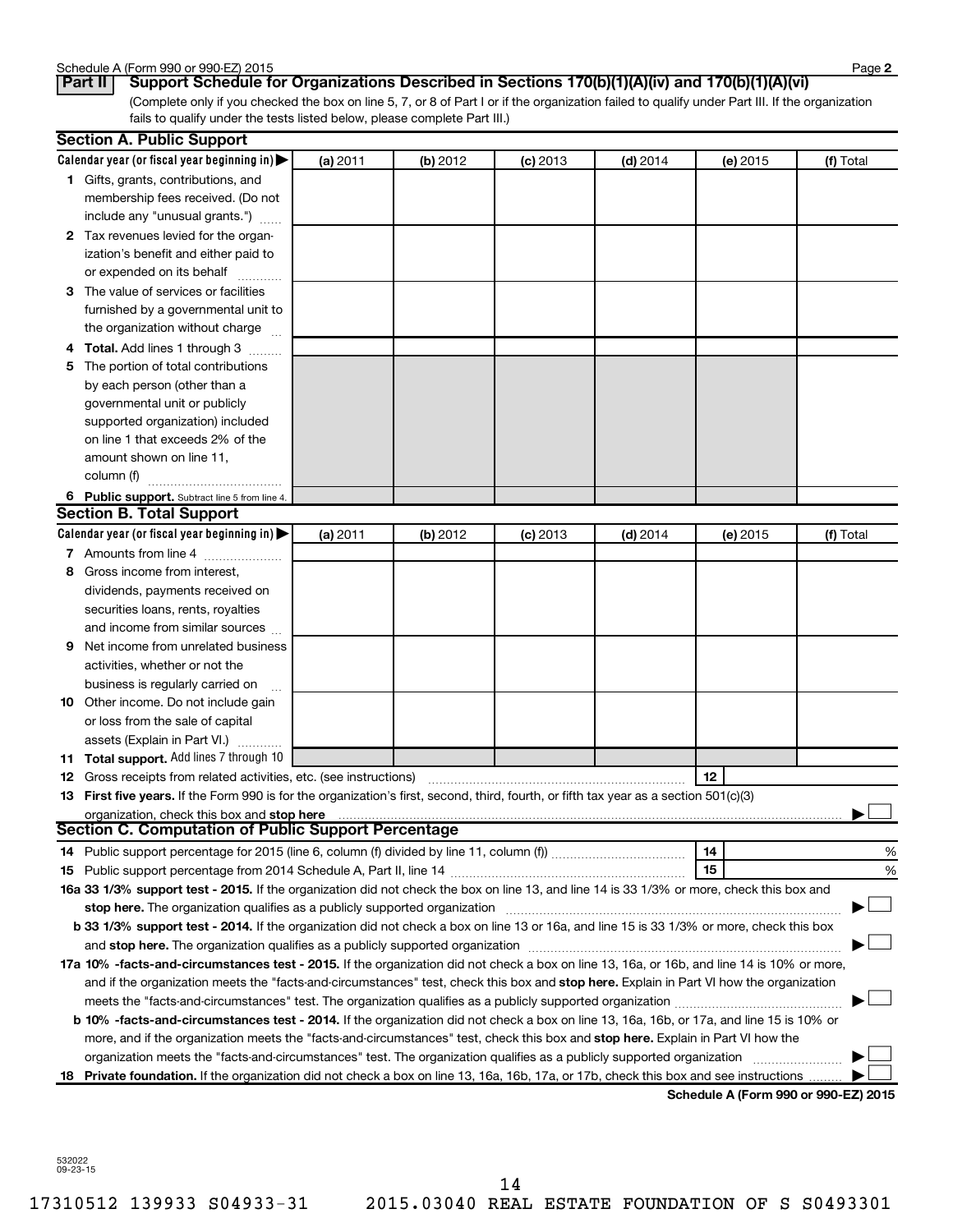# **Part III Support Schedule for Organizations Described in Section 509(a)(2)**

(Complete only if you checked the box on line 9 of Part I or if the organization failed to qualify under Part II. If the organization fails to qualify under the tests listed below, please complete Part II.)

| <b>Section A. Public Support</b>                                                                                                                                                         |          |          |            |            |          |                                                                                                                         |
|------------------------------------------------------------------------------------------------------------------------------------------------------------------------------------------|----------|----------|------------|------------|----------|-------------------------------------------------------------------------------------------------------------------------|
| Calendar year (or fiscal year beginning in)                                                                                                                                              | (a) 2011 | (b) 2012 | $(c)$ 2013 | $(d)$ 2014 | (e) 2015 | (f) Total                                                                                                               |
| 1 Gifts, grants, contributions, and                                                                                                                                                      |          |          |            |            |          |                                                                                                                         |
| membership fees received. (Do not                                                                                                                                                        |          |          |            |            |          |                                                                                                                         |
| include any "unusual grants.")                                                                                                                                                           |          |          |            |            |          |                                                                                                                         |
| 2 Gross receipts from admissions,<br>merchandise sold or services per-<br>formed, or facilities furnished in<br>any activity that is related to the<br>organization's tax-exempt purpose |          |          |            |            |          |                                                                                                                         |
| 3 Gross receipts from activities that                                                                                                                                                    |          |          |            |            |          |                                                                                                                         |
| are not an unrelated trade or bus-                                                                                                                                                       |          |          |            |            |          |                                                                                                                         |
| iness under section 513                                                                                                                                                                  |          |          |            |            |          |                                                                                                                         |
| 4 Tax revenues levied for the organ-                                                                                                                                                     |          |          |            |            |          |                                                                                                                         |
| ization's benefit and either paid to                                                                                                                                                     |          |          |            |            |          |                                                                                                                         |
| or expended on its behalf                                                                                                                                                                |          |          |            |            |          |                                                                                                                         |
| 5 The value of services or facilities                                                                                                                                                    |          |          |            |            |          |                                                                                                                         |
| furnished by a governmental unit to                                                                                                                                                      |          |          |            |            |          |                                                                                                                         |
| the organization without charge                                                                                                                                                          |          |          |            |            |          |                                                                                                                         |
| 6 Total. Add lines 1 through 5                                                                                                                                                           |          |          |            |            |          |                                                                                                                         |
| 7a Amounts included on lines 1, 2, and                                                                                                                                                   |          |          |            |            |          |                                                                                                                         |
| 3 received from disqualified persons                                                                                                                                                     |          |          |            |            |          |                                                                                                                         |
| <b>b</b> Amounts included on lines 2 and 3 received<br>from other than disqualified persons that<br>exceed the greater of \$5,000 or 1% of the<br>amount on line 13 for the year         |          |          |            |            |          |                                                                                                                         |
| c Add lines 7a and 7b                                                                                                                                                                    |          |          |            |            |          |                                                                                                                         |
| 8 Public support. (Subtract line 7c from line 6.)                                                                                                                                        |          |          |            |            |          |                                                                                                                         |
| <b>Section B. Total Support</b>                                                                                                                                                          |          |          |            |            |          |                                                                                                                         |
| Calendar year (or fiscal year beginning in) $\blacktriangleright$                                                                                                                        | (a) 2011 | (b) 2012 | $(c)$ 2013 | $(d)$ 2014 | (e) 2015 | (f) Total                                                                                                               |
| 9 Amounts from line 6                                                                                                                                                                    |          |          |            |            |          |                                                                                                                         |
| <b>10a</b> Gross income from interest,<br>dividends, payments received on<br>securities loans, rents, royalties<br>and income from similar sources                                       |          |          |            |            |          |                                                                                                                         |
| <b>b</b> Unrelated business taxable income                                                                                                                                               |          |          |            |            |          |                                                                                                                         |
| (less section 511 taxes) from businesses                                                                                                                                                 |          |          |            |            |          |                                                                                                                         |
| acquired after June 30, 1975<br>$\frac{1}{2}$                                                                                                                                            |          |          |            |            |          |                                                                                                                         |
| c Add lines 10a and 10b                                                                                                                                                                  |          |          |            |            |          |                                                                                                                         |
| <b>11</b> Net income from unrelated business<br>activities not included in line 10b.<br>whether or not the business is<br>regularly carried on                                           |          |          |            |            |          |                                                                                                                         |
| 12 Other income. Do not include gain<br>or loss from the sale of capital<br>assets (Explain in Part VI.)                                                                                 |          |          |            |            |          |                                                                                                                         |
| <b>13</b> Total support. (Add lines 9, 10c, 11, and 12.)                                                                                                                                 |          |          |            |            |          |                                                                                                                         |
| 14 First five years. If the Form 990 is for the organization's first, second, third, fourth, or fifth tax year as a section 501(c)(3) organization,                                      |          |          |            |            |          |                                                                                                                         |
|                                                                                                                                                                                          |          |          |            |            |          |                                                                                                                         |
| <b>Section C. Computation of Public Support Percentage</b>                                                                                                                               |          |          |            |            |          |                                                                                                                         |
|                                                                                                                                                                                          |          |          |            |            | 15       | ℅                                                                                                                       |
| 16 Public support percentage from 2014 Schedule A, Part III, line 15                                                                                                                     |          |          |            |            | 16       | %                                                                                                                       |
| Section D. Computation of Investment Income Percentage                                                                                                                                   |          |          |            |            |          |                                                                                                                         |
|                                                                                                                                                                                          |          |          |            |            | 17       | %                                                                                                                       |
| 18 Investment income percentage from 2014 Schedule A, Part III, line 17                                                                                                                  |          |          |            |            | 18       | %                                                                                                                       |
| 19a 33 1/3% support tests - 2015. If the organization did not check the box on line 14, and line 15 is more than 33 1/3%, and line 17 is not                                             |          |          |            |            |          |                                                                                                                         |
| more than 33 1/3%, check this box and stop here. The organization qualifies as a publicly supported organization                                                                         |          |          |            |            |          | <u>a sa salawan na katalog asala sa salawan ng Pangalang Pangalang Pangalang Pangalang Pangalang Pangalang Pang</u> ala |
| b 33 1/3% support tests - 2014. If the organization did not check a box on line 14 or line 19a, and line 16 is more than 33 1/3%, and                                                    |          |          |            |            |          |                                                                                                                         |
| line 18 is not more than 33 1/3%, check this box and stop here. The organization qualifies as a publicly supported organization                                                          |          |          |            |            |          |                                                                                                                         |
|                                                                                                                                                                                          |          |          |            |            |          |                                                                                                                         |
| 532023 09-23-15                                                                                                                                                                          |          |          | 15         |            |          | Schedule A (Form 990 or 990-EZ) 2015                                                                                    |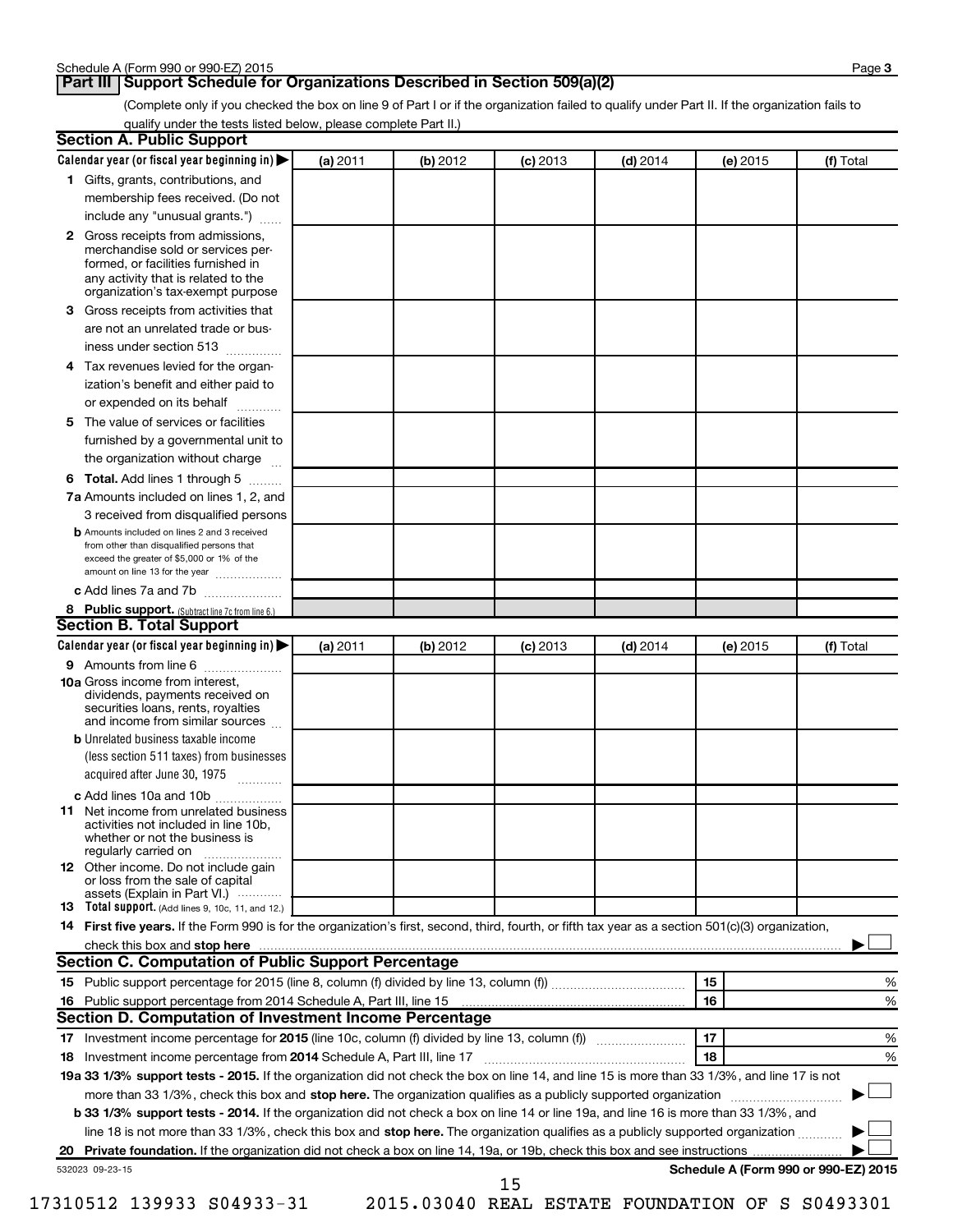# **Part IV Supporting Organizations**

(Complete only if you checked a box in line 11 on Part I. If you checked 11a of Part I, complete Sections A and B. If you checked 11b of Part I, complete Sections A and C. If you checked 11c of Part I, complete Sections A, D, and E. If you checked 11d of Part I, complete Sections A and D, and complete Part V.)

#### **Section A. All Supporting Organizations**

- **1** Are all of the organization's supported organizations listed by name in the organization's governing documents? If "No" describe in Part VI how the supported organizations are designated. If designated by *class or purpose, describe the designation. If historic and continuing relationship, explain.*
- **2** Did the organization have any supported organization that does not have an IRS determination of status under section 509(a)(1) or (2)? If "Yes," explain in Part VI how the organization determined that the supported *organization was described in section 509(a)(1) or (2).*
- **3a** Did the organization have a supported organization described in section 501(c)(4), (5), or (6)? If "Yes," answer *(b) and (c) below.*
- **b** Did the organization confirm that each supported organization qualified under section 501(c)(4), (5), or (6) and satisfied the public support tests under section 509(a)(2)? If "Yes," describe in Part VI when and how the *organization made the determination.*
- **c** Did the organization ensure that all support to such organizations was used exclusively for section 170(c)(2)(B) purposes? If "Yes," explain in Part VI what controls the organization put in place to ensure such use.
- **4 a** *If* Was any supported organization not organized in the United States ("foreign supported organization")? *"Yes," and if you checked 11a or 11b in Part I, answer (b) and (c) below.*
- **b** Did the organization have ultimate control and discretion in deciding whether to make grants to the foreign supported organization? If "Yes," describe in Part VI how the organization had such control and discretion *despite being controlled or supervised by or in connection with its supported organizations.*
- **c** Did the organization support any foreign supported organization that does not have an IRS determination under sections 501(c)(3) and 509(a)(1) or (2)? If "Yes," explain in Part VI what controls the organization used *to ensure that all support to the foreign supported organization was used exclusively for section 170(c)(2)(B) purposes.*
- **5a** Did the organization add, substitute, or remove any supported organizations during the tax year? If "Yes," answer (b) and (c) below (if applicable). Also, provide detail in Part VI, including (i) the names and EIN *numbers of the supported organizations added, substituted, or removed; (ii) the reasons for each such action; (iii) the authority under the organization's organizing document authorizing such action; and (iv) how the action was accomplished (such as by amendment to the organizing document).*
- **b Type I or Type II only.** Was any added or substituted supported organization part of a class already designated in the organization's organizing document?
- **c Substitutions only.**  Was the substitution the result of an event beyond the organization's control?
- **6** Did the organization provide support (whether in the form of grants or the provision of services or facilities) to support or benefit one or more of the filing organization's supported organizations? If "Yes," provide detail in anyone other than (i) its supported organizations, (ii) individuals that are part of the charitable class benefited by one or more of its supported organizations, or (iii) other supporting organizations that also *Part VI.*
- **7** Did the organization provide a grant, loan, compensation, or other similar payment to a substantial contributor regard to a substantial contributor? If "Yes," complete Part I of Schedule L (Form 990 or 990-EZ). (defined in section 4958(c)(3)(C)), a family member of a substantial contributor, or a 35% controlled entity with
- **8** Did the organization make a loan to a disqualified person (as defined in section 4958) not described in line 7? *If "Yes," complete Part I of Schedule L (Form 990 or 990-EZ).*
- **9 a** Was the organization controlled directly or indirectly at any time during the tax year by one or more in section 509(a)(1) or (2))? If "Yes," provide detail in Part VI. disqualified persons as defined in section 4946 (other than foundation managers and organizations described
- **b** Did one or more disqualified persons (as defined in line 9a) hold a controlling interest in any entity in which the supporting organization had an interest? If "Yes," provide detail in Part VI.
- **c** Did a disqualified person (as defined in line 9a) have an ownership interest in, or derive any personal benefit from, assets in which the supporting organization also had an interest? If "Yes," provide detail in Part VI.
- **10 a** Was the organization subject to the excess business holdings rules of section 4943 because of section supporting organizations)? If "Yes," answer 10b below. 4943(f) (regarding certain Type II supporting organizations, and all Type III non-functionally integrated
	- **b** Did the organization have any excess business holdings in the tax year? (Use Schedule C, Form 4720, to *determine whether the organization had excess business holdings.)*

532024 09-23-15

**Schedule A (Form 990 or 990-EZ) 2015**

16

17310512 139933 S04933-31 2015.03040 REAL ESTATE FOUNDATION OF S S0493301

| 2          | X |
|------------|---|
|            |   |
| За         | X |
|            |   |
| 3b         |   |
| 3c         |   |
|            |   |
| 4a         | X |
|            |   |
| 4b         |   |
|            |   |
| 4c         |   |
|            |   |
| 5а         | X |
| 5b         |   |
| 5c         |   |
|            |   |
| 6          | Χ |
|            |   |
| 7          | Χ |
| 8          | X |
|            |   |
| 9а         | X |
|            |   |
| 9b         | X |
| 9c         | X |
|            |   |
| 10a        | X |
|            |   |
| 10b<br>'n. |   |

**1**

**Yes No**

X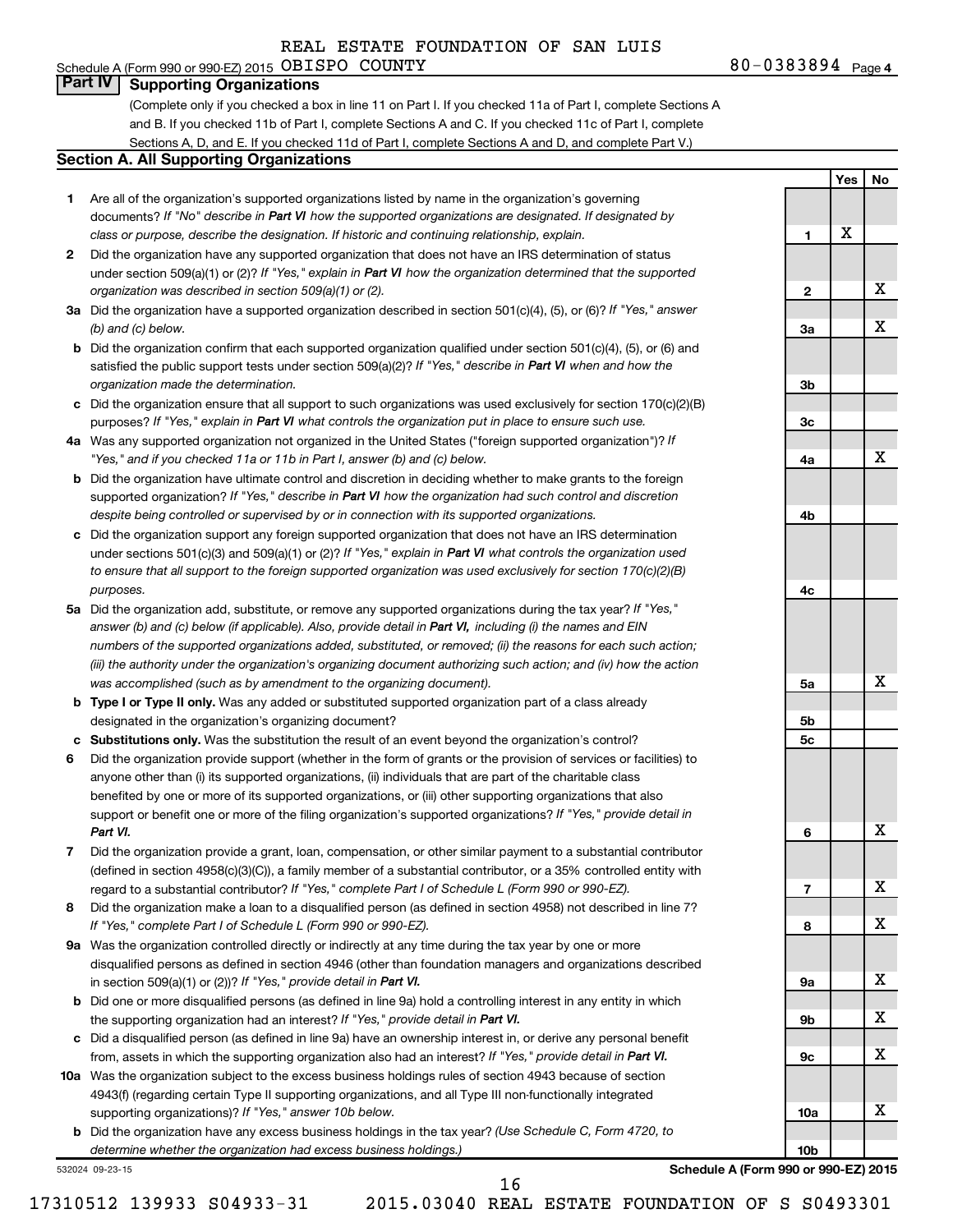| Schedule A (Form 990 or 990-EZ) 2015 $OBISPO$ COUNTY |  | 80-0383894 Page 5 |
|------------------------------------------------------|--|-------------------|
|------------------------------------------------------|--|-------------------|

|             | Part IV<br><b>Supporting Organizations (continued)</b>                                                                                                                                                                                                                                                                                                                                                                                                                                                                                                                                                                                                                                                                                                                                                                                                                                                                                                                                                                                                                                                                                                                                                                                                                                                                                                                                                                                                                                                                                                                                                                                                                                                                                                                                                                                                                                                                                                                                                                                                                                                                                                                                                                                                                                                                                                                                                                                                                                                                                                                                                                                                                                                                                                                                                                                                                                                                                                     |                 |     |                         |
|-------------|------------------------------------------------------------------------------------------------------------------------------------------------------------------------------------------------------------------------------------------------------------------------------------------------------------------------------------------------------------------------------------------------------------------------------------------------------------------------------------------------------------------------------------------------------------------------------------------------------------------------------------------------------------------------------------------------------------------------------------------------------------------------------------------------------------------------------------------------------------------------------------------------------------------------------------------------------------------------------------------------------------------------------------------------------------------------------------------------------------------------------------------------------------------------------------------------------------------------------------------------------------------------------------------------------------------------------------------------------------------------------------------------------------------------------------------------------------------------------------------------------------------------------------------------------------------------------------------------------------------------------------------------------------------------------------------------------------------------------------------------------------------------------------------------------------------------------------------------------------------------------------------------------------------------------------------------------------------------------------------------------------------------------------------------------------------------------------------------------------------------------------------------------------------------------------------------------------------------------------------------------------------------------------------------------------------------------------------------------------------------------------------------------------------------------------------------------------------------------------------------------------------------------------------------------------------------------------------------------------------------------------------------------------------------------------------------------------------------------------------------------------------------------------------------------------------------------------------------------------------------------------------------------------------------------------------------------------|-----------------|-----|-------------------------|
|             |                                                                                                                                                                                                                                                                                                                                                                                                                                                                                                                                                                                                                                                                                                                                                                                                                                                                                                                                                                                                                                                                                                                                                                                                                                                                                                                                                                                                                                                                                                                                                                                                                                                                                                                                                                                                                                                                                                                                                                                                                                                                                                                                                                                                                                                                                                                                                                                                                                                                                                                                                                                                                                                                                                                                                                                                                                                                                                                                                            |                 | Yes | No                      |
| 11          | Has the organization accepted a gift or contribution from any of the following persons?                                                                                                                                                                                                                                                                                                                                                                                                                                                                                                                                                                                                                                                                                                                                                                                                                                                                                                                                                                                                                                                                                                                                                                                                                                                                                                                                                                                                                                                                                                                                                                                                                                                                                                                                                                                                                                                                                                                                                                                                                                                                                                                                                                                                                                                                                                                                                                                                                                                                                                                                                                                                                                                                                                                                                                                                                                                                    |                 |     |                         |
|             | a A person who directly or indirectly controls, either alone or together with persons described in (b) and (c)                                                                                                                                                                                                                                                                                                                                                                                                                                                                                                                                                                                                                                                                                                                                                                                                                                                                                                                                                                                                                                                                                                                                                                                                                                                                                                                                                                                                                                                                                                                                                                                                                                                                                                                                                                                                                                                                                                                                                                                                                                                                                                                                                                                                                                                                                                                                                                                                                                                                                                                                                                                                                                                                                                                                                                                                                                             |                 |     |                         |
|             | below, the governing body of a supported organization?                                                                                                                                                                                                                                                                                                                                                                                                                                                                                                                                                                                                                                                                                                                                                                                                                                                                                                                                                                                                                                                                                                                                                                                                                                                                                                                                                                                                                                                                                                                                                                                                                                                                                                                                                                                                                                                                                                                                                                                                                                                                                                                                                                                                                                                                                                                                                                                                                                                                                                                                                                                                                                                                                                                                                                                                                                                                                                     | 11a             |     | х                       |
|             | <b>b</b> A family member of a person described in (a) above?                                                                                                                                                                                                                                                                                                                                                                                                                                                                                                                                                                                                                                                                                                                                                                                                                                                                                                                                                                                                                                                                                                                                                                                                                                                                                                                                                                                                                                                                                                                                                                                                                                                                                                                                                                                                                                                                                                                                                                                                                                                                                                                                                                                                                                                                                                                                                                                                                                                                                                                                                                                                                                                                                                                                                                                                                                                                                               | 11 <sub>b</sub> |     | $\overline{\mathtt{x}}$ |
|             | c A 35% controlled entity of a person described in (a) or (b) above? If "Yes" to a, b, or c, provide detail in Part VI.                                                                                                                                                                                                                                                                                                                                                                                                                                                                                                                                                                                                                                                                                                                                                                                                                                                                                                                                                                                                                                                                                                                                                                                                                                                                                                                                                                                                                                                                                                                                                                                                                                                                                                                                                                                                                                                                                                                                                                                                                                                                                                                                                                                                                                                                                                                                                                                                                                                                                                                                                                                                                                                                                                                                                                                                                                    | 11c             |     | $\overline{\text{X}}$   |
|             | <b>Section B. Type I Supporting Organizations</b>                                                                                                                                                                                                                                                                                                                                                                                                                                                                                                                                                                                                                                                                                                                                                                                                                                                                                                                                                                                                                                                                                                                                                                                                                                                                                                                                                                                                                                                                                                                                                                                                                                                                                                                                                                                                                                                                                                                                                                                                                                                                                                                                                                                                                                                                                                                                                                                                                                                                                                                                                                                                                                                                                                                                                                                                                                                                                                          |                 |     |                         |
|             |                                                                                                                                                                                                                                                                                                                                                                                                                                                                                                                                                                                                                                                                                                                                                                                                                                                                                                                                                                                                                                                                                                                                                                                                                                                                                                                                                                                                                                                                                                                                                                                                                                                                                                                                                                                                                                                                                                                                                                                                                                                                                                                                                                                                                                                                                                                                                                                                                                                                                                                                                                                                                                                                                                                                                                                                                                                                                                                                                            |                 | Yes | No                      |
| 1           | Did the directors, trustees, or membership of one or more supported organizations have the power to                                                                                                                                                                                                                                                                                                                                                                                                                                                                                                                                                                                                                                                                                                                                                                                                                                                                                                                                                                                                                                                                                                                                                                                                                                                                                                                                                                                                                                                                                                                                                                                                                                                                                                                                                                                                                                                                                                                                                                                                                                                                                                                                                                                                                                                                                                                                                                                                                                                                                                                                                                                                                                                                                                                                                                                                                                                        |                 |     |                         |
|             |                                                                                                                                                                                                                                                                                                                                                                                                                                                                                                                                                                                                                                                                                                                                                                                                                                                                                                                                                                                                                                                                                                                                                                                                                                                                                                                                                                                                                                                                                                                                                                                                                                                                                                                                                                                                                                                                                                                                                                                                                                                                                                                                                                                                                                                                                                                                                                                                                                                                                                                                                                                                                                                                                                                                                                                                                                                                                                                                                            |                 |     |                         |
|             |                                                                                                                                                                                                                                                                                                                                                                                                                                                                                                                                                                                                                                                                                                                                                                                                                                                                                                                                                                                                                                                                                                                                                                                                                                                                                                                                                                                                                                                                                                                                                                                                                                                                                                                                                                                                                                                                                                                                                                                                                                                                                                                                                                                                                                                                                                                                                                                                                                                                                                                                                                                                                                                                                                                                                                                                                                                                                                                                                            |                 |     |                         |
|             |                                                                                                                                                                                                                                                                                                                                                                                                                                                                                                                                                                                                                                                                                                                                                                                                                                                                                                                                                                                                                                                                                                                                                                                                                                                                                                                                                                                                                                                                                                                                                                                                                                                                                                                                                                                                                                                                                                                                                                                                                                                                                                                                                                                                                                                                                                                                                                                                                                                                                                                                                                                                                                                                                                                                                                                                                                                                                                                                                            |                 |     |                         |
|             | describe how the powers to appoint and/or remove directors or trustees were allocated among the supported                                                                                                                                                                                                                                                                                                                                                                                                                                                                                                                                                                                                                                                                                                                                                                                                                                                                                                                                                                                                                                                                                                                                                                                                                                                                                                                                                                                                                                                                                                                                                                                                                                                                                                                                                                                                                                                                                                                                                                                                                                                                                                                                                                                                                                                                                                                                                                                                                                                                                                                                                                                                                                                                                                                                                                                                                                                  |                 |     |                         |
|             |                                                                                                                                                                                                                                                                                                                                                                                                                                                                                                                                                                                                                                                                                                                                                                                                                                                                                                                                                                                                                                                                                                                                                                                                                                                                                                                                                                                                                                                                                                                                                                                                                                                                                                                                                                                                                                                                                                                                                                                                                                                                                                                                                                                                                                                                                                                                                                                                                                                                                                                                                                                                                                                                                                                                                                                                                                                                                                                                                            | 1               | X   |                         |
| 2           |                                                                                                                                                                                                                                                                                                                                                                                                                                                                                                                                                                                                                                                                                                                                                                                                                                                                                                                                                                                                                                                                                                                                                                                                                                                                                                                                                                                                                                                                                                                                                                                                                                                                                                                                                                                                                                                                                                                                                                                                                                                                                                                                                                                                                                                                                                                                                                                                                                                                                                                                                                                                                                                                                                                                                                                                                                                                                                                                                            |                 |     |                         |
|             |                                                                                                                                                                                                                                                                                                                                                                                                                                                                                                                                                                                                                                                                                                                                                                                                                                                                                                                                                                                                                                                                                                                                                                                                                                                                                                                                                                                                                                                                                                                                                                                                                                                                                                                                                                                                                                                                                                                                                                                                                                                                                                                                                                                                                                                                                                                                                                                                                                                                                                                                                                                                                                                                                                                                                                                                                                                                                                                                                            |                 |     |                         |
|             |                                                                                                                                                                                                                                                                                                                                                                                                                                                                                                                                                                                                                                                                                                                                                                                                                                                                                                                                                                                                                                                                                                                                                                                                                                                                                                                                                                                                                                                                                                                                                                                                                                                                                                                                                                                                                                                                                                                                                                                                                                                                                                                                                                                                                                                                                                                                                                                                                                                                                                                                                                                                                                                                                                                                                                                                                                                                                                                                                            |                 |     |                         |
|             |                                                                                                                                                                                                                                                                                                                                                                                                                                                                                                                                                                                                                                                                                                                                                                                                                                                                                                                                                                                                                                                                                                                                                                                                                                                                                                                                                                                                                                                                                                                                                                                                                                                                                                                                                                                                                                                                                                                                                                                                                                                                                                                                                                                                                                                                                                                                                                                                                                                                                                                                                                                                                                                                                                                                                                                                                                                                                                                                                            |                 |     | X                       |
|             |                                                                                                                                                                                                                                                                                                                                                                                                                                                                                                                                                                                                                                                                                                                                                                                                                                                                                                                                                                                                                                                                                                                                                                                                                                                                                                                                                                                                                                                                                                                                                                                                                                                                                                                                                                                                                                                                                                                                                                                                                                                                                                                                                                                                                                                                                                                                                                                                                                                                                                                                                                                                                                                                                                                                                                                                                                                                                                                                                            |                 |     |                         |
|             |                                                                                                                                                                                                                                                                                                                                                                                                                                                                                                                                                                                                                                                                                                                                                                                                                                                                                                                                                                                                                                                                                                                                                                                                                                                                                                                                                                                                                                                                                                                                                                                                                                                                                                                                                                                                                                                                                                                                                                                                                                                                                                                                                                                                                                                                                                                                                                                                                                                                                                                                                                                                                                                                                                                                                                                                                                                                                                                                                            |                 | Yes |                         |
| 1           |                                                                                                                                                                                                                                                                                                                                                                                                                                                                                                                                                                                                                                                                                                                                                                                                                                                                                                                                                                                                                                                                                                                                                                                                                                                                                                                                                                                                                                                                                                                                                                                                                                                                                                                                                                                                                                                                                                                                                                                                                                                                                                                                                                                                                                                                                                                                                                                                                                                                                                                                                                                                                                                                                                                                                                                                                                                                                                                                                            |                 |     |                         |
|             |                                                                                                                                                                                                                                                                                                                                                                                                                                                                                                                                                                                                                                                                                                                                                                                                                                                                                                                                                                                                                                                                                                                                                                                                                                                                                                                                                                                                                                                                                                                                                                                                                                                                                                                                                                                                                                                                                                                                                                                                                                                                                                                                                                                                                                                                                                                                                                                                                                                                                                                                                                                                                                                                                                                                                                                                                                                                                                                                                            |                 |     |                         |
|             |                                                                                                                                                                                                                                                                                                                                                                                                                                                                                                                                                                                                                                                                                                                                                                                                                                                                                                                                                                                                                                                                                                                                                                                                                                                                                                                                                                                                                                                                                                                                                                                                                                                                                                                                                                                                                                                                                                                                                                                                                                                                                                                                                                                                                                                                                                                                                                                                                                                                                                                                                                                                                                                                                                                                                                                                                                                                                                                                                            |                 |     |                         |
|             |                                                                                                                                                                                                                                                                                                                                                                                                                                                                                                                                                                                                                                                                                                                                                                                                                                                                                                                                                                                                                                                                                                                                                                                                                                                                                                                                                                                                                                                                                                                                                                                                                                                                                                                                                                                                                                                                                                                                                                                                                                                                                                                                                                                                                                                                                                                                                                                                                                                                                                                                                                                                                                                                                                                                                                                                                                                                                                                                                            | 1               |     |                         |
|             |                                                                                                                                                                                                                                                                                                                                                                                                                                                                                                                                                                                                                                                                                                                                                                                                                                                                                                                                                                                                                                                                                                                                                                                                                                                                                                                                                                                                                                                                                                                                                                                                                                                                                                                                                                                                                                                                                                                                                                                                                                                                                                                                                                                                                                                                                                                                                                                                                                                                                                                                                                                                                                                                                                                                                                                                                                                                                                                                                            |                 |     |                         |
|             |                                                                                                                                                                                                                                                                                                                                                                                                                                                                                                                                                                                                                                                                                                                                                                                                                                                                                                                                                                                                                                                                                                                                                                                                                                                                                                                                                                                                                                                                                                                                                                                                                                                                                                                                                                                                                                                                                                                                                                                                                                                                                                                                                                                                                                                                                                                                                                                                                                                                                                                                                                                                                                                                                                                                                                                                                                                                                                                                                            |                 | Yes | No                      |
| 1           |                                                                                                                                                                                                                                                                                                                                                                                                                                                                                                                                                                                                                                                                                                                                                                                                                                                                                                                                                                                                                                                                                                                                                                                                                                                                                                                                                                                                                                                                                                                                                                                                                                                                                                                                                                                                                                                                                                                                                                                                                                                                                                                                                                                                                                                                                                                                                                                                                                                                                                                                                                                                                                                                                                                                                                                                                                                                                                                                                            |                 |     |                         |
|             |                                                                                                                                                                                                                                                                                                                                                                                                                                                                                                                                                                                                                                                                                                                                                                                                                                                                                                                                                                                                                                                                                                                                                                                                                                                                                                                                                                                                                                                                                                                                                                                                                                                                                                                                                                                                                                                                                                                                                                                                                                                                                                                                                                                                                                                                                                                                                                                                                                                                                                                                                                                                                                                                                                                                                                                                                                                                                                                                                            |                 |     |                         |
|             |                                                                                                                                                                                                                                                                                                                                                                                                                                                                                                                                                                                                                                                                                                                                                                                                                                                                                                                                                                                                                                                                                                                                                                                                                                                                                                                                                                                                                                                                                                                                                                                                                                                                                                                                                                                                                                                                                                                                                                                                                                                                                                                                                                                                                                                                                                                                                                                                                                                                                                                                                                                                                                                                                                                                                                                                                                                                                                                                                            |                 |     |                         |
|             |                                                                                                                                                                                                                                                                                                                                                                                                                                                                                                                                                                                                                                                                                                                                                                                                                                                                                                                                                                                                                                                                                                                                                                                                                                                                                                                                                                                                                                                                                                                                                                                                                                                                                                                                                                                                                                                                                                                                                                                                                                                                                                                                                                                                                                                                                                                                                                                                                                                                                                                                                                                                                                                                                                                                                                                                                                                                                                                                                            | 1               |     |                         |
| 2           |                                                                                                                                                                                                                                                                                                                                                                                                                                                                                                                                                                                                                                                                                                                                                                                                                                                                                                                                                                                                                                                                                                                                                                                                                                                                                                                                                                                                                                                                                                                                                                                                                                                                                                                                                                                                                                                                                                                                                                                                                                                                                                                                                                                                                                                                                                                                                                                                                                                                                                                                                                                                                                                                                                                                                                                                                                                                                                                                                            |                 |     |                         |
|             |                                                                                                                                                                                                                                                                                                                                                                                                                                                                                                                                                                                                                                                                                                                                                                                                                                                                                                                                                                                                                                                                                                                                                                                                                                                                                                                                                                                                                                                                                                                                                                                                                                                                                                                                                                                                                                                                                                                                                                                                                                                                                                                                                                                                                                                                                                                                                                                                                                                                                                                                                                                                                                                                                                                                                                                                                                                                                                                                                            |                 |     |                         |
|             |                                                                                                                                                                                                                                                                                                                                                                                                                                                                                                                                                                                                                                                                                                                                                                                                                                                                                                                                                                                                                                                                                                                                                                                                                                                                                                                                                                                                                                                                                                                                                                                                                                                                                                                                                                                                                                                                                                                                                                                                                                                                                                                                                                                                                                                                                                                                                                                                                                                                                                                                                                                                                                                                                                                                                                                                                                                                                                                                                            |                 |     |                         |
| 3           |                                                                                                                                                                                                                                                                                                                                                                                                                                                                                                                                                                                                                                                                                                                                                                                                                                                                                                                                                                                                                                                                                                                                                                                                                                                                                                                                                                                                                                                                                                                                                                                                                                                                                                                                                                                                                                                                                                                                                                                                                                                                                                                                                                                                                                                                                                                                                                                                                                                                                                                                                                                                                                                                                                                                                                                                                                                                                                                                                            |                 |     |                         |
|             |                                                                                                                                                                                                                                                                                                                                                                                                                                                                                                                                                                                                                                                                                                                                                                                                                                                                                                                                                                                                                                                                                                                                                                                                                                                                                                                                                                                                                                                                                                                                                                                                                                                                                                                                                                                                                                                                                                                                                                                                                                                                                                                                                                                                                                                                                                                                                                                                                                                                                                                                                                                                                                                                                                                                                                                                                                                                                                                                                            |                 |     |                         |
|             |                                                                                                                                                                                                                                                                                                                                                                                                                                                                                                                                                                                                                                                                                                                                                                                                                                                                                                                                                                                                                                                                                                                                                                                                                                                                                                                                                                                                                                                                                                                                                                                                                                                                                                                                                                                                                                                                                                                                                                                                                                                                                                                                                                                                                                                                                                                                                                                                                                                                                                                                                                                                                                                                                                                                                                                                                                                                                                                                                            |                 |     |                         |
|             |                                                                                                                                                                                                                                                                                                                                                                                                                                                                                                                                                                                                                                                                                                                                                                                                                                                                                                                                                                                                                                                                                                                                                                                                                                                                                                                                                                                                                                                                                                                                                                                                                                                                                                                                                                                                                                                                                                                                                                                                                                                                                                                                                                                                                                                                                                                                                                                                                                                                                                                                                                                                                                                                                                                                                                                                                                                                                                                                                            |                 |     |                         |
|             | Section E. Type III Functionally-Integrated Supporting Organizations                                                                                                                                                                                                                                                                                                                                                                                                                                                                                                                                                                                                                                                                                                                                                                                                                                                                                                                                                                                                                                                                                                                                                                                                                                                                                                                                                                                                                                                                                                                                                                                                                                                                                                                                                                                                                                                                                                                                                                                                                                                                                                                                                                                                                                                                                                                                                                                                                                                                                                                                                                                                                                                                                                                                                                                                                                                                                       |                 |     |                         |
| 1           | Check the box next to the method that the organization used to satisfy the Integral Part Test during the yealsee instructions):                                                                                                                                                                                                                                                                                                                                                                                                                                                                                                                                                                                                                                                                                                                                                                                                                                                                                                                                                                                                                                                                                                                                                                                                                                                                                                                                                                                                                                                                                                                                                                                                                                                                                                                                                                                                                                                                                                                                                                                                                                                                                                                                                                                                                                                                                                                                                                                                                                                                                                                                                                                                                                                                                                                                                                                                                            |                 |     |                         |
| a           | The organization satisfied the Activities Test. Complete line 2 below.                                                                                                                                                                                                                                                                                                                                                                                                                                                                                                                                                                                                                                                                                                                                                                                                                                                                                                                                                                                                                                                                                                                                                                                                                                                                                                                                                                                                                                                                                                                                                                                                                                                                                                                                                                                                                                                                                                                                                                                                                                                                                                                                                                                                                                                                                                                                                                                                                                                                                                                                                                                                                                                                                                                                                                                                                                                                                     |                 |     |                         |
| $\mathbf b$ | The organization is the parent of each of its supported organizations. Complete line 3 below.                                                                                                                                                                                                                                                                                                                                                                                                                                                                                                                                                                                                                                                                                                                                                                                                                                                                                                                                                                                                                                                                                                                                                                                                                                                                                                                                                                                                                                                                                                                                                                                                                                                                                                                                                                                                                                                                                                                                                                                                                                                                                                                                                                                                                                                                                                                                                                                                                                                                                                                                                                                                                                                                                                                                                                                                                                                              |                 |     |                         |
| c           |                                                                                                                                                                                                                                                                                                                                                                                                                                                                                                                                                                                                                                                                                                                                                                                                                                                                                                                                                                                                                                                                                                                                                                                                                                                                                                                                                                                                                                                                                                                                                                                                                                                                                                                                                                                                                                                                                                                                                                                                                                                                                                                                                                                                                                                                                                                                                                                                                                                                                                                                                                                                                                                                                                                                                                                                                                                                                                                                                            |                 |     |                         |
| 2           | Activities Test. Answer (a) and (b) below.                                                                                                                                                                                                                                                                                                                                                                                                                                                                                                                                                                                                                                                                                                                                                                                                                                                                                                                                                                                                                                                                                                                                                                                                                                                                                                                                                                                                                                                                                                                                                                                                                                                                                                                                                                                                                                                                                                                                                                                                                                                                                                                                                                                                                                                                                                                                                                                                                                                                                                                                                                                                                                                                                                                                                                                                                                                                                                                 |                 | Yes | No                      |
| а           | Did substantially all of the organization's activities during the tax year directly further the exempt purposes of                                                                                                                                                                                                                                                                                                                                                                                                                                                                                                                                                                                                                                                                                                                                                                                                                                                                                                                                                                                                                                                                                                                                                                                                                                                                                                                                                                                                                                                                                                                                                                                                                                                                                                                                                                                                                                                                                                                                                                                                                                                                                                                                                                                                                                                                                                                                                                                                                                                                                                                                                                                                                                                                                                                                                                                                                                         |                 |     |                         |
|             | the supported organization(s) to which the organization was responsive? If "Yes," then in Part VI identify                                                                                                                                                                                                                                                                                                                                                                                                                                                                                                                                                                                                                                                                                                                                                                                                                                                                                                                                                                                                                                                                                                                                                                                                                                                                                                                                                                                                                                                                                                                                                                                                                                                                                                                                                                                                                                                                                                                                                                                                                                                                                                                                                                                                                                                                                                                                                                                                                                                                                                                                                                                                                                                                                                                                                                                                                                                 |                 |     |                         |
|             | those supported organizations and explain<br>how these activities directly furthered their exempt purposes,                                                                                                                                                                                                                                                                                                                                                                                                                                                                                                                                                                                                                                                                                                                                                                                                                                                                                                                                                                                                                                                                                                                                                                                                                                                                                                                                                                                                                                                                                                                                                                                                                                                                                                                                                                                                                                                                                                                                                                                                                                                                                                                                                                                                                                                                                                                                                                                                                                                                                                                                                                                                                                                                                                                                                                                                                                                |                 |     |                         |
|             | how the organization was responsive to those supported organizations, and how the organization determined                                                                                                                                                                                                                                                                                                                                                                                                                                                                                                                                                                                                                                                                                                                                                                                                                                                                                                                                                                                                                                                                                                                                                                                                                                                                                                                                                                                                                                                                                                                                                                                                                                                                                                                                                                                                                                                                                                                                                                                                                                                                                                                                                                                                                                                                                                                                                                                                                                                                                                                                                                                                                                                                                                                                                                                                                                                  |                 |     |                         |
|             | that these activities constituted substantially all of its activities.                                                                                                                                                                                                                                                                                                                                                                                                                                                                                                                                                                                                                                                                                                                                                                                                                                                                                                                                                                                                                                                                                                                                                                                                                                                                                                                                                                                                                                                                                                                                                                                                                                                                                                                                                                                                                                                                                                                                                                                                                                                                                                                                                                                                                                                                                                                                                                                                                                                                                                                                                                                                                                                                                                                                                                                                                                                                                     | 2a              |     |                         |
|             | b Did the activities described in (a) constitute activities that, but for the organization's involvement, one or more                                                                                                                                                                                                                                                                                                                                                                                                                                                                                                                                                                                                                                                                                                                                                                                                                                                                                                                                                                                                                                                                                                                                                                                                                                                                                                                                                                                                                                                                                                                                                                                                                                                                                                                                                                                                                                                                                                                                                                                                                                                                                                                                                                                                                                                                                                                                                                                                                                                                                                                                                                                                                                                                                                                                                                                                                                      |                 |     |                         |
|             | of the organization's supported organization(s) would have been engaged in? If "Yes," explain in Part VI the                                                                                                                                                                                                                                                                                                                                                                                                                                                                                                                                                                                                                                                                                                                                                                                                                                                                                                                                                                                                                                                                                                                                                                                                                                                                                                                                                                                                                                                                                                                                                                                                                                                                                                                                                                                                                                                                                                                                                                                                                                                                                                                                                                                                                                                                                                                                                                                                                                                                                                                                                                                                                                                                                                                                                                                                                                               |                 |     |                         |
|             | reasons for the organization's position that its supported organization(s) would have engaged in these                                                                                                                                                                                                                                                                                                                                                                                                                                                                                                                                                                                                                                                                                                                                                                                                                                                                                                                                                                                                                                                                                                                                                                                                                                                                                                                                                                                                                                                                                                                                                                                                                                                                                                                                                                                                                                                                                                                                                                                                                                                                                                                                                                                                                                                                                                                                                                                                                                                                                                                                                                                                                                                                                                                                                                                                                                                     |                 |     |                         |
|             | activities but for the organization's involvement.                                                                                                                                                                                                                                                                                                                                                                                                                                                                                                                                                                                                                                                                                                                                                                                                                                                                                                                                                                                                                                                                                                                                                                                                                                                                                                                                                                                                                                                                                                                                                                                                                                                                                                                                                                                                                                                                                                                                                                                                                                                                                                                                                                                                                                                                                                                                                                                                                                                                                                                                                                                                                                                                                                                                                                                                                                                                                                         | 2b              |     |                         |
| з           | Parent of Supported Organizations. Answer (a) and (b) below.                                                                                                                                                                                                                                                                                                                                                                                                                                                                                                                                                                                                                                                                                                                                                                                                                                                                                                                                                                                                                                                                                                                                                                                                                                                                                                                                                                                                                                                                                                                                                                                                                                                                                                                                                                                                                                                                                                                                                                                                                                                                                                                                                                                                                                                                                                                                                                                                                                                                                                                                                                                                                                                                                                                                                                                                                                                                                               |                 |     |                         |
|             | a Did the organization have the power to regularly appoint or elect a majority of the officers, directors, or                                                                                                                                                                                                                                                                                                                                                                                                                                                                                                                                                                                                                                                                                                                                                                                                                                                                                                                                                                                                                                                                                                                                                                                                                                                                                                                                                                                                                                                                                                                                                                                                                                                                                                                                                                                                                                                                                                                                                                                                                                                                                                                                                                                                                                                                                                                                                                                                                                                                                                                                                                                                                                                                                                                                                                                                                                              |                 |     |                         |
|             | trustees of each of the supported organizations? Provide details in Part VI.                                                                                                                                                                                                                                                                                                                                                                                                                                                                                                                                                                                                                                                                                                                                                                                                                                                                                                                                                                                                                                                                                                                                                                                                                                                                                                                                                                                                                                                                                                                                                                                                                                                                                                                                                                                                                                                                                                                                                                                                                                                                                                                                                                                                                                                                                                                                                                                                                                                                                                                                                                                                                                                                                                                                                                                                                                                                               | За              |     |                         |
|             | regularly appoint or elect at least a majority of the organization's directors or trustees at all times during the<br>tax year? If "No," describe in Part VI how the supported organization(s) effectively operated, supervised, or<br>controlled the organization's activities. If the organization had more than one supported organization,<br>organizations and what conditions or restrictions, if any, applied to such powers during the tax year.<br>Did the organization operate for the benefit of any supported organization other than the supported<br>organization(s) that operated, supervised, or controlled the supporting organization? If "Yes," explain in<br>Part VI how providing such benefit carried out the purposes of the supported organization(s) that operated,<br>supervised, or controlled the supporting organization.<br>$\mathbf{2}$<br><b>Section C. Type II Supporting Organizations</b><br>No<br>Were a majority of the organization's directors or trustees during the tax year also a majority of the directors<br>or trustees of each of the organization's supported organization(s)? If "No," describe in Part VI how control<br>or management of the supporting organization was vested in the same persons that controlled or managed<br>the supported organization(s).<br><b>Section D. All Type III Supporting Organizations</b><br>Did the organization provide to each of its supported organizations, by the last day of the fifth month of the<br>organization's tax year, (i) a written notice describing the type and amount of support provided during the prior tax<br>year, (ii) a copy of the Form 990 that was most recently filed as of the date of notification, and (iii) copies of the<br>organization's governing documents in effect on the date of notification, to the extent not previously provided?<br>Were any of the organization's officers, directors, or trustees either (i) appointed or elected by the supported<br>organization(s) or (ii) serving on the governing body of a supported organization? If "No," explain in Part VI how<br>the organization maintained a close and continuous working relationship with the supported organization(s).<br>2<br>By reason of the relationship described in (2), did the organization's supported organizations have a<br>significant voice in the organization's investment policies and in directing the use of the organization's<br>income or assets at all times during the tax year? If "Yes," describe in Part VI the role the organization's<br>supported organizations played in this regard.<br>з<br>The organization supported a governmental entity. Describe in Part VI how you supported a government entity (see instructions).<br><b>b</b> Did the organization exercise a substantial degree of direction over the policies, programs, and activities of each<br>3b<br>Schedule A (Form 990 or 990-EZ) 2015<br>17 |                 |     |                         |
|             | of its supported organizations? If "Yes," describe in Part VI the role played by the organization in this regard.                                                                                                                                                                                                                                                                                                                                                                                                                                                                                                                                                                                                                                                                                                                                                                                                                                                                                                                                                                                                                                                                                                                                                                                                                                                                                                                                                                                                                                                                                                                                                                                                                                                                                                                                                                                                                                                                                                                                                                                                                                                                                                                                                                                                                                                                                                                                                                                                                                                                                                                                                                                                                                                                                                                                                                                                                                          |                 |     |                         |
|             | 532025 09-23-15                                                                                                                                                                                                                                                                                                                                                                                                                                                                                                                                                                                                                                                                                                                                                                                                                                                                                                                                                                                                                                                                                                                                                                                                                                                                                                                                                                                                                                                                                                                                                                                                                                                                                                                                                                                                                                                                                                                                                                                                                                                                                                                                                                                                                                                                                                                                                                                                                                                                                                                                                                                                                                                                                                                                                                                                                                                                                                                                            |                 |     |                         |
|             |                                                                                                                                                                                                                                                                                                                                                                                                                                                                                                                                                                                                                                                                                                                                                                                                                                                                                                                                                                                                                                                                                                                                                                                                                                                                                                                                                                                                                                                                                                                                                                                                                                                                                                                                                                                                                                                                                                                                                                                                                                                                                                                                                                                                                                                                                                                                                                                                                                                                                                                                                                                                                                                                                                                                                                                                                                                                                                                                                            |                 |     |                         |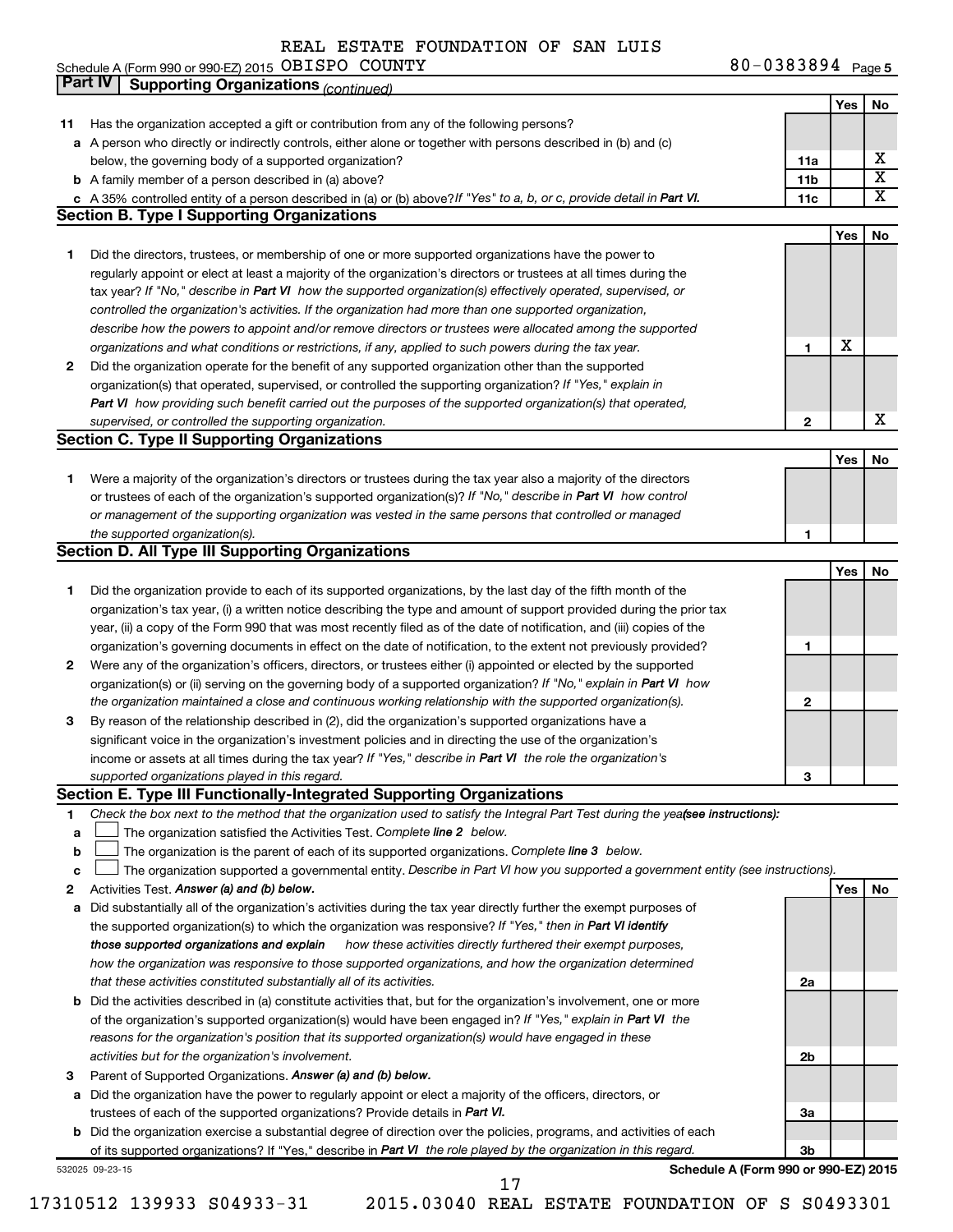#### 1  $\Box$  Check here if the organization satisfied the Integral Part Test as a qualifying trust on Nov. 20, 1970. See instructions. All **Section A - Adjusted Net Income 1 2 3 4 5 6 7 8 1 2 3 4 5 6 7 Adjusted Net Income** (subtract lines 5, 6 and 7 from line 4) **8 8 Section B - Minimum Asset Amount 1 2 3 4 5 6 7 8 a** Average monthly value of securities **b** Average monthly cash balances **c** Fair market value of other non-exempt-use assets **d Total**  (add lines 1a, 1b, and 1c) **e Discount** claimed for blockage or other **1a 1b 1c 1d 2 3 4 5 6 7 8** factors (explain in detail in Part VI): **Minimum Asset Amount**  (add line 7 to line 6) **Section C - Distributable Amount 1 2 3 4 5 6 1 2 3 4 5 6** Distributable Amount. Subtract line 5 from line 4, unless subject to other Type III non-functionally integrated supporting organizations must complete Sections A through E. (B) Current Year (A) Prior Year Net short-term capital gain Recoveries of prior-year distributions Other gross income (see instructions) Add lines 1 through 3 Depreciation and depletion Portion of operating expenses paid or incurred for production or collection of gross income or for management, conservation, or maintenance of property held for production of income (see instructions) Other expenses (see instructions) (B) Current Year  $(A)$  Prior Year  $\left\{\n\begin{array}{ccc}\n\end{array}\n\right\}$  (optional) Aggregate fair market value of all non-exempt-use assets (see instructions for short tax year or assets held for part of year): Acquisition indebtedness applicable to non-exempt-use assets Subtract line 2 from line 1d Cash deemed held for exempt use. Enter 1-1/2% of line 3 (for greater amount, see instructions). Net value of non-exempt-use assets (subtract line 4 from line 3) Multiply line 5 by .035 Recoveries of prior-year distributions Current Year Adjusted net income for prior year (from Section A, line 8, Column A) Enter 85% of line 1 Minimum asset amount for prior year (from Section B, line 8, Column A) Enter greater of line 2 or line 3 Income tax imposed in prior year emergency temporary reduction (see instructions) **Part V Type III Non-Functionally Integrated 509(a)(3) Supporting Organizations**   $\Box$

**7** Check here if the current year is the organization's first as a non-functionally-integrated Type III supporting organization (see † instructions).

**Schedule A (Form 990 or 990-EZ) 2015**

532026 09-23-15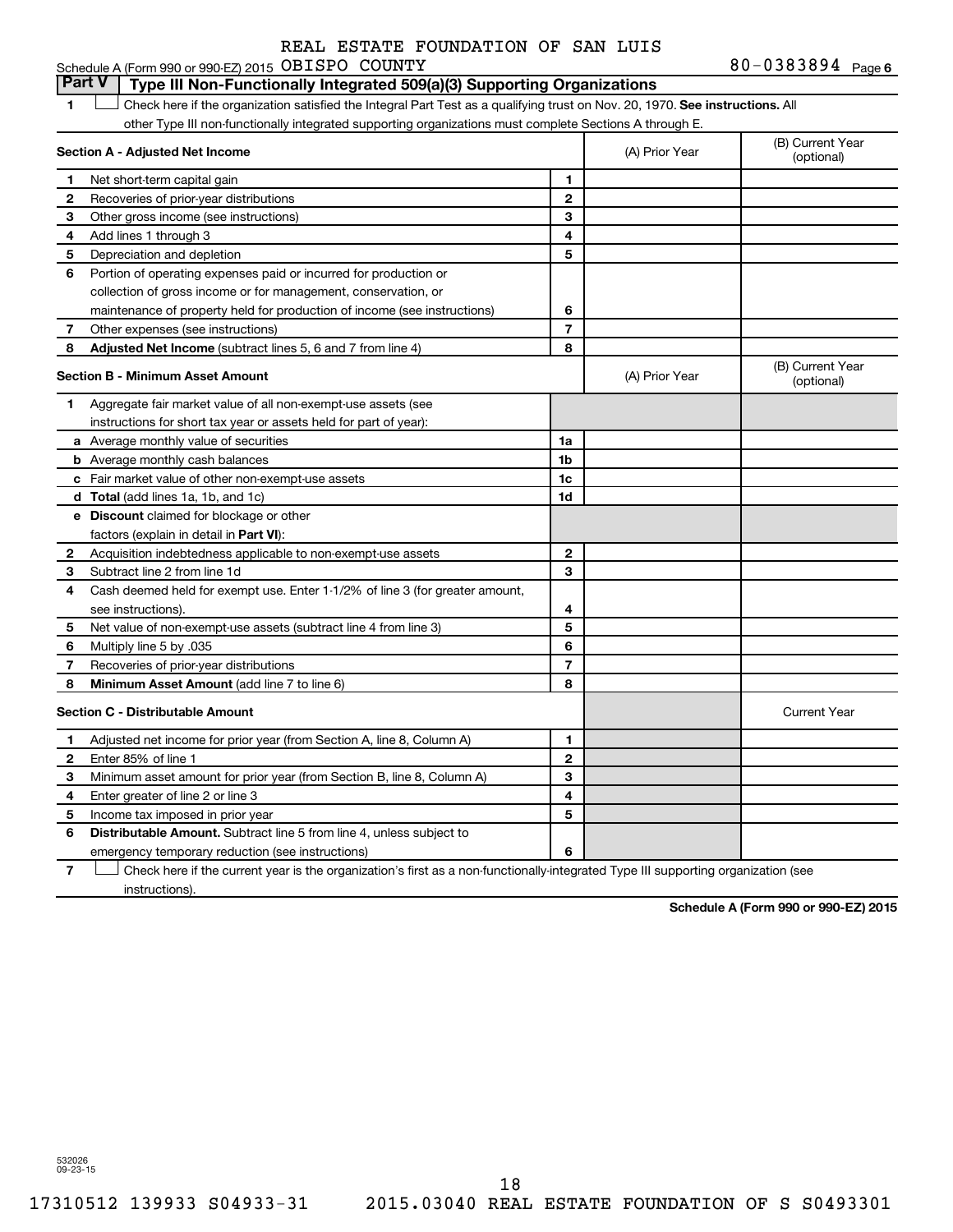|               | Schedule A (Form 990 or 990-EZ) 2015 OBISPO COUNTY                                         |                             |                           | 80-0383894 $Page 7$  |
|---------------|--------------------------------------------------------------------------------------------|-----------------------------|---------------------------|----------------------|
| <b>Part V</b> | Type III Non-Functionally Integrated 509(a)(3) Supporting Organizations (continued)        |                             |                           |                      |
|               | <b>Section D - Distributions</b>                                                           |                             |                           | <b>Current Year</b>  |
| 1             | Amounts paid to supported organizations to accomplish exempt purposes                      |                             |                           |                      |
| 2             | Amounts paid to perform activity that directly furthers exempt purposes of supported       |                             |                           |                      |
|               | organizations, in excess of income from activity                                           |                             |                           |                      |
| 3             | Administrative expenses paid to accomplish exempt purposes of supported organizations      |                             |                           |                      |
| 4             | Amounts paid to acquire exempt-use assets                                                  |                             |                           |                      |
| 5             | Qualified set-aside amounts (prior IRS approval required)                                  |                             |                           |                      |
| 6             | Other distributions (describe in Part VI). See instructions.                               |                             |                           |                      |
| 7             | Total annual distributions. Add lines 1 through 6.                                         |                             |                           |                      |
| 8             | Distributions to attentive supported organizations to which the organization is responsive |                             |                           |                      |
|               | (provide details in Part VI). See instructions.                                            |                             |                           |                      |
| 9             | Distributable amount for 2015 from Section C, line 6                                       |                             |                           |                      |
| 10            | Line 8 amount divided by Line 9 amount                                                     |                             |                           |                      |
|               |                                                                                            | (i)                         | (ii)                      | (iii)                |
|               |                                                                                            | <b>Excess Distributions</b> | <b>Underdistributions</b> | <b>Distributable</b> |
|               | Section E - Distribution Allocations (see instructions)                                    |                             | Pre-2015                  | Amount for 2015      |
| 1             | Distributable amount for 2015 from Section C, line 6                                       |                             |                           |                      |
| 2             | Underdistributions, if any, for years prior to 2015                                        |                             |                           |                      |
|               | (reasonable cause required-see instructions)                                               |                             |                           |                      |
| 3             | Excess distributions carryover, if any, to 2015:                                           |                             |                           |                      |
| а             |                                                                                            |                             |                           |                      |
| b             |                                                                                            |                             |                           |                      |
| c             |                                                                                            |                             |                           |                      |
|               | <b>d</b> From 2013                                                                         |                             |                           |                      |
|               | e From 2014                                                                                |                             |                           |                      |
| f             | <b>Total</b> of lines 3a through e                                                         |                             |                           |                      |
|               | g Applied to underdistributions of prior years                                             |                             |                           |                      |
|               | h Applied to 2015 distributable amount                                                     |                             |                           |                      |
| Ť.            | Carryover from 2010 not applied (see instructions)                                         |                             |                           |                      |
|               | Remainder. Subtract lines 3g, 3h, and 3i from 3f.                                          |                             |                           |                      |
| 4             | Distributions for 2015 from Section D,                                                     |                             |                           |                      |
|               | line $7:$                                                                                  |                             |                           |                      |
|               | a Applied to underdistributions of prior years                                             |                             |                           |                      |
|               | <b>b</b> Applied to 2015 distributable amount                                              |                             |                           |                      |
|               | c Remainder. Subtract lines 4a and 4b from 4.                                              |                             |                           |                      |
|               | 5 Remaining underdistributions for years prior to 2015, if                                 |                             |                           |                      |
|               | any. Subtract lines 3g and 4a from line 2 (if amount                                       |                             |                           |                      |
|               | greater than zero, see instructions).                                                      |                             |                           |                      |
| 6             | Remaining underdistributions for 2015. Subtract lines 3h                                   |                             |                           |                      |
|               | and 4b from line 1 (if amount greater than zero, see                                       |                             |                           |                      |
|               | instructions).                                                                             |                             |                           |                      |
| 7             | Excess distributions carryover to 2016. Add lines 3j                                       |                             |                           |                      |
|               | and 4c.                                                                                    |                             |                           |                      |
| 8             | Breakdown of line 7:                                                                       |                             |                           |                      |
| а             |                                                                                            |                             |                           |                      |
| b             |                                                                                            |                             |                           |                      |
|               | c Excess from 2013                                                                         |                             |                           |                      |
|               | d Excess from 2014                                                                         |                             |                           |                      |
|               | e Excess from 2015                                                                         |                             |                           |                      |

**Schedule A (Form 990 or 990-EZ) 2015**

532027 09-23-15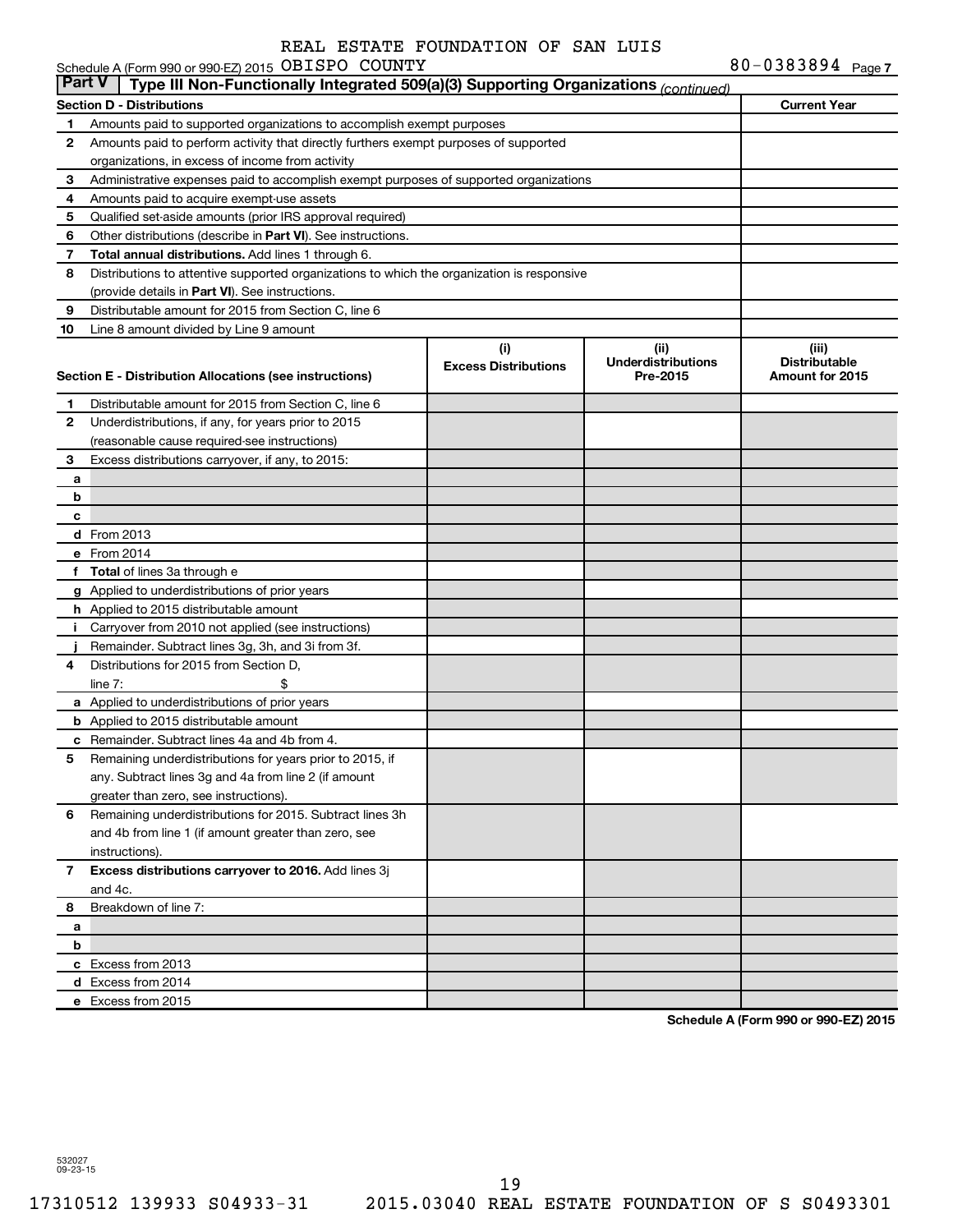|                 | Schedule A (Form 990 or 990-EZ) 2015 OBISPO COUNTY                                                                                                                                                                                                                                      |                           | REAL ESTATE FOUNDATION OF SAN LUIS |    |  | 80-0383894 Page 8                                                                                                                                                                                                                                                                               |
|-----------------|-----------------------------------------------------------------------------------------------------------------------------------------------------------------------------------------------------------------------------------------------------------------------------------------|---------------------------|------------------------------------|----|--|-------------------------------------------------------------------------------------------------------------------------------------------------------------------------------------------------------------------------------------------------------------------------------------------------|
| <b>Part VI</b>  | Supplemental Information. Provide the explanations required by Part II, line 10; Part II, line 17a or 17b; Part III, line 12;<br>Section D, lines 5, 6, and 8; and Part V, Section E, lines 2, 5, and 6. Also complete this part for any additional information.<br>(See instructions.) |                           |                                    |    |  | Part IV, Section A, lines 1, 2, 3b, 3c, 4b, 4c, 5a, 6, 9a, 9b, 9c, 11a, 11b, and 11c; Part IV, Section B, lines 1 and 2; Part IV, Section C,<br>line 1; Part IV, Section D, lines 2 and 3; Part IV, Section E, lines 1c, 2a, 2b, 3a and 3b; Part V, line 1; Part V, Section B, line 1e; Part V, |
|                 |                                                                                                                                                                                                                                                                                         |                           |                                    |    |  |                                                                                                                                                                                                                                                                                                 |
|                 |                                                                                                                                                                                                                                                                                         |                           |                                    |    |  |                                                                                                                                                                                                                                                                                                 |
|                 |                                                                                                                                                                                                                                                                                         |                           |                                    |    |  |                                                                                                                                                                                                                                                                                                 |
|                 |                                                                                                                                                                                                                                                                                         |                           |                                    |    |  |                                                                                                                                                                                                                                                                                                 |
|                 |                                                                                                                                                                                                                                                                                         |                           |                                    |    |  |                                                                                                                                                                                                                                                                                                 |
|                 |                                                                                                                                                                                                                                                                                         |                           |                                    |    |  |                                                                                                                                                                                                                                                                                                 |
|                 |                                                                                                                                                                                                                                                                                         |                           |                                    |    |  |                                                                                                                                                                                                                                                                                                 |
|                 |                                                                                                                                                                                                                                                                                         |                           |                                    |    |  |                                                                                                                                                                                                                                                                                                 |
|                 |                                                                                                                                                                                                                                                                                         |                           |                                    |    |  |                                                                                                                                                                                                                                                                                                 |
|                 |                                                                                                                                                                                                                                                                                         |                           |                                    |    |  |                                                                                                                                                                                                                                                                                                 |
|                 |                                                                                                                                                                                                                                                                                         |                           |                                    |    |  |                                                                                                                                                                                                                                                                                                 |
|                 |                                                                                                                                                                                                                                                                                         |                           |                                    |    |  |                                                                                                                                                                                                                                                                                                 |
|                 |                                                                                                                                                                                                                                                                                         |                           |                                    |    |  |                                                                                                                                                                                                                                                                                                 |
|                 |                                                                                                                                                                                                                                                                                         |                           |                                    |    |  |                                                                                                                                                                                                                                                                                                 |
|                 |                                                                                                                                                                                                                                                                                         |                           |                                    |    |  |                                                                                                                                                                                                                                                                                                 |
|                 |                                                                                                                                                                                                                                                                                         |                           |                                    |    |  |                                                                                                                                                                                                                                                                                                 |
|                 |                                                                                                                                                                                                                                                                                         |                           |                                    |    |  |                                                                                                                                                                                                                                                                                                 |
|                 |                                                                                                                                                                                                                                                                                         |                           |                                    |    |  |                                                                                                                                                                                                                                                                                                 |
|                 |                                                                                                                                                                                                                                                                                         |                           |                                    |    |  |                                                                                                                                                                                                                                                                                                 |
|                 |                                                                                                                                                                                                                                                                                         |                           |                                    |    |  |                                                                                                                                                                                                                                                                                                 |
|                 |                                                                                                                                                                                                                                                                                         |                           |                                    |    |  |                                                                                                                                                                                                                                                                                                 |
|                 |                                                                                                                                                                                                                                                                                         |                           |                                    |    |  |                                                                                                                                                                                                                                                                                                 |
|                 |                                                                                                                                                                                                                                                                                         |                           |                                    |    |  |                                                                                                                                                                                                                                                                                                 |
|                 |                                                                                                                                                                                                                                                                                         |                           |                                    |    |  |                                                                                                                                                                                                                                                                                                 |
|                 |                                                                                                                                                                                                                                                                                         |                           |                                    |    |  |                                                                                                                                                                                                                                                                                                 |
|                 |                                                                                                                                                                                                                                                                                         |                           |                                    |    |  |                                                                                                                                                                                                                                                                                                 |
|                 |                                                                                                                                                                                                                                                                                         |                           |                                    |    |  |                                                                                                                                                                                                                                                                                                 |
|                 |                                                                                                                                                                                                                                                                                         |                           |                                    |    |  |                                                                                                                                                                                                                                                                                                 |
|                 |                                                                                                                                                                                                                                                                                         |                           |                                    |    |  |                                                                                                                                                                                                                                                                                                 |
|                 |                                                                                                                                                                                                                                                                                         |                           |                                    |    |  |                                                                                                                                                                                                                                                                                                 |
| 532028 09-23-15 |                                                                                                                                                                                                                                                                                         | 17310512 139933 S04933-31 |                                    | 20 |  | Schedule A (Form 990 or 990-EZ) 2015<br>2015.03040 REAL ESTATE FOUNDATION OF S S0493301                                                                                                                                                                                                         |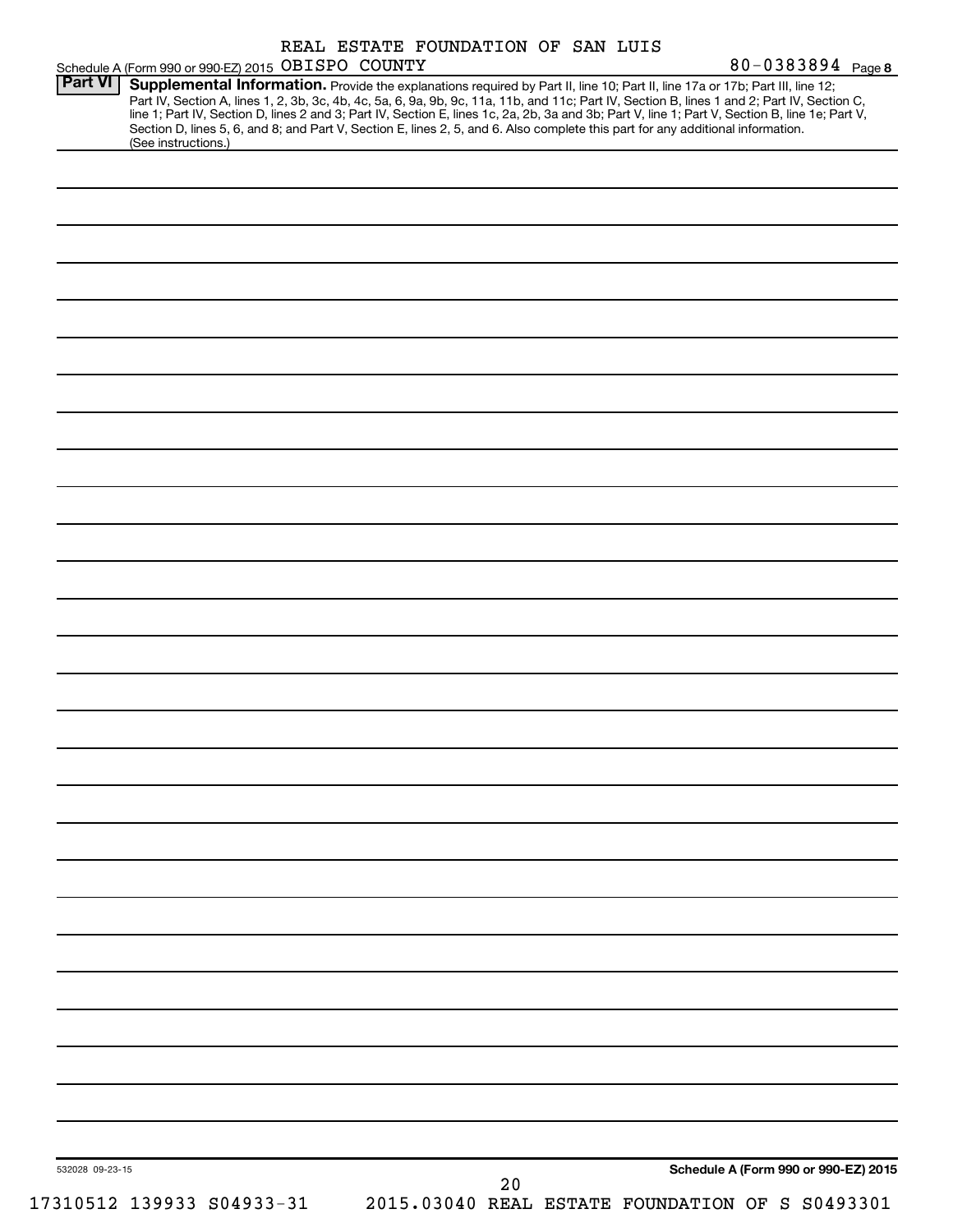| Schedule B                 |  |
|----------------------------|--|
| (Form 990, 990-EZ,         |  |
| or 990-PF)                 |  |
| Department of the Treasury |  |

Internal Revenue Service

\*\* PUBLIC DISCLOSURE COPY \*\*

# **Schedule of Contributors**

**or 990-PF) | Attach to Form 990, Form 990-EZ, or Form 990-PF. | Information about Schedule B (Form 990, 990-EZ, or 990-PF) and** its instructions is at www.irs.gov/form990.

OMB No. 1545-0047

# **2015**

**Name of the organization Employer identification number**

|  |  | וטוווט טו נווט טו אַמווובטנוטוו |       |  |
|--|--|---------------------------------|-------|--|
|  |  |                                 | .דגסס |  |

REAL ESTATE FOUNDATION OF SAN LUIS

OBISPO COUNTY 80-0383894

| Organization type (check one): |  |
|--------------------------------|--|

| Filers of:         | <b>Section:</b>                                                                    |
|--------------------|------------------------------------------------------------------------------------|
| Form 990 or 990-EZ | $\lfloor x \rfloor$ 501(c)( 3) (enter number) organization                         |
|                    | $4947(a)(1)$ nonexempt charitable trust <b>not</b> treated as a private foundation |
|                    | 527 political organization                                                         |
| Form 990-PF        | 501(c)(3) exempt private foundation                                                |
|                    | 4947(a)(1) nonexempt charitable trust treated as a private foundation              |
|                    | 501(c)(3) taxable private foundation                                               |

Check if your organization is covered by the General Rule or a Special Rule.

**Note.**  Only a section 501(c)(7), (8), or (10) organization can check boxes for both the General Rule and a Special Rule. See instructions.

#### **General Rule**

**K** For an organization filing Form 990, 990-EZ, or 990-PF that received, during the year, contributions totaling \$5,000 or more (in money or property) from any one contributor. Complete Parts I and II. See instructions for determining a contributor's total contributions.

#### **Special Rules**

 $\Box$ 

any one contributor, during the year, total contributions of the greater of **(1)** \$5,000 or **(2)** 2% of the amount on (i) Form 990, Part VIII, line 1h, For an organization described in section 501(c)(3) filing Form 990 or 990-EZ that met the 33 1/3% support test of the regulations under sections 509(a)(1) and 170(b)(1)(A)(vi), that checked Schedule A (Form 990 or 990-EZ), Part II, line 13, 16a, or 16b, and that received from or (ii) Form 990-EZ, line 1. Complete Parts I and II.  $\Box$ 

year, total contributions of more than \$1,000 *exclusively* for religious, charitable, scientific, literary, or educational purposes, or for For an organization described in section 501(c)(7), (8), or (10) filing Form 990 or 990-EZ that received from any one contributor, during the the prevention of cruelty to children or animals. Complete Parts I, II, and III.  $\Box$ 

purpose. Do not complete any of the parts unless the General Rule applies to this organization because it received nonexclusively year, contributions exclusively for religious, charitable, etc., purposes, but no such contributions totaled more than \$1,000. If this box is checked, enter here the total contributions that were received during the year for an exclusively religious, charitable, etc., For an organization described in section 501(c)(7), (8), or (10) filing Form 990 or 990-EZ that received from any one contributor, during the religious, charitable, etc., contributions totaling \$5,000 or more during the year  $\ldots$  $\ldots$  $\ldots$  $\ldots$  $\ldots$  $\ldots$ 

**Caution.** An organization that is not covered by the General Rule and/or the Special Rules does not file Schedule B (Form 990, 990-EZ, or 990-PF),  **must** but it answer "No" on Part IV, line 2, of its Form 990; or check the box on line H of its Form 990-EZ or on its Form 990-PF, Part I, line 2, to certify that it does not meet the filing requirements of Schedule B (Form 990, 990-EZ, or 990-PF).

LHA For Paperwork Reduction Act Notice, see the Instructions for Form 990, 990-EZ, or 990-PF. Schedule B (Form 990, 990-EZ, or 990-PF) (2015)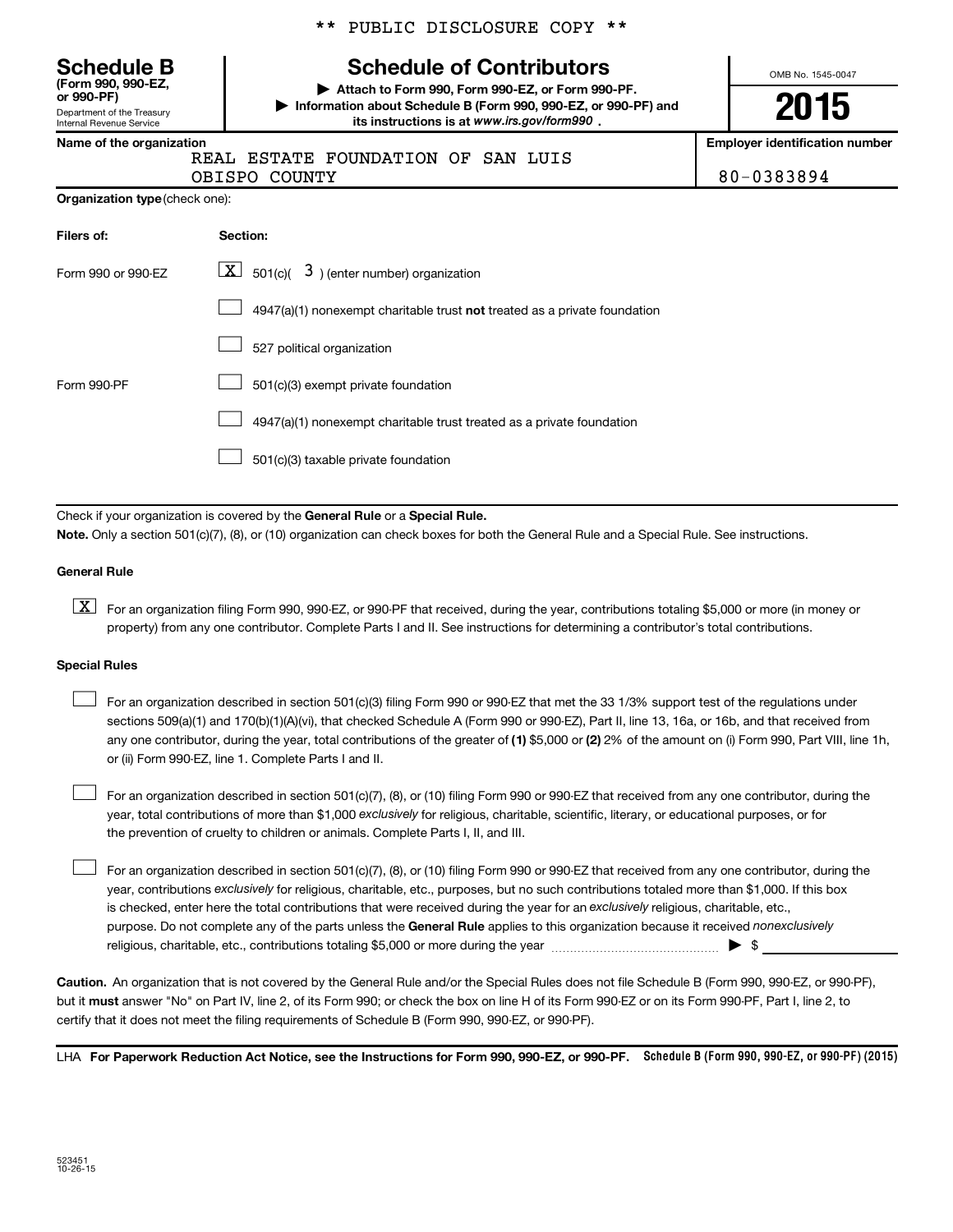#### Schedule B (Form 990, 990-EZ, or 990-PF) (2015)

**Name of organization Employer identification number** REAL ESTATE FOUNDATION OF SAN LUIS OBISPO COUNTY 80-0383894

| (a) | (b)                        | (c)                        | (d)                                                                                                                |
|-----|----------------------------|----------------------------|--------------------------------------------------------------------------------------------------------------------|
| No. | Name, address, and ZIP + 4 | <b>Total contributions</b> | Type of contribution                                                                                               |
| 1   |                            | 2,465,000.<br>\$           | Person<br>Payroll<br>$\overline{\mathbf{X}}$<br><b>Noncash</b><br>(Complete Part II for<br>noncash contributions.) |
| (a) | (b)                        | (c)                        | (d)                                                                                                                |
| No. | Name, address, and ZIP + 4 | <b>Total contributions</b> | Type of contribution                                                                                               |
|     |                            | \$                         | Person<br>Payroll<br>Noncash<br>(Complete Part II for<br>noncash contributions.)                                   |
| (a) | (b)                        | (c)                        | (d)                                                                                                                |
| No. | Name, address, and ZIP + 4 | <b>Total contributions</b> | Type of contribution                                                                                               |
|     |                            | \$                         | Person<br>Payroll<br>Noncash<br>(Complete Part II for<br>noncash contributions.)                                   |
| (a) | (b)                        | (c)                        | (d)                                                                                                                |
| No. | Name, address, and ZIP + 4 | <b>Total contributions</b> | Type of contribution                                                                                               |
|     |                            | \$                         | Person<br>Payroll<br>Noncash<br>(Complete Part II for<br>noncash contributions.)                                   |
| (a) | (b)                        | (c)                        | (d)                                                                                                                |
| No. | Name, address, and ZIP + 4 | <b>Total contributions</b> | Type of contribution                                                                                               |
|     |                            | \$                         | Person<br>Payroll<br><b>Noncash</b><br>(Complete Part II for<br>noncash contributions.)                            |
| (a) | (b)                        | (c)                        | (d)                                                                                                                |
| No. | Name, address, and ZIP + 4 | <b>Total contributions</b> | Type of contribution                                                                                               |
|     |                            | \$                         | Person<br>Payroll<br><b>Noncash</b><br>(Complete Part II for<br>noncash contributions.)                            |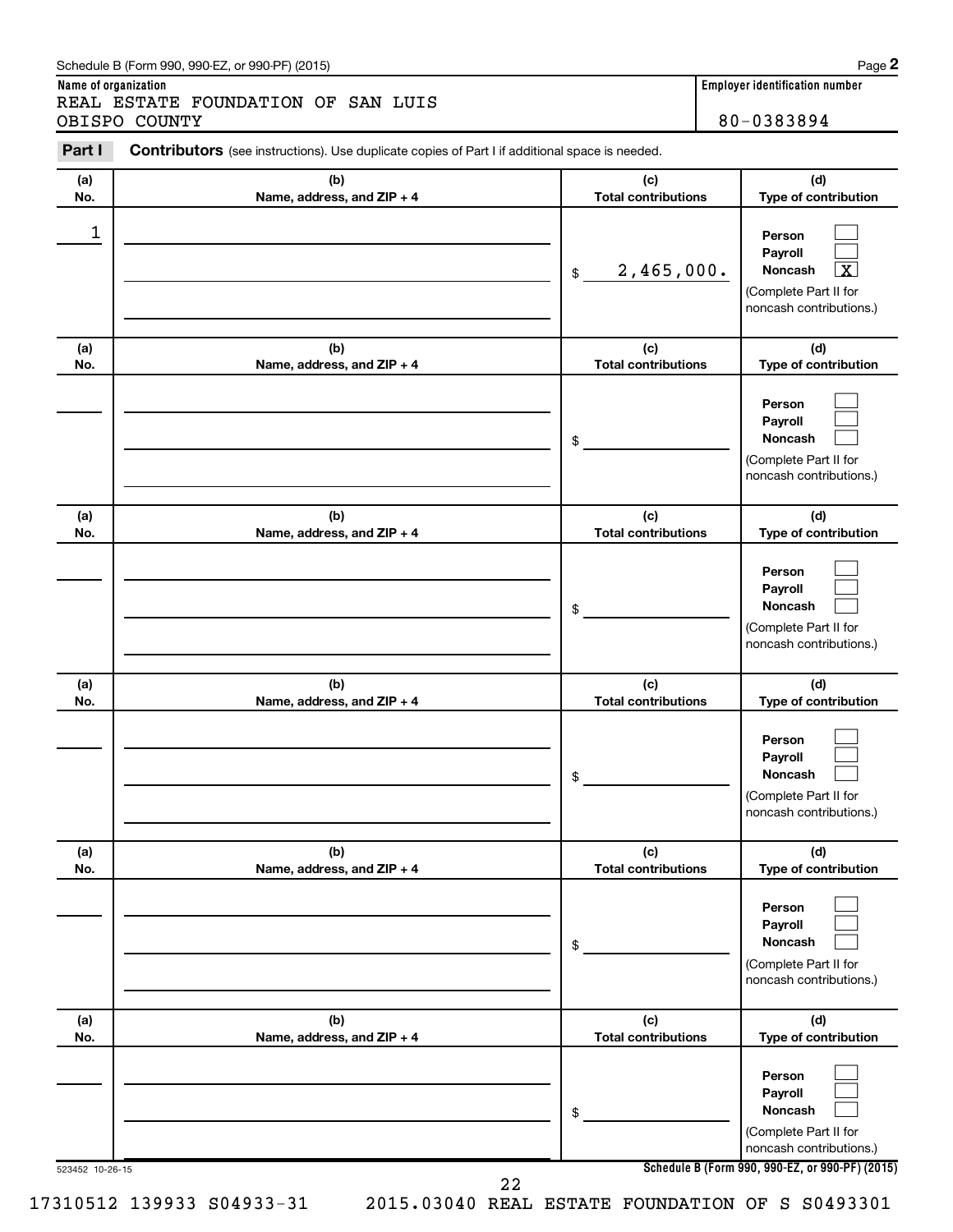|                              | REAL ESTATE FOUNDATION OF SAN LUIS<br>OBISPO COUNTY                                                 |                                                | 80-0383894 |                      |  |
|------------------------------|-----------------------------------------------------------------------------------------------------|------------------------------------------------|------------|----------------------|--|
| Part II                      | Noncash Property (see instructions). Use duplicate copies of Part II if additional space is needed. |                                                |            |                      |  |
| (a)<br>No.<br>from<br>Part I | (b)<br>Description of noncash property given                                                        | (c)<br>FMV (or estimate)<br>(see instructions) |            | (d)<br>Date received |  |
|                              | <b>LAND</b>                                                                                         |                                                |            |                      |  |
| 1                            |                                                                                                     | 2,465,000.<br>\$                               |            | 12/31/15             |  |
| (a)<br>No.<br>from<br>Part I | (b)<br>Description of noncash property given                                                        | (c)<br>FMV (or estimate)<br>(see instructions) |            | (d)<br>Date received |  |
|                              |                                                                                                     | \$                                             |            |                      |  |
| (a)<br>No.<br>from<br>Part I | (b)<br>Description of noncash property given                                                        | (c)<br>FMV (or estimate)<br>(see instructions) |            | (d)<br>Date received |  |
|                              |                                                                                                     | \$                                             |            |                      |  |
| (a)<br>No.<br>from<br>Part I | (b)<br>Description of noncash property given                                                        | (c)<br>FMV (or estimate)<br>(see instructions) |            | (d)<br>Date received |  |
|                              |                                                                                                     | \$                                             |            |                      |  |
| (a)<br>No.<br>from<br>Part I | (b)<br>Description of noncash property given                                                        | (c)<br>FMV (or estimate)<br>(see instructions) |            | (d)<br>Date received |  |
|                              |                                                                                                     | \$                                             |            |                      |  |
| (a)<br>No.<br>from<br>Part I | (b)<br>Description of noncash property given                                                        | (c)<br>FMV (or estimate)<br>(see instructions) |            | (d)<br>Date received |  |
|                              |                                                                                                     | \$                                             |            |                      |  |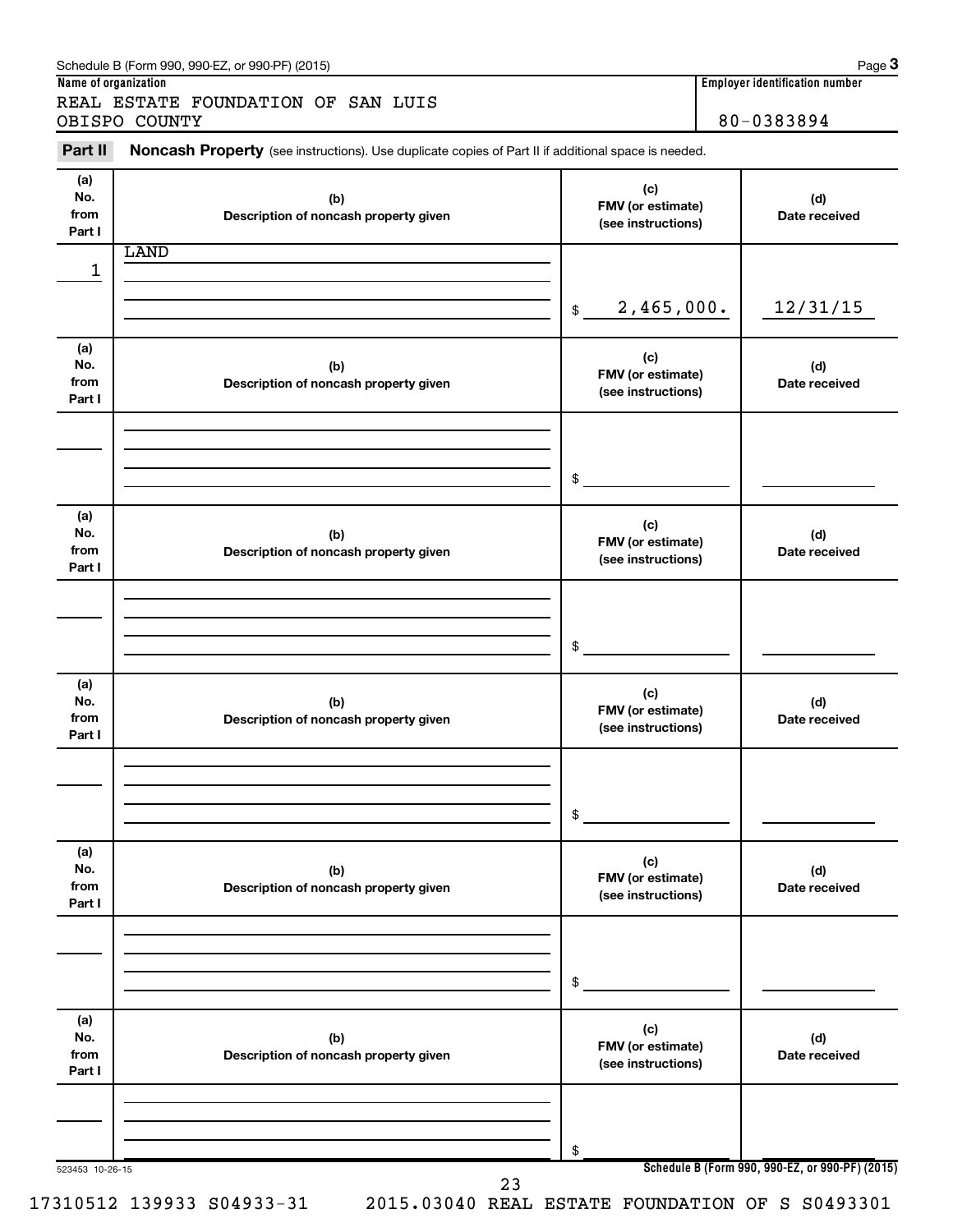| Name of organization      | REAL ESTATE FOUNDATION OF SAN LUIS                                                                                                                                                                                                                                              |                      |  | <b>Employer identification number</b>           |  |  |
|---------------------------|---------------------------------------------------------------------------------------------------------------------------------------------------------------------------------------------------------------------------------------------------------------------------------|----------------------|--|-------------------------------------------------|--|--|
| OBISPO COUNTY<br>Part III | Exclusively religious, charitable, etc., contributions to organizations described in section 501(c)(7), (8), or (10) that total more than \$1,000 for                                                                                                                           |                      |  | 80-0383894                                      |  |  |
|                           | the year from any one contributor. Complete columns (a) through (e) and the following line entry. For organizations<br>completing Part III, enter the total of exclusively religious, charitable, etc., contributions of \$1,000 or less for the year. (Enter this info. once.) |                      |  | $\blacktriangleright$ \$                        |  |  |
|                           | Use duplicate copies of Part III if additional space is needed.                                                                                                                                                                                                                 |                      |  |                                                 |  |  |
| (a) No.<br>from<br>Part I | (b) Purpose of gift                                                                                                                                                                                                                                                             | (c) Use of gift      |  | (d) Description of how gift is held             |  |  |
|                           |                                                                                                                                                                                                                                                                                 |                      |  |                                                 |  |  |
|                           |                                                                                                                                                                                                                                                                                 | (e) Transfer of gift |  |                                                 |  |  |
|                           | Transferee's name, address, and ZIP + 4                                                                                                                                                                                                                                         |                      |  | Relationship of transferor to transferee        |  |  |
|                           |                                                                                                                                                                                                                                                                                 |                      |  |                                                 |  |  |
| (a) No.<br>from           | (b) Purpose of gift                                                                                                                                                                                                                                                             | (c) Use of gift      |  | (d) Description of how gift is held             |  |  |
| Part I                    |                                                                                                                                                                                                                                                                                 |                      |  |                                                 |  |  |
|                           |                                                                                                                                                                                                                                                                                 |                      |  |                                                 |  |  |
|                           | Transferee's name, address, and $ZIP + 4$                                                                                                                                                                                                                                       | (e) Transfer of gift |  | Relationship of transferor to transferee        |  |  |
|                           |                                                                                                                                                                                                                                                                                 |                      |  |                                                 |  |  |
|                           |                                                                                                                                                                                                                                                                                 |                      |  |                                                 |  |  |
| (a) No.<br>from<br>Part I | (b) Purpose of gift                                                                                                                                                                                                                                                             | (c) Use of gift      |  | (d) Description of how gift is held             |  |  |
|                           |                                                                                                                                                                                                                                                                                 |                      |  |                                                 |  |  |
|                           |                                                                                                                                                                                                                                                                                 | (e) Transfer of gift |  |                                                 |  |  |
|                           | Transferee's name, address, and ZIP + 4                                                                                                                                                                                                                                         |                      |  | Relationship of transferor to transferee        |  |  |
|                           |                                                                                                                                                                                                                                                                                 |                      |  |                                                 |  |  |
| (a) No.<br>from<br>Part I | (b) Purpose of gift                                                                                                                                                                                                                                                             | (c) Use of gift      |  | (d) Description of how gift is held             |  |  |
|                           |                                                                                                                                                                                                                                                                                 |                      |  |                                                 |  |  |
|                           | (e) Transfer of gift<br>Transferee's name, address, and ZIP + 4                                                                                                                                                                                                                 |                      |  | Relationship of transferor to transferee        |  |  |
|                           |                                                                                                                                                                                                                                                                                 |                      |  |                                                 |  |  |
|                           |                                                                                                                                                                                                                                                                                 |                      |  | Schedule B (Form 990, 990-EZ, or 990-PF) (2015) |  |  |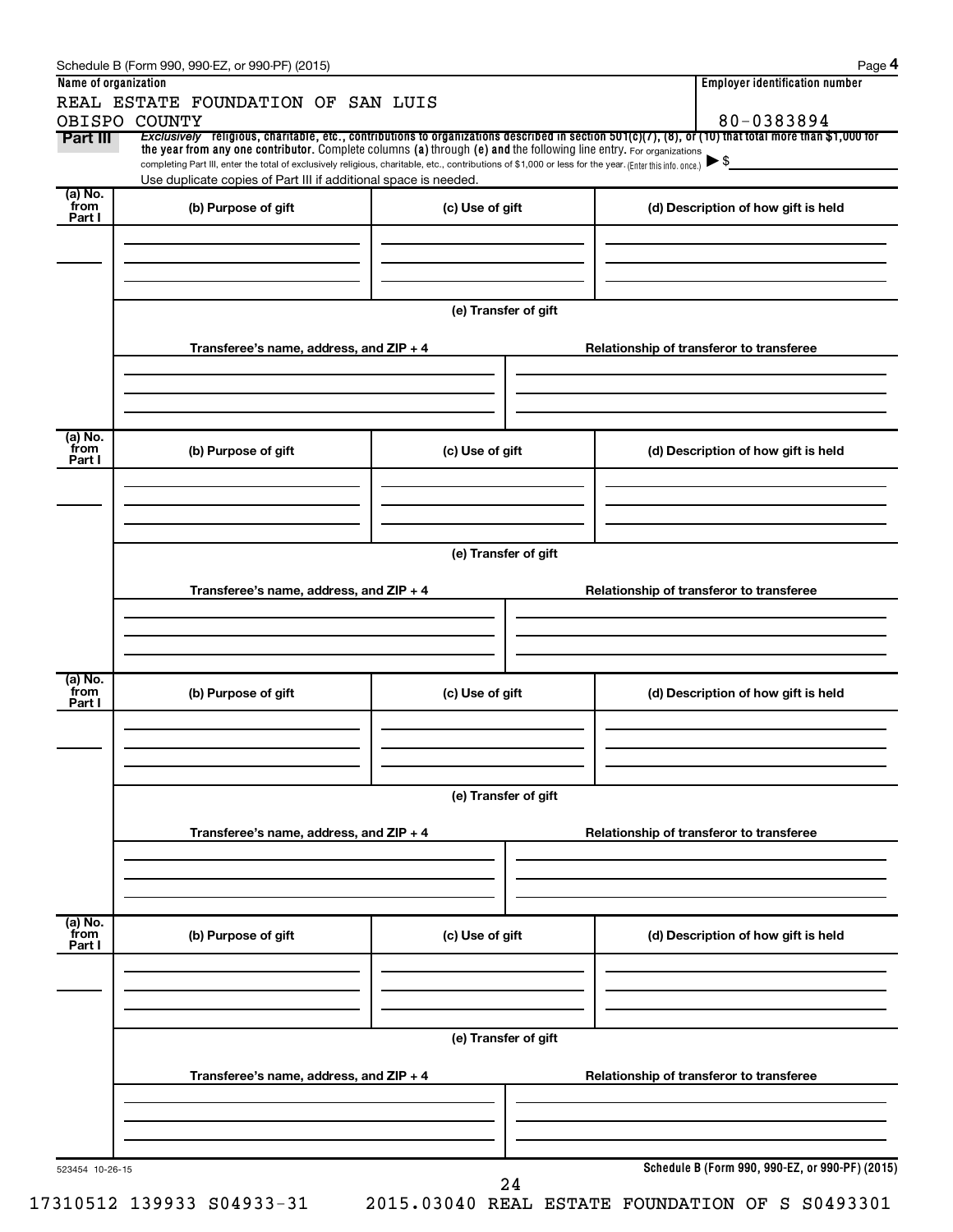| Department of the Treasury<br>Internal Revenue Service                                                                                                     | <b>SCHEDULE D</b> |                                                                     |               | <b>Supplemental Financial Statements</b><br>Complete if the organization answered "Yes" on Form 990,<br>Part IV, line 6, 7, 8, 9, 10, 11a, 11b, 11c, 11d, 11e, 11f, 12a, or 12b.<br>Attach to Form 990.<br>Information about Schedule D (Form 990) and its instructions is at www.irs.gov/form990. |                         |                                                    |                          |                                       | OMB No. 1545-0047<br><b>Open to Public</b><br>Inspection |                        |
|------------------------------------------------------------------------------------------------------------------------------------------------------------|-------------------|---------------------------------------------------------------------|---------------|----------------------------------------------------------------------------------------------------------------------------------------------------------------------------------------------------------------------------------------------------------------------------------------------------|-------------------------|----------------------------------------------------|--------------------------|---------------------------------------|----------------------------------------------------------|------------------------|
| Name of the organization                                                                                                                                   |                   |                                                                     |               | REAL ESTATE FOUNDATION OF SAN LUIS                                                                                                                                                                                                                                                                 |                         |                                                    |                          | <b>Employer identification number</b> |                                                          |                        |
|                                                                                                                                                            |                   |                                                                     | OBISPO COUNTY |                                                                                                                                                                                                                                                                                                    |                         |                                                    |                          | 80-0383894                            |                                                          |                        |
| Part I                                                                                                                                                     |                   |                                                                     |               | Organizations Maintaining Donor Advised Funds or Other Similar Funds or Accounts. Complete if the                                                                                                                                                                                                  |                         |                                                    |                          |                                       |                                                          |                        |
|                                                                                                                                                            |                   | organization answered "Yes" on Form 990, Part IV, line 6.           |               |                                                                                                                                                                                                                                                                                                    | (a) Donor advised funds |                                                    |                          | (b) Funds and other accounts          |                                                          |                        |
|                                                                                                                                                            |                   |                                                                     |               |                                                                                                                                                                                                                                                                                                    |                         |                                                    |                          |                                       |                                                          |                        |
| 1<br>2                                                                                                                                                     |                   | Aggregate value of contributions to (during year)                   |               |                                                                                                                                                                                                                                                                                                    |                         |                                                    |                          |                                       |                                                          |                        |
| З                                                                                                                                                          |                   |                                                                     |               |                                                                                                                                                                                                                                                                                                    |                         |                                                    |                          |                                       |                                                          |                        |
| 4                                                                                                                                                          |                   |                                                                     |               |                                                                                                                                                                                                                                                                                                    |                         |                                                    |                          |                                       |                                                          |                        |
| 5                                                                                                                                                          |                   |                                                                     |               | Did the organization inform all donors and donor advisors in writing that the assets held in donor advised funds                                                                                                                                                                                   |                         |                                                    |                          |                                       |                                                          |                        |
|                                                                                                                                                            |                   |                                                                     |               |                                                                                                                                                                                                                                                                                                    |                         |                                                    |                          |                                       | Yes                                                      | <b>No</b>              |
| 6                                                                                                                                                          |                   |                                                                     |               | Did the organization inform all grantees, donors, and donor advisors in writing that grant funds can be used only                                                                                                                                                                                  |                         |                                                    |                          |                                       |                                                          |                        |
|                                                                                                                                                            |                   |                                                                     |               | for charitable purposes and not for the benefit of the donor or donor advisor, or for any other purpose conferring                                                                                                                                                                                 |                         |                                                    |                          |                                       |                                                          |                        |
| impermissible private benefit?                                                                                                                             |                   |                                                                     |               |                                                                                                                                                                                                                                                                                                    |                         |                                                    |                          |                                       | Yes                                                      |                        |
| Part II                                                                                                                                                    |                   |                                                                     |               | Conservation Easements. Complete if the organization answered "Yes" on Form 990, Part IV, line 7.                                                                                                                                                                                                  |                         |                                                    |                          |                                       |                                                          |                        |
| 1                                                                                                                                                          |                   |                                                                     |               | Purpose(s) of conservation easements held by the organization (check all that apply).                                                                                                                                                                                                              |                         |                                                    |                          |                                       |                                                          |                        |
|                                                                                                                                                            |                   | Preservation of land for public use (e.g., recreation or education) |               |                                                                                                                                                                                                                                                                                                    |                         | Preservation of a historically important land area |                          |                                       |                                                          |                        |
|                                                                                                                                                            |                   | Protection of natural habitat                                       |               |                                                                                                                                                                                                                                                                                                    |                         | Preservation of a certified historic structure     |                          |                                       |                                                          |                        |
|                                                                                                                                                            |                   | Preservation of open space                                          |               |                                                                                                                                                                                                                                                                                                    |                         |                                                    |                          |                                       |                                                          |                        |
| 2                                                                                                                                                          |                   |                                                                     |               | Complete lines 2a through 2d if the organization held a qualified conservation contribution in the form of a conservation easement on the last                                                                                                                                                     |                         |                                                    |                          |                                       |                                                          |                        |
| day of the tax year.                                                                                                                                       |                   |                                                                     |               |                                                                                                                                                                                                                                                                                                    |                         |                                                    |                          | Held at the End of the Tax Year       |                                                          |                        |
|                                                                                                                                                            |                   |                                                                     |               |                                                                                                                                                                                                                                                                                                    |                         |                                                    | 2a                       |                                       |                                                          |                        |
|                                                                                                                                                            |                   |                                                                     |               |                                                                                                                                                                                                                                                                                                    |                         |                                                    | 2 <sub>b</sub>           |                                       |                                                          |                        |
|                                                                                                                                                            |                   |                                                                     |               |                                                                                                                                                                                                                                                                                                    |                         |                                                    | 2 <sub>c</sub>           |                                       |                                                          |                        |
| d Number of conservation easements included in (c) acquired after 8/17/06, and not on a historic structure                                                 |                   |                                                                     |               |                                                                                                                                                                                                                                                                                                    |                         |                                                    |                          |                                       |                                                          |                        |
| 3                                                                                                                                                          |                   |                                                                     |               | Number of conservation easements modified, transferred, released, extinguished, or terminated by the organization during the tax                                                                                                                                                                   |                         |                                                    | 2d                       |                                       |                                                          |                        |
| $year \triangleright$                                                                                                                                      |                   |                                                                     |               |                                                                                                                                                                                                                                                                                                    |                         |                                                    |                          |                                       |                                                          |                        |
| 4                                                                                                                                                          |                   |                                                                     |               | Number of states where property subject to conservation easement is located $\blacktriangleright$                                                                                                                                                                                                  |                         |                                                    |                          |                                       |                                                          |                        |
| 5                                                                                                                                                          |                   |                                                                     |               | Does the organization have a written policy regarding the periodic monitoring, inspection, handling of                                                                                                                                                                                             |                         |                                                    |                          |                                       |                                                          |                        |
|                                                                                                                                                            |                   |                                                                     |               |                                                                                                                                                                                                                                                                                                    |                         |                                                    |                          |                                       | Yes                                                      |                        |
|                                                                                                                                                            |                   |                                                                     |               |                                                                                                                                                                                                                                                                                                    |                         |                                                    |                          |                                       |                                                          |                        |
| 6                                                                                                                                                          |                   |                                                                     |               | Staff and volunteer hours devoted to monitoring, inspecting, handling of violations, and enforcing conservation easements during the year                                                                                                                                                          |                         |                                                    |                          |                                       |                                                          |                        |
|                                                                                                                                                            |                   |                                                                     |               |                                                                                                                                                                                                                                                                                                    |                         |                                                    |                          |                                       |                                                          |                        |
| 7                                                                                                                                                          |                   |                                                                     |               | Amount of expenses incurred in monitoring, inspecting, handling of violations, and enforcing conservation easements during the year                                                                                                                                                                |                         |                                                    |                          |                                       |                                                          |                        |
| $\blacktriangleright$ \$                                                                                                                                   |                   |                                                                     |               |                                                                                                                                                                                                                                                                                                    |                         |                                                    |                          |                                       |                                                          |                        |
| 8                                                                                                                                                          |                   |                                                                     |               | Does each conservation easement reported on line 2(d) above satisfy the requirements of section 170(h)(4)(B)(i)                                                                                                                                                                                    |                         |                                                    |                          |                                       |                                                          |                        |
|                                                                                                                                                            |                   |                                                                     |               |                                                                                                                                                                                                                                                                                                    |                         |                                                    |                          |                                       | Yes                                                      |                        |
| 9                                                                                                                                                          |                   |                                                                     |               | In Part XIII, describe how the organization reports conservation easements in its revenue and expense statement, and balance sheet, and                                                                                                                                                            |                         |                                                    |                          |                                       |                                                          |                        |
|                                                                                                                                                            |                   |                                                                     |               | include, if applicable, the text of the footnote to the organization's financial statements that describes the organization's accounting for                                                                                                                                                       |                         |                                                    |                          |                                       |                                                          |                        |
| conservation easements.                                                                                                                                    |                   |                                                                     |               |                                                                                                                                                                                                                                                                                                    |                         |                                                    |                          |                                       |                                                          |                        |
| Part III   Organizations Maintaining Collections of Art, Historical Treasures, or Other Similar Assets.                                                    |                   |                                                                     |               |                                                                                                                                                                                                                                                                                                    |                         |                                                    |                          |                                       |                                                          |                        |
|                                                                                                                                                            |                   |                                                                     |               | Complete if the organization answered "Yes" on Form 990, Part IV, line 8.                                                                                                                                                                                                                          |                         |                                                    |                          |                                       |                                                          |                        |
| 1a If the organization elected, as permitted under SFAS 116 (ASC 958), not to report in its revenue statement and balance sheet works of art,              |                   |                                                                     |               |                                                                                                                                                                                                                                                                                                    |                         |                                                    |                          |                                       |                                                          |                        |
|                                                                                                                                                            |                   |                                                                     |               | historical treasures, or other similar assets held for public exhibition, education, or research in furtherance of public service, provide, in Part XIII,                                                                                                                                          |                         |                                                    |                          |                                       |                                                          |                        |
|                                                                                                                                                            |                   |                                                                     |               | the text of the footnote to its financial statements that describes these items.                                                                                                                                                                                                                   |                         |                                                    |                          |                                       |                                                          |                        |
| <b>b</b> If the organization elected, as permitted under SFAS 116 (ASC 958), to report in its revenue statement and balance sheet works of art, historical |                   |                                                                     |               |                                                                                                                                                                                                                                                                                                    |                         |                                                    |                          |                                       |                                                          |                        |
| relating to these items:                                                                                                                                   |                   |                                                                     |               | treasures, or other similar assets held for public exhibition, education, or research in furtherance of public service, provide the following amounts                                                                                                                                              |                         |                                                    |                          |                                       |                                                          |                        |
|                                                                                                                                                            |                   |                                                                     |               |                                                                                                                                                                                                                                                                                                    |                         |                                                    |                          |                                       |                                                          |                        |
|                                                                                                                                                            |                   | (ii) Assets included in Form 990, Part X                            |               |                                                                                                                                                                                                                                                                                                    |                         |                                                    |                          |                                       |                                                          |                        |
| 2                                                                                                                                                          |                   |                                                                     |               | If the organization received or held works of art, historical treasures, or other similar assets for financial gain, provide                                                                                                                                                                       |                         |                                                    |                          |                                       |                                                          |                        |
|                                                                                                                                                            |                   |                                                                     |               | the following amounts required to be reported under SFAS 116 (ASC 958) relating to these items:                                                                                                                                                                                                    |                         |                                                    |                          |                                       |                                                          | <b>No</b><br><b>No</b> |
|                                                                                                                                                            |                   |                                                                     |               |                                                                                                                                                                                                                                                                                                    |                         |                                                    | $\blacktriangleright$ \$ |                                       |                                                          |                        |
|                                                                                                                                                            |                   |                                                                     |               |                                                                                                                                                                                                                                                                                                    |                         |                                                    | $\blacktriangleright$ s  |                                       |                                                          |                        |
| LHA For Paperwork Reduction Act Notice, see the Instructions for Form 990.<br>532051                                                                       |                   |                                                                     |               |                                                                                                                                                                                                                                                                                                    |                         |                                                    |                          | Schedule D (Form 990) 2015            |                                                          |                        |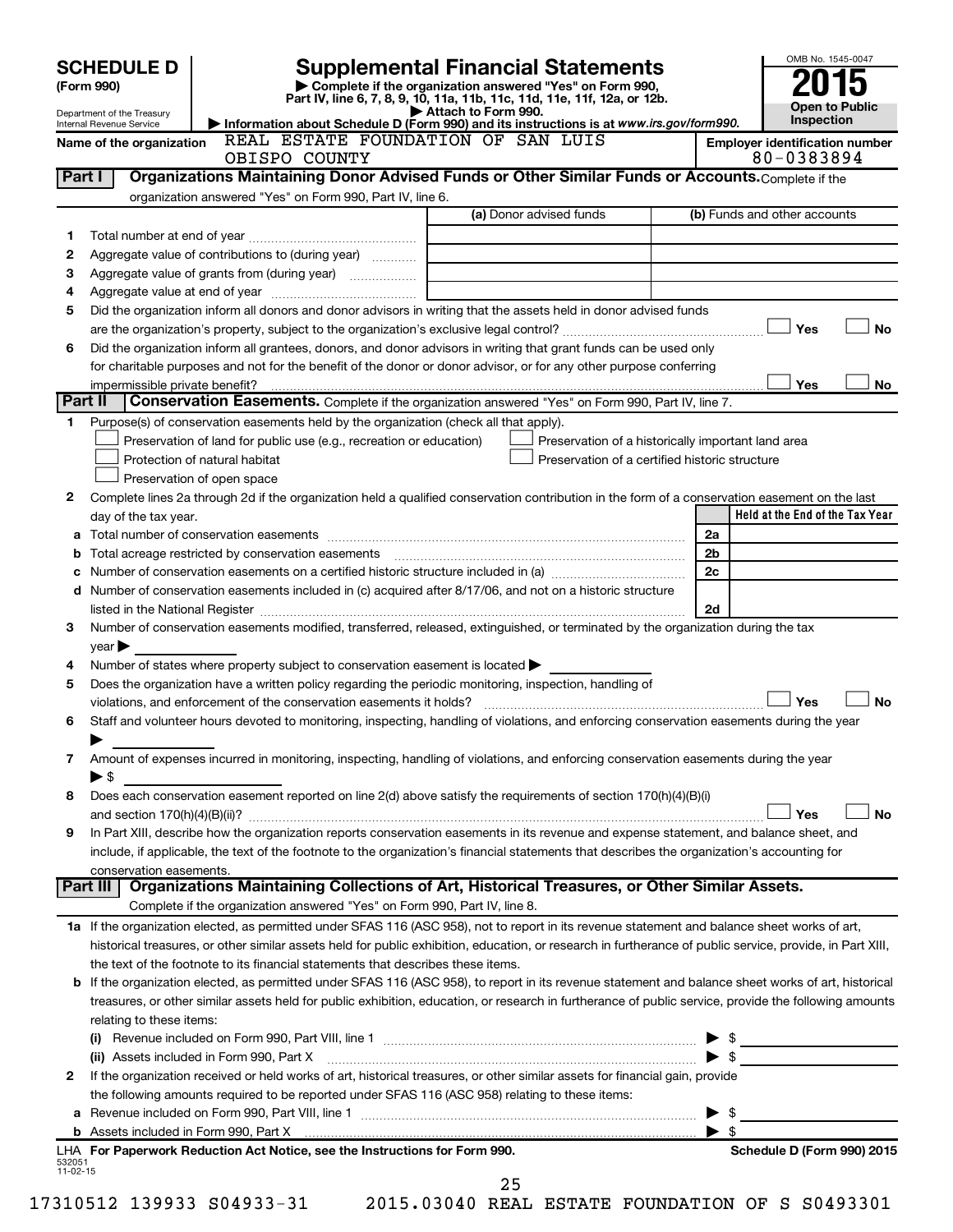|        |                                                                                                                                                                                                                                | REAL ESTATE FOUNDATION OF SAN LUIS |   |                   |                                                                                                                                                                                                                               |                 |              |            |                            |     |           |
|--------|--------------------------------------------------------------------------------------------------------------------------------------------------------------------------------------------------------------------------------|------------------------------------|---|-------------------|-------------------------------------------------------------------------------------------------------------------------------------------------------------------------------------------------------------------------------|-----------------|--------------|------------|----------------------------|-----|-----------|
|        | OBISPO COUNTY<br>Schedule D (Form 990) 2015                                                                                                                                                                                    |                                    |   |                   |                                                                                                                                                                                                                               |                 |              |            | 80-0383894 Page 2          |     |           |
|        | Part III<br>Organizations Maintaining Collections of Art, Historical Treasures, or Other Similar Assets (continued)                                                                                                            |                                    |   |                   |                                                                                                                                                                                                                               |                 |              |            |                            |     |           |
| з      | Using the organization's acquisition, accession, and other records, check any of the following that are a significant use of its collection items                                                                              |                                    |   |                   |                                                                                                                                                                                                                               |                 |              |            |                            |     |           |
|        | (check all that apply):                                                                                                                                                                                                        |                                    |   |                   |                                                                                                                                                                                                                               |                 |              |            |                            |     |           |
| a      | Public exhibition                                                                                                                                                                                                              |                                    |   |                   | Loan or exchange programs                                                                                                                                                                                                     |                 |              |            |                            |     |           |
| b      | Scholarly research                                                                                                                                                                                                             |                                    |   |                   | Other and the contract of the contract of the contract of the contract of the contract of the contract of the contract of the contract of the contract of the contract of the contract of the contract of the contract of the |                 |              |            |                            |     |           |
| c      | Preservation for future generations                                                                                                                                                                                            |                                    |   |                   |                                                                                                                                                                                                                               |                 |              |            |                            |     |           |
| 4      | Provide a description of the organization's collections and explain how they further the organization's exempt purpose in Part XIII.                                                                                           |                                    |   |                   |                                                                                                                                                                                                                               |                 |              |            |                            |     |           |
| 5      | During the year, did the organization solicit or receive donations of art, historical treasures, or other similar assets                                                                                                       |                                    |   |                   |                                                                                                                                                                                                                               |                 |              |            |                            |     |           |
|        |                                                                                                                                                                                                                                |                                    |   |                   |                                                                                                                                                                                                                               |                 |              |            | Yes                        |     | No        |
|        | <b>Part IV</b><br>Escrow and Custodial Arrangements. Complete if the organization answered "Yes" on Form 990, Part IV, line 9, or                                                                                              |                                    |   |                   |                                                                                                                                                                                                                               |                 |              |            |                            |     |           |
|        | reported an amount on Form 990, Part X, line 21.                                                                                                                                                                               |                                    |   |                   |                                                                                                                                                                                                                               |                 |              |            |                            |     |           |
|        | 1a Is the organization an agent, trustee, custodian or other intermediary for contributions or other assets not included                                                                                                       |                                    |   |                   |                                                                                                                                                                                                                               |                 |              |            |                            |     |           |
|        |                                                                                                                                                                                                                                |                                    |   |                   |                                                                                                                                                                                                                               |                 |              |            | Yes                        |     | <b>No</b> |
|        | b If "Yes," explain the arrangement in Part XIII and complete the following table:                                                                                                                                             |                                    |   |                   |                                                                                                                                                                                                                               |                 |              |            |                            |     |           |
|        |                                                                                                                                                                                                                                |                                    |   |                   |                                                                                                                                                                                                                               |                 |              |            | Amount                     |     |           |
|        |                                                                                                                                                                                                                                |                                    |   |                   |                                                                                                                                                                                                                               |                 | 1c           |            |                            |     |           |
|        |                                                                                                                                                                                                                                |                                    |   |                   |                                                                                                                                                                                                                               |                 | 1d           |            |                            |     |           |
|        | e Distributions during the year manufactured and contained and contained and contained and contained and contained and contained and contained and contained and contained and contained and contained and contained and conta |                                    |   |                   |                                                                                                                                                                                                                               |                 | 1е           |            |                            |     |           |
|        |                                                                                                                                                                                                                                |                                    |   |                   |                                                                                                                                                                                                                               |                 | 1f           |            |                            |     |           |
|        | 2a Did the organization include an amount on Form 990, Part X, line 21, for escrow or custodial account liability?                                                                                                             |                                    |   |                   |                                                                                                                                                                                                                               |                 | .            |            | <b>Yes</b>                 |     | No        |
|        | <b>b</b> If "Yes," explain the arrangement in Part XIII. Check here if the explanation has been provided on Part XIII                                                                                                          |                                    |   |                   |                                                                                                                                                                                                                               |                 |              | . <u>.</u> |                            |     |           |
| Part V | Endowment Funds. Complete if the organization answered "Yes" on Form 990, Part IV, line 10.                                                                                                                                    |                                    |   |                   |                                                                                                                                                                                                                               |                 |              |            |                            |     |           |
|        |                                                                                                                                                                                                                                | (a) Current year                   |   | (b) Prior year    | (c) Two years back $\vert$ (d) Three years back $\vert$ (e) Four years back                                                                                                                                                   |                 |              |            |                            |     |           |
|        |                                                                                                                                                                                                                                |                                    |   |                   |                                                                                                                                                                                                                               |                 |              |            |                            |     |           |
|        |                                                                                                                                                                                                                                |                                    |   |                   |                                                                                                                                                                                                                               |                 |              |            |                            |     |           |
|        | Net investment earnings, gains, and losses                                                                                                                                                                                     |                                    |   |                   |                                                                                                                                                                                                                               |                 |              |            |                            |     |           |
|        |                                                                                                                                                                                                                                |                                    |   |                   |                                                                                                                                                                                                                               |                 |              |            |                            |     |           |
|        | e Other expenditures for facilities                                                                                                                                                                                            |                                    |   |                   |                                                                                                                                                                                                                               |                 |              |            |                            |     |           |
|        | and programs                                                                                                                                                                                                                   |                                    |   |                   |                                                                                                                                                                                                                               |                 |              |            |                            |     |           |
|        |                                                                                                                                                                                                                                |                                    |   |                   |                                                                                                                                                                                                                               |                 |              |            |                            |     |           |
| g      |                                                                                                                                                                                                                                |                                    |   |                   |                                                                                                                                                                                                                               |                 |              |            |                            |     |           |
|        | Provide the estimated percentage of the current year end balance (line 1g, column (a)) held as:                                                                                                                                |                                    |   |                   |                                                                                                                                                                                                                               |                 |              |            |                            |     |           |
| а      | Board designated or quasi-endowment                                                                                                                                                                                            |                                    | % |                   |                                                                                                                                                                                                                               |                 |              |            |                            |     |           |
|        | Permanent endowment                                                                                                                                                                                                            | %                                  |   |                   |                                                                                                                                                                                                                               |                 |              |            |                            |     |           |
|        | <b>c</b> Temporarily restricted endowment $\blacktriangleright$                                                                                                                                                                | %                                  |   |                   |                                                                                                                                                                                                                               |                 |              |            |                            |     |           |
|        | The percentages on lines 2a, 2b, and 2c should equal 100%.                                                                                                                                                                     |                                    |   |                   |                                                                                                                                                                                                                               |                 |              |            |                            |     |           |
|        | 3a Are there endowment funds not in the possession of the organization that are held and administered for the organization                                                                                                     |                                    |   |                   |                                                                                                                                                                                                                               |                 |              |            |                            |     |           |
|        | by:                                                                                                                                                                                                                            |                                    |   |                   |                                                                                                                                                                                                                               |                 |              |            |                            | Yes | No        |
|        | (i)                                                                                                                                                                                                                            |                                    |   |                   |                                                                                                                                                                                                                               |                 |              |            | 3a(i)                      |     |           |
|        |                                                                                                                                                                                                                                |                                    |   |                   |                                                                                                                                                                                                                               |                 |              |            | 3a(ii)                     |     |           |
|        |                                                                                                                                                                                                                                |                                    |   |                   |                                                                                                                                                                                                                               |                 |              |            | 3b                         |     |           |
|        | Describe in Part XIII the intended uses of the organization's endowment funds.                                                                                                                                                 |                                    |   |                   |                                                                                                                                                                                                                               |                 |              |            |                            |     |           |
|        | <b>Part VI</b><br>Land, Buildings, and Equipment.                                                                                                                                                                              |                                    |   |                   |                                                                                                                                                                                                                               |                 |              |            |                            |     |           |
|        | Complete if the organization answered "Yes" on Form 990, Part IV, line 11a. See Form 990, Part X, line 10.                                                                                                                     |                                    |   |                   |                                                                                                                                                                                                                               |                 |              |            |                            |     |           |
|        | Description of property                                                                                                                                                                                                        | (a) Cost or other                  |   | (b) Cost or other |                                                                                                                                                                                                                               | (c) Accumulated |              |            | (d) Book value             |     |           |
|        |                                                                                                                                                                                                                                | basis (investment)                 |   |                   | basis (other)                                                                                                                                                                                                                 |                 | depreciation |            |                            |     |           |
|        |                                                                                                                                                                                                                                |                                    |   |                   |                                                                                                                                                                                                                               |                 |              |            |                            |     |           |
| b      |                                                                                                                                                                                                                                |                                    |   |                   |                                                                                                                                                                                                                               |                 |              |            |                            |     |           |
|        |                                                                                                                                                                                                                                |                                    |   |                   |                                                                                                                                                                                                                               |                 |              |            |                            |     |           |
|        |                                                                                                                                                                                                                                |                                    |   |                   |                                                                                                                                                                                                                               |                 |              |            |                            |     |           |
|        |                                                                                                                                                                                                                                |                                    |   |                   |                                                                                                                                                                                                                               |                 |              |            |                            |     |           |
|        | Total. Add lines 1a through 1e. (Column (d) must equal Form 990, Part X, column (B), line 10c.)                                                                                                                                |                                    |   |                   |                                                                                                                                                                                                                               |                 |              |            |                            |     | 0.        |
|        |                                                                                                                                                                                                                                |                                    |   |                   |                                                                                                                                                                                                                               |                 |              |            | Schedule D (Form 990) 2015 |     |           |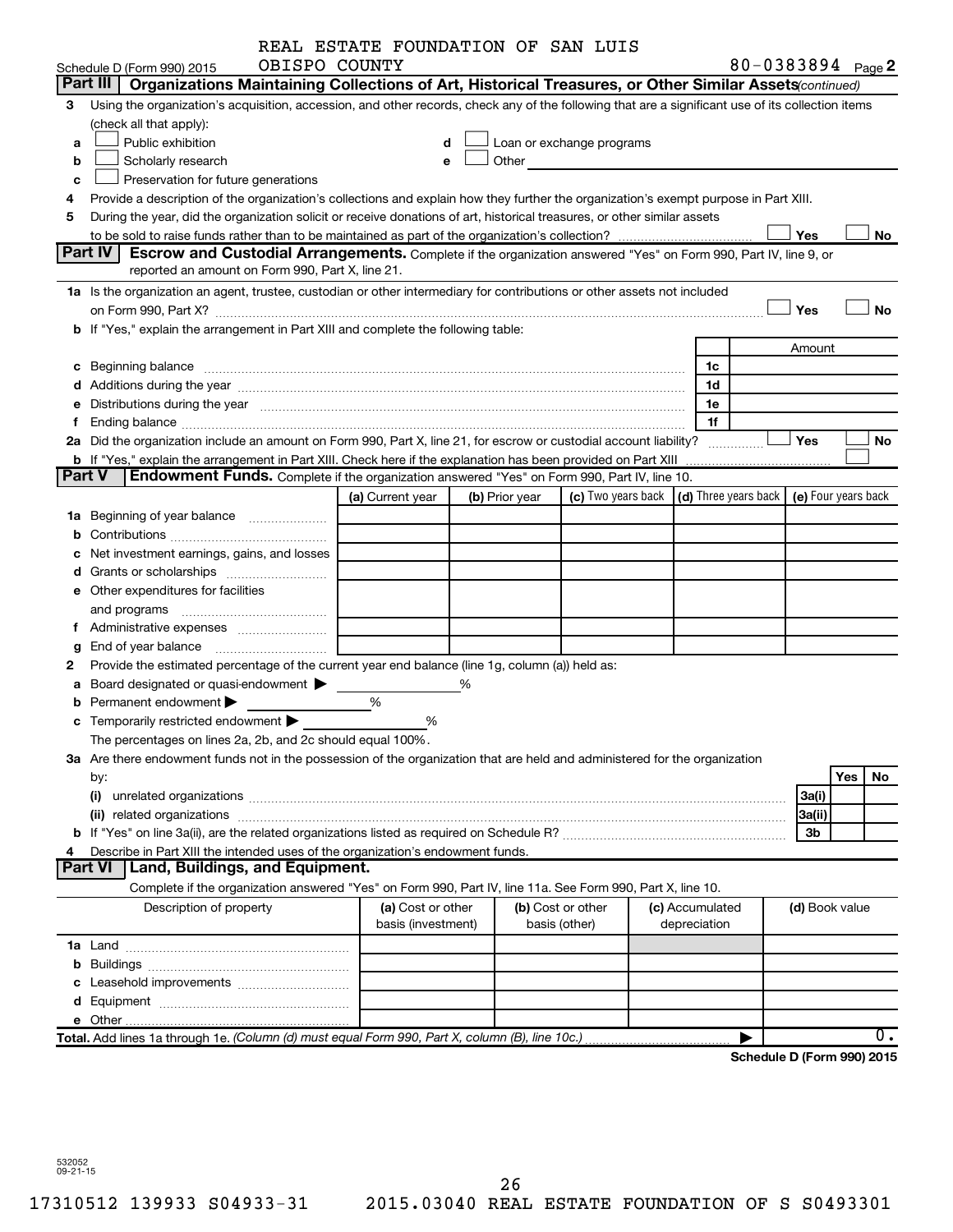|                 |  | REAL ESTATE FOUNDATION OF SAN LUIS |  |  |  |  |  |  |
|-----------------|--|------------------------------------|--|--|--|--|--|--|
|                 |  |                                    |  |  |  |  |  |  |
| ADTADA AAIINTUV |  |                                    |  |  |  |  |  |  |

|                 | Schedule D (Form 990) 2015    | OBISPO COUNTY                                                                                                                                            |                 |                |                                                           | 80-0383894 $Page 3$          |
|-----------------|-------------------------------|----------------------------------------------------------------------------------------------------------------------------------------------------------|-----------------|----------------|-----------------------------------------------------------|------------------------------|
| <b>Part VII</b> |                               | <b>Investments - Other Securities.</b>                                                                                                                   |                 |                |                                                           |                              |
|                 |                               | Complete if the organization answered "Yes" on Form 990, Part IV, line 11b. See Form 990, Part X, line 12.                                               |                 |                |                                                           |                              |
|                 |                               | (a) Description of security or category (including name of security)                                                                                     | (b) Book value  |                | (c) Method of valuation: Cost or end-of-year market value |                              |
|                 | (1) Financial derivatives     |                                                                                                                                                          |                 |                |                                                           |                              |
| $(3)$ Other     |                               |                                                                                                                                                          |                 |                |                                                           |                              |
| (A)             |                               |                                                                                                                                                          |                 |                |                                                           |                              |
| (B)             |                               |                                                                                                                                                          |                 |                |                                                           |                              |
| (C)             |                               |                                                                                                                                                          |                 |                |                                                           |                              |
| (D)             |                               |                                                                                                                                                          |                 |                |                                                           |                              |
| (E)             |                               |                                                                                                                                                          |                 |                |                                                           |                              |
| (F)             |                               |                                                                                                                                                          |                 |                |                                                           |                              |
| (G)             |                               |                                                                                                                                                          |                 |                |                                                           |                              |
| (H)             |                               |                                                                                                                                                          |                 |                |                                                           |                              |
|                 |                               | Total. (Col. (b) must equal Form 990, Part X, col. (B) line 12.) $\blacktriangleright$                                                                   |                 |                |                                                           |                              |
|                 |                               | Part VIII Investments - Program Related.                                                                                                                 |                 |                |                                                           |                              |
|                 |                               | Complete if the organization answered "Yes" on Form 990, Part IV, line 11c. See Form 990, Part X, line 13.                                               |                 |                |                                                           |                              |
|                 | (a) Description of investment |                                                                                                                                                          | (b) Book value  |                | (c) Method of valuation: Cost or end-of-year market value |                              |
| (1)             |                               |                                                                                                                                                          |                 |                |                                                           |                              |
| (2)             |                               |                                                                                                                                                          |                 |                |                                                           |                              |
| (3)             |                               |                                                                                                                                                          |                 |                |                                                           |                              |
| (4)<br>(5)      |                               |                                                                                                                                                          |                 |                |                                                           |                              |
| (6)             |                               |                                                                                                                                                          |                 |                |                                                           |                              |
| (7)             |                               |                                                                                                                                                          |                 |                |                                                           |                              |
| (8)             |                               |                                                                                                                                                          |                 |                |                                                           |                              |
| (9)             |                               |                                                                                                                                                          |                 |                |                                                           |                              |
|                 |                               | Total. (Col. (b) must equal Form 990, Part X, col. (B) line 13.) $\blacktriangleright$                                                                   |                 |                |                                                           |                              |
| (1)             |                               | Complete if the organization answered "Yes" on Form 990, Part IV, line 11d. See Form 990, Part X, line 15.<br>REAL PROPERTY HELD FOR SALE                | (a) Description |                |                                                           | (b) Book value<br>2,903,687. |
| (2)             |                               |                                                                                                                                                          |                 |                |                                                           |                              |
| (3)             |                               |                                                                                                                                                          |                 |                |                                                           |                              |
| (4)             |                               |                                                                                                                                                          |                 |                |                                                           |                              |
| (5)<br>(6)      |                               |                                                                                                                                                          |                 |                |                                                           |                              |
| (7)             |                               |                                                                                                                                                          |                 |                |                                                           |                              |
| (8)             |                               |                                                                                                                                                          |                 |                |                                                           |                              |
| (9)             |                               |                                                                                                                                                          |                 |                |                                                           |                              |
|                 |                               | Total. (Column (b) must equal Form 990, Part X, col. (B) line 15.)                                                                                       |                 |                |                                                           | 2,903,687.                   |
| Part X          | <b>Other Liabilities.</b>     | Complete if the organization answered "Yes" on Form 990, Part IV, line 11e or 11f. See Form 990, Part X, line 25.                                        |                 |                |                                                           |                              |
| <u>1.</u>       |                               | (a) Description of liability                                                                                                                             |                 | (b) Book value |                                                           |                              |
| (1)             | Federal income taxes          |                                                                                                                                                          |                 |                |                                                           |                              |
| (2)             |                               |                                                                                                                                                          |                 |                |                                                           |                              |
| (3)             |                               |                                                                                                                                                          |                 |                |                                                           |                              |
| (4)             |                               |                                                                                                                                                          |                 |                |                                                           |                              |
| (5)             |                               |                                                                                                                                                          |                 |                |                                                           |                              |
| (6)             |                               |                                                                                                                                                          |                 |                |                                                           |                              |
| (7)<br>(8)      |                               |                                                                                                                                                          |                 |                |                                                           |                              |
| (9)             |                               |                                                                                                                                                          |                 |                |                                                           |                              |
|                 |                               | Total. (Column (b) must equal Form 990, Part X, col. (B) line 25.)                                                                                       |                 |                |                                                           |                              |
|                 |                               | 2. Liability for uncertain tax positions. In Part XIII, provide the text of the footnote to the organization's financial statements that reports the     |                 |                |                                                           |                              |
|                 |                               | organization's liability for uncertain tax positions under FIN 48 (ASC 740). Check here if the text of the footnote has been provided in Part XIII $ X $ |                 |                |                                                           |                              |
|                 |                               |                                                                                                                                                          |                 |                |                                                           | Schedule D (Form 990) 2015   |

27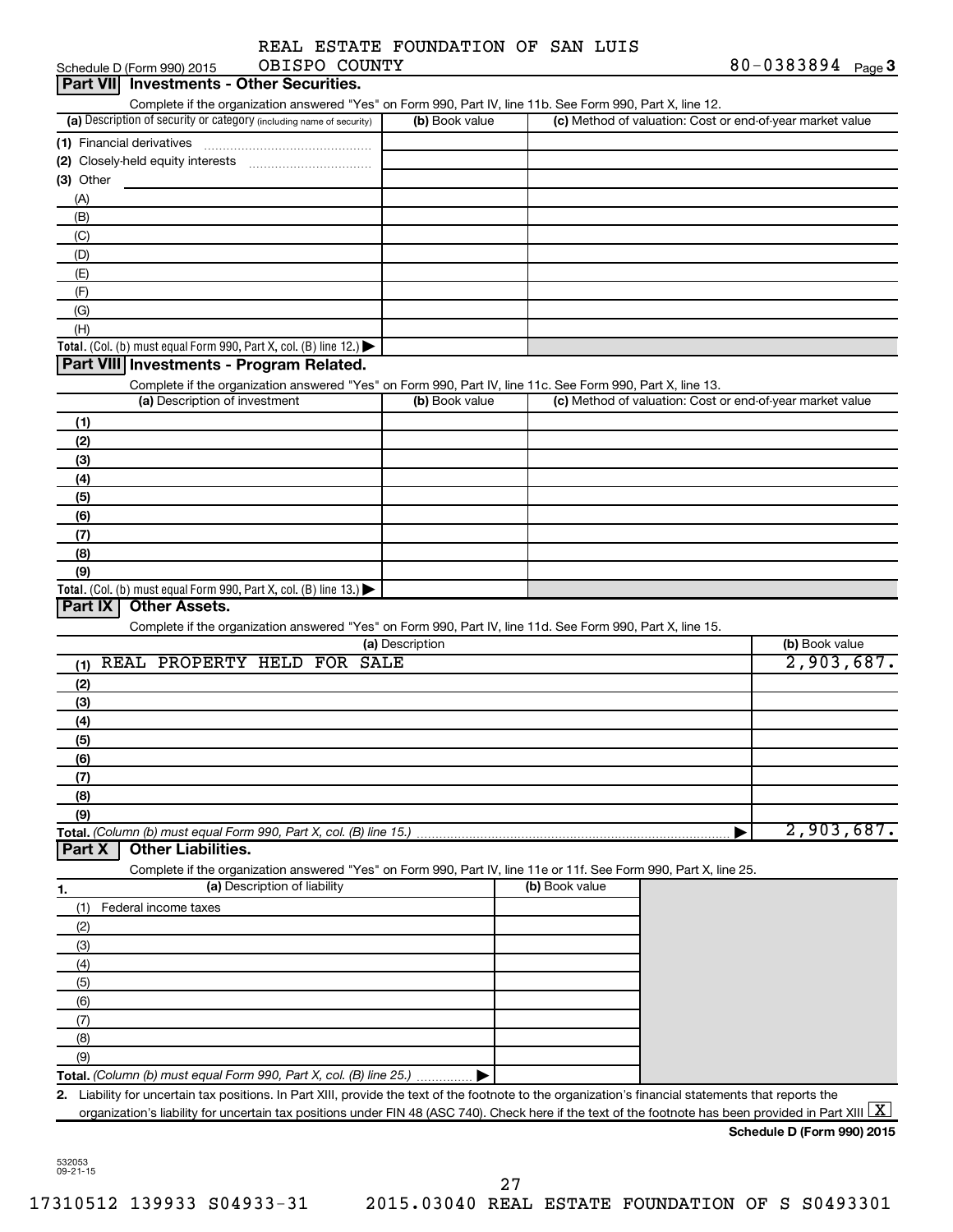|   | REAL ESTATE FOUNDATION OF SAN LUIS                                                                                                                           |                |           |                |                   |
|---|--------------------------------------------------------------------------------------------------------------------------------------------------------------|----------------|-----------|----------------|-------------------|
|   | OBISPO COUNTY<br>Schedule D (Form 990) 2015                                                                                                                  |                |           |                | 80-0383894 Page 4 |
|   | Part XI   Reconciliation of Revenue per Audited Financial Statements With Revenue per Return.                                                                |                |           |                |                   |
|   | Complete if the organization answered "Yes" on Form 990, Part IV, line 12a.                                                                                  |                |           |                |                   |
| 1 | Total revenue, gains, and other support per audited financial statements [111] [11] Total revenue, gains, and other support per audited financial statements |                |           | $\blacksquare$ | 2,592,691.        |
| 2 | Amounts included on line 1 but not on Form 990, Part VIII, line 12:                                                                                          |                |           |                |                   |
|   | a Net unrealized gains (losses) on investments [111] [12] Net unrealized gains (losses) on investments [11] [1                                               | 2a             | 113, 187. |                |                   |
|   |                                                                                                                                                              | 2 <sub>b</sub> |           |                |                   |
|   |                                                                                                                                                              | 2c             |           |                |                   |
|   |                                                                                                                                                              | 2d             |           |                |                   |
|   | e Add lines 2a through 2d                                                                                                                                    |                |           | 2е             | 113, 187.         |
| з |                                                                                                                                                              |                |           | 3              | 2,479,504.        |
| 4 | Amounts included on Form 990, Part VIII, line 12, but not on line 1:                                                                                         |                |           |                |                   |
|   |                                                                                                                                                              | 4a l           |           |                |                   |
|   |                                                                                                                                                              |                |           |                |                   |
|   | c Add lines 4a and 4b                                                                                                                                        |                |           | 4с             | 0.                |
| 5 |                                                                                                                                                              |                |           |                | 2,479,504.        |
|   | Part XII Reconciliation of Expenses per Audited Financial Statements With Expenses per Return.                                                               |                |           |                |                   |
|   | Complete if the organization answered "Yes" on Form 990, Part IV, line 12a.                                                                                  |                |           |                |                   |
| 1 |                                                                                                                                                              |                |           | $\blacksquare$ | 5,363.            |
| 2 | Amounts included on line 1 but not on Form 990, Part IX, line 25:                                                                                            |                |           |                |                   |
| a |                                                                                                                                                              | 2a             |           |                |                   |
|   |                                                                                                                                                              | 2 <sub>b</sub> |           |                |                   |
|   |                                                                                                                                                              | 2c             |           |                |                   |
|   |                                                                                                                                                              | 2d             |           |                |                   |
|   |                                                                                                                                                              |                |           | 2е             |                   |
| 3 |                                                                                                                                                              |                |           | 3              | 5,363.            |
| 4 | Amounts included on Form 990, Part IX, line 25, but not on line 1:                                                                                           |                |           |                |                   |
| a |                                                                                                                                                              | l 4a           |           |                |                   |
|   |                                                                                                                                                              | 4 <sub>b</sub> |           |                |                   |
|   | c Add lines 4a and 4b                                                                                                                                        |                |           | 4с             | ο.                |
|   |                                                                                                                                                              |                |           |                | 5,363.            |

**Part XIII Supplemental Information.**

Provide the descriptions required for Part II, lines 3, 5, and 9; Part III, lines 1a and 4; Part IV, lines 1b and 2b; Part V, line 4; Part X, line 2; Part XI, lines 2d and 4b; and Part XII, lines 2d and 4b. Also complete this part to provide any additional information.

PART X, LINE 2:

FROM AUDITED FINANCIAL STATEMENTS FOOTNOTE:

THE FOUNDATION'S ACTIVITIES ARE GENERALLY EXEMPT FROM FEDERAL AND STATE

INCOME TAXES UNDER SECTION  $501(C)(3)$  OF THE INTERNAL REVENUE CODE AND

SECTION 23701(D) OF THE CALIFORNIA FRANCHISE TAX CODE. SINCE THE

FOUNDATION IS EXEMPT FROM FEDERAL AND STATE INCOME TAX LIABILITY, NO

PROVISION IS MADE FOR CURRENT OR DEFERRED INCOME TAX EXPENSE.

FOR THE YEARS ENDED DECEMBER 31, 2015 AND 2014, MANAGEMENT OF THE

FOUNDATION IS NOT AWARE OF ANY MATERIAL UNCERTAIN TAX POSITIONS TO BE

ACCOUNTED FOR IN THE CONSOLIDATED FINANCIAL STATEMENTS UNDER THE

532054 09-21-15 **Schedule D (Form 990) 2015** PRINCIPLES OF THE INCOME TAXES TOPIC OF THE FINANCIAL ACCOUNTING STANDARDS 28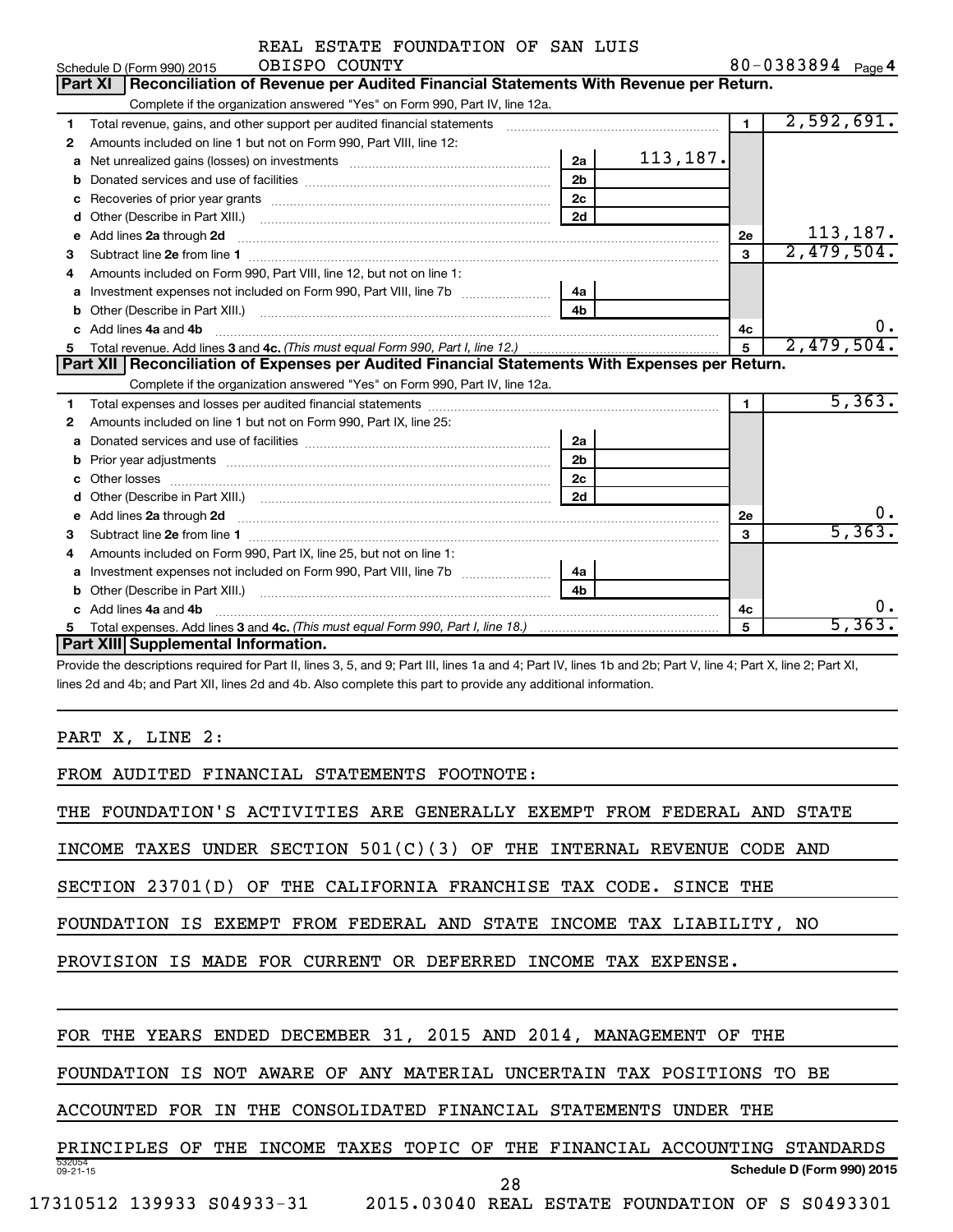80-0383894 Page 5 *(continued)* **Part XIII Supplemental Information**  Schedule D (Form 990) 2015 REAL ESTATE FOUNDATION OF SAN LUIS OBISPO COUNTY BOARD (FASB) ACCOUNTING STANDARDS CODIFICATION (ASC). THE FOUNDATION RECOGNIZES INTEREST AND PENALTIES, IF ANY, RELATED TO UNRECOGNIZED TAX BENEFITS IN INTEREST EXPENSE.

ALL TAX EXEMPT ENTITIES ARE SUBJECT TO REVIEW AND AUDIT BY FEDERAL, STATE AND OTHER APPLICABLE AGENCIES. SUCH AGENCIES MAY REVIEW THE TAXABILITY OF UNRELATED BUSINESS INCOME, OR THE QUALIFICATION OF THE TAX-EXEMPT ENTITY UNDER THE INTERNAL REVENUE CODE AND APPLICABLE STATE STATUTES. WITH FEW EXCEPTIONS, THE FOUNDATION IS NO LONGER SUBJECT TO U.S. FEDERAL INCOME TAX EXAMINATIONS FOR YEARS BEFORE 2012 OR STATE INCOME TAX EXAMINATIONS FOR YEARS BEFORE 2011.

532055 09-21-15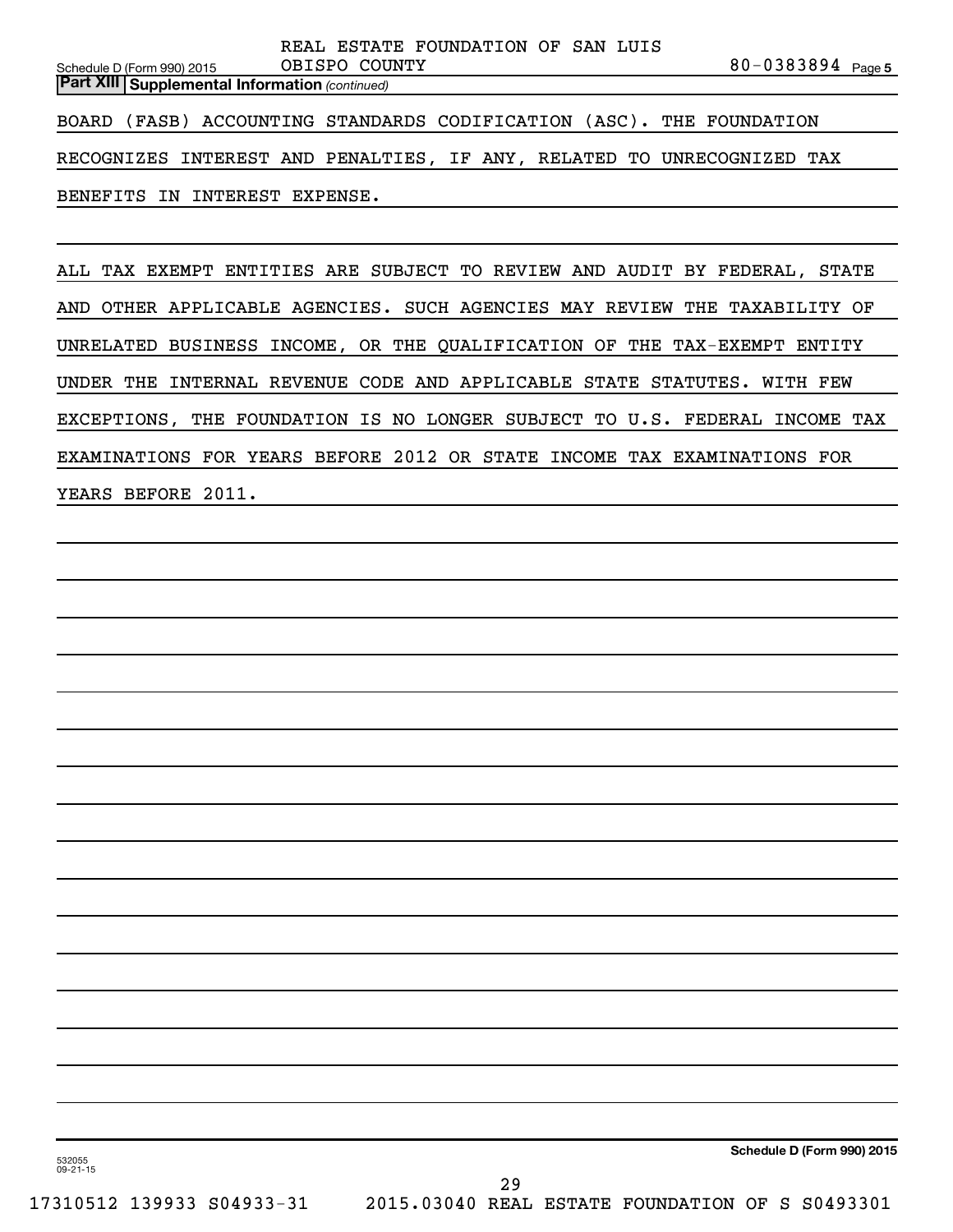| <b>SCHEDULE M</b>                                      |                                    | <b>Noncash Contributions</b>                                                            | OMB No. 1545-0047             |                                                                                                 |  |                                                       |
|--------------------------------------------------------|------------------------------------|-----------------------------------------------------------------------------------------|-------------------------------|-------------------------------------------------------------------------------------------------|--|-------------------------------------------------------|
| (Form 990)                                             |                                    |                                                                                         |                               | ► Complete if the organizations answered "Yes" on Form 990, Part IV, lines 29 or 30.            |  | 2015                                                  |
| Department of the Treasury<br>Internal Revenue Service | Attach to Form 990.                | Information about Schedule M (Form 990) and its instructions is at www.irs.gov/form990. |                               | <b>Open To Public</b><br>Inspection                                                             |  |                                                       |
| Name of the organization                               | REAL ESTATE FOUNDATION OF SAN LUIS |                                                                                         |                               |                                                                                                 |  | <b>Employer identification number</b>                 |
|                                                        | OBISPO COUNTY                      |                                                                                         |                               |                                                                                                 |  | 80-0383894                                            |
| Part I                                                 | <b>Types of Property</b>           |                                                                                         |                               |                                                                                                 |  |                                                       |
|                                                        |                                    | (a)                                                                                     | (b)                           | (c)                                                                                             |  | (d)                                                   |
|                                                        |                                    | Check if<br>applicable                                                                  | Number of<br>contributions or | Noncash contribution<br>amounts reported on<br>litems contributed  Form 990, Part VIII, line 1q |  | Method of determining<br>noncash contribution amounts |
|                                                        |                                    |                                                                                         |                               |                                                                                                 |  |                                                       |
|                                                        |                                    |                                                                                         |                               |                                                                                                 |  |                                                       |
| 3                                                      | Art - Fractional interests         |                                                                                         |                               |                                                                                                 |  |                                                       |
| 4                                                      | Books and publications             |                                                                                         |                               |                                                                                                 |  |                                                       |
| 5                                                      | Clothing and household goods       |                                                                                         |                               |                                                                                                 |  |                                                       |
| 6                                                      | Cars and other vehicles            |                                                                                         |                               |                                                                                                 |  |                                                       |
|                                                        |                                    |                                                                                         |                               |                                                                                                 |  |                                                       |

| $\overline{a)}$ | (b)              | (c)                                             | (d)                          |
|-----------------|------------------|-------------------------------------------------|------------------------------|
| eck if          | Number of        | Noncash contribution                            | Method of determining        |
| licable         | contributions or | amounts reported on                             | noncash contribution amounts |
|                 |                  | litems contributed Form 990, Part VIII, line 1g |                              |
|                 |                  |                                                 |                              |
|                 |                  |                                                 |                              |
|                 |                  |                                                 |                              |
|                 |                  |                                                 |                              |
|                 |                  |                                                 |                              |
|                 |                  |                                                 |                              |
|                 |                  |                                                 |                              |
|                 |                  |                                                 |                              |

|     | DOOKS and publications                                                                                                                                                                                                                                                                                                                                                                                                                                                                                                                                                                                            |                       |   |    |                           |            |            |    |
|-----|-------------------------------------------------------------------------------------------------------------------------------------------------------------------------------------------------------------------------------------------------------------------------------------------------------------------------------------------------------------------------------------------------------------------------------------------------------------------------------------------------------------------------------------------------------------------------------------------------------------------|-----------------------|---|----|---------------------------|------------|------------|----|
| 5   | Clothing and household goods                                                                                                                                                                                                                                                                                                                                                                                                                                                                                                                                                                                      |                       |   |    |                           |            |            |    |
| 6   | Cars and other vehicles                                                                                                                                                                                                                                                                                                                                                                                                                                                                                                                                                                                           |                       |   |    |                           |            |            |    |
| 7   |                                                                                                                                                                                                                                                                                                                                                                                                                                                                                                                                                                                                                   |                       |   |    |                           |            |            |    |
| 8   |                                                                                                                                                                                                                                                                                                                                                                                                                                                                                                                                                                                                                   |                       |   |    |                           |            |            |    |
| 9   |                                                                                                                                                                                                                                                                                                                                                                                                                                                                                                                                                                                                                   |                       |   |    |                           |            |            |    |
| 10  | Securities - Closely held stock                                                                                                                                                                                                                                                                                                                                                                                                                                                                                                                                                                                   |                       |   |    |                           |            |            |    |
| 11  | Securities - Partnership, LLC, or                                                                                                                                                                                                                                                                                                                                                                                                                                                                                                                                                                                 |                       |   |    |                           |            |            |    |
|     | trust interests                                                                                                                                                                                                                                                                                                                                                                                                                                                                                                                                                                                                   |                       |   |    |                           |            |            |    |
| 12  | Securities - Miscellaneous                                                                                                                                                                                                                                                                                                                                                                                                                                                                                                                                                                                        |                       |   |    |                           |            |            |    |
| 13  | Qualified conservation contribution -                                                                                                                                                                                                                                                                                                                                                                                                                                                                                                                                                                             |                       |   |    |                           |            |            |    |
|     |                                                                                                                                                                                                                                                                                                                                                                                                                                                                                                                                                                                                                   |                       |   |    |                           |            |            |    |
| 14  | Qualified conservation contribution - Other                                                                                                                                                                                                                                                                                                                                                                                                                                                                                                                                                                       |                       |   |    |                           |            |            |    |
| 15  |                                                                                                                                                                                                                                                                                                                                                                                                                                                                                                                                                                                                                   |                       |   |    |                           |            |            |    |
| 16  | Real estate - Commercial                                                                                                                                                                                                                                                                                                                                                                                                                                                                                                                                                                                          |                       |   |    |                           |            |            |    |
| 17  |                                                                                                                                                                                                                                                                                                                                                                                                                                                                                                                                                                                                                   | $\overline{\text{x}}$ | 1 |    | 2,465,000.FMV - APPRAISAL |            |            |    |
| 18  |                                                                                                                                                                                                                                                                                                                                                                                                                                                                                                                                                                                                                   |                       |   |    |                           |            |            |    |
| 19  |                                                                                                                                                                                                                                                                                                                                                                                                                                                                                                                                                                                                                   |                       |   |    |                           |            |            |    |
| 20  | Drugs and medical supplies                                                                                                                                                                                                                                                                                                                                                                                                                                                                                                                                                                                        |                       |   |    |                           |            |            |    |
| 21  |                                                                                                                                                                                                                                                                                                                                                                                                                                                                                                                                                                                                                   |                       |   |    |                           |            |            |    |
| 22  |                                                                                                                                                                                                                                                                                                                                                                                                                                                                                                                                                                                                                   |                       |   |    |                           |            |            |    |
| 23  |                                                                                                                                                                                                                                                                                                                                                                                                                                                                                                                                                                                                                   |                       |   |    |                           |            |            |    |
| 24  |                                                                                                                                                                                                                                                                                                                                                                                                                                                                                                                                                                                                                   |                       |   |    |                           |            |            |    |
| 25  | Other $\blacktriangleright$<br>$\left(\begin{array}{ccc}\n\frac{1}{2} & \frac{1}{2} & \frac{1}{2} & \frac{1}{2} & \frac{1}{2} & \frac{1}{2} & \frac{1}{2} & \frac{1}{2} & \frac{1}{2} & \frac{1}{2} & \frac{1}{2} & \frac{1}{2} & \frac{1}{2} & \frac{1}{2} & \frac{1}{2} & \frac{1}{2} & \frac{1}{2} & \frac{1}{2} & \frac{1}{2} & \frac{1}{2} & \frac{1}{2} & \frac{1}{2} & \frac{1}{2} & \frac{1}{2} & \frac{1}{2} & \frac{1}{2} & \frac$                                                                                                                                                                      |                       |   |    |                           |            |            |    |
| 26  | Other $\blacktriangleright$<br>$\left(\begin{array}{ccc} \begin{array}{ccc} \end{array} & \begin{array}{ccc} \end{array} & \begin{array}{ccc} \end{array} & \begin{array}{ccc} \end{array} & \begin{array}{ccc} \end{array} & \begin{array}{ccc} \end{array} & \begin{array}{ccc} \end{array} & \begin{array}{ccc} \end{array} & \begin{array}{ccc} \end{array} & \begin{array}{ccc} \end{array} & \begin{array}{ccc} \end{array} & \begin{array}{ccc} \end{array} & \begin{array}{ccc} \end{array} & \begin{array}{ccc} \end{array} & \begin{array}{ccc} \end{array} & \begin{array}{ccc} \end{array} & \begin{$ |                       |   |    |                           |            |            |    |
| 27  | Other $\blacktriangleright$                                                                                                                                                                                                                                                                                                                                                                                                                                                                                                                                                                                       |                       |   |    |                           |            |            |    |
| 28  | Other $\blacktriangleright$                                                                                                                                                                                                                                                                                                                                                                                                                                                                                                                                                                                       |                       |   |    |                           |            |            |    |
| 29  | Number of Forms 8283 received by the organization during the tax year for contributions                                                                                                                                                                                                                                                                                                                                                                                                                                                                                                                           |                       |   |    |                           |            |            |    |
|     | for which the organization completed Form 8283, Part IV, Donee Acknowledgement                                                                                                                                                                                                                                                                                                                                                                                                                                                                                                                                    |                       |   | 29 |                           |            |            |    |
|     |                                                                                                                                                                                                                                                                                                                                                                                                                                                                                                                                                                                                                   |                       |   |    |                           |            | <b>Yes</b> | No |
| 30a | During the year, did the organization receive by contribution any property reported in Part I, lines 1 through 28, that it                                                                                                                                                                                                                                                                                                                                                                                                                                                                                        |                       |   |    |                           |            |            |    |
|     | must hold for at least three years from the date of the initial contribution, and which is not required to be used for                                                                                                                                                                                                                                                                                                                                                                                                                                                                                            |                       |   |    |                           |            |            |    |
|     |                                                                                                                                                                                                                                                                                                                                                                                                                                                                                                                                                                                                                   |                       |   |    |                           | <b>30a</b> |            | x  |
|     | <b>b</b> If "Yes," describe the arrangement in Part II.                                                                                                                                                                                                                                                                                                                                                                                                                                                                                                                                                           |                       |   |    |                           |            |            |    |
| 31  | Does the organization have a gift acceptance policy that requires the review of any non-standard contributions?                                                                                                                                                                                                                                                                                                                                                                                                                                                                                                   |                       |   |    |                           | 31         | x          |    |
|     | 32a Does the organization hire or use third parties or related organizations to solicit, process, or sell noncash                                                                                                                                                                                                                                                                                                                                                                                                                                                                                                 |                       |   |    |                           |            |            |    |
|     |                                                                                                                                                                                                                                                                                                                                                                                                                                                                                                                                                                                                                   |                       |   |    |                           | 32a        |            | х  |

| Schedule M (Form 990) (2015)                                               |
|----------------------------------------------------------------------------|
| LHA For Paperwork Reduction Act Notice, see the Instructions for Form 990. |

532141 08-21-15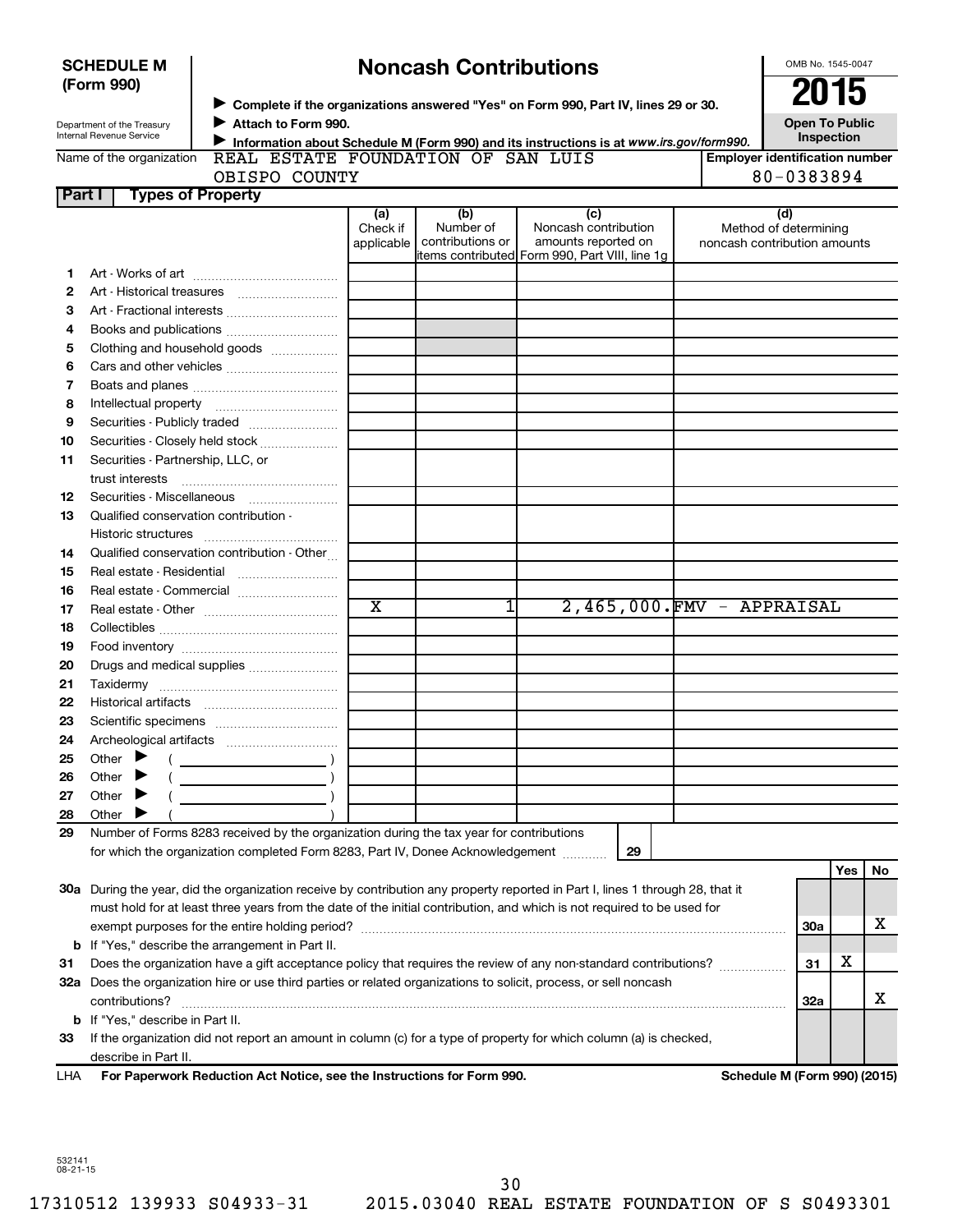| Part II | Schedule M (Form 990) (2015) OBISPO COUNTY<br>Supplemental Information. Provide the information required by Part I, lines 30b, 32b, and 33, and whether the organization            |  |
|---------|-------------------------------------------------------------------------------------------------------------------------------------------------------------------------------------|--|
|         | is reporting in Part I, column (b), the number of contributions, the number of items received, or a combination of both. Also complete<br>this part for any additional information. |  |
|         |                                                                                                                                                                                     |  |
|         |                                                                                                                                                                                     |  |
|         |                                                                                                                                                                                     |  |
|         |                                                                                                                                                                                     |  |
|         |                                                                                                                                                                                     |  |
|         |                                                                                                                                                                                     |  |
|         |                                                                                                                                                                                     |  |
|         |                                                                                                                                                                                     |  |
|         |                                                                                                                                                                                     |  |
|         |                                                                                                                                                                                     |  |
|         |                                                                                                                                                                                     |  |
|         |                                                                                                                                                                                     |  |
|         |                                                                                                                                                                                     |  |
|         |                                                                                                                                                                                     |  |
|         |                                                                                                                                                                                     |  |
|         |                                                                                                                                                                                     |  |
|         |                                                                                                                                                                                     |  |
|         |                                                                                                                                                                                     |  |
|         |                                                                                                                                                                                     |  |
|         |                                                                                                                                                                                     |  |
|         |                                                                                                                                                                                     |  |
|         |                                                                                                                                                                                     |  |
|         |                                                                                                                                                                                     |  |
|         |                                                                                                                                                                                     |  |
|         |                                                                                                                                                                                     |  |
|         |                                                                                                                                                                                     |  |
|         |                                                                                                                                                                                     |  |
|         |                                                                                                                                                                                     |  |
|         |                                                                                                                                                                                     |  |
|         |                                                                                                                                                                                     |  |
|         |                                                                                                                                                                                     |  |
|         |                                                                                                                                                                                     |  |
|         |                                                                                                                                                                                     |  |
|         |                                                                                                                                                                                     |  |
|         |                                                                                                                                                                                     |  |
|         |                                                                                                                                                                                     |  |
|         |                                                                                                                                                                                     |  |

80-0383894 Page 2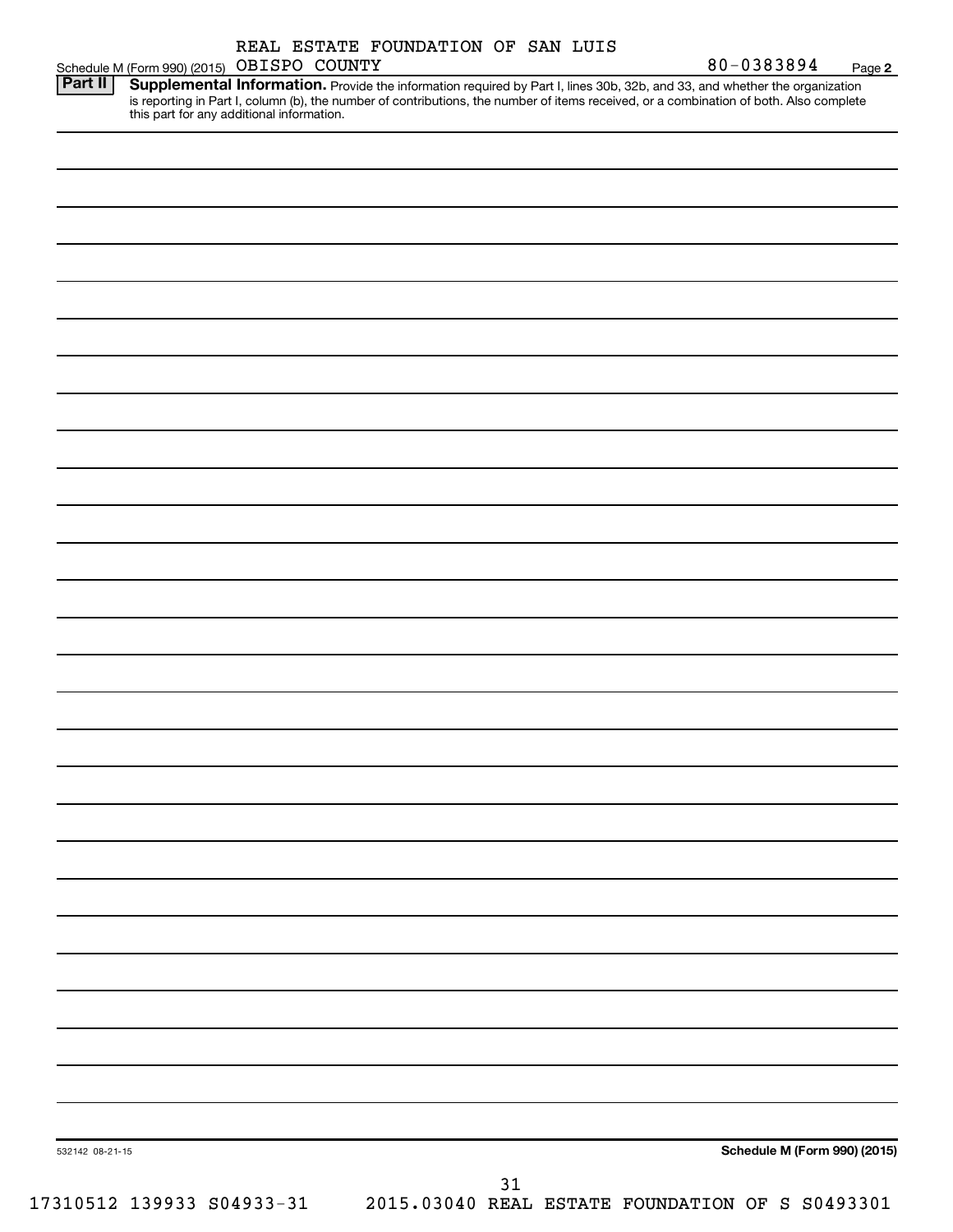**(Form 990 or 990-EZ)**

Department of the Treasury Internal Revenue Service Name of the organization

**Information about Schedule O (Form 990 or 990-EZ) and its instructions is at WWW.irs.gov/form990. Complete to provide information for responses to specific questions on Form 990 or 990-EZ or to provide any additional information. | Attach to Form 990 or 990-EZ. SCHEDULE O Supplemental Information to Form 990 or 990-EZ 2015**<br>(Form 990 or 990-EZ) Complete to provide information for responses to specific questions on

REAL ESTATE FOUNDATION OF SAN LUIS



**Employer identification number** OBISPO COUNTY 80-0383894

FORM 990, PART VI, SECTION B, LINE 11:

FORM 990 REVIEW PROCESS

FOUNDATION'S DIRECTOR OF FINANCE & ADMINSTRATION AND BOARD OF DIRECTORS

REVIEW TAX RETURN PRIOR TO FILING.

FORM 990, PART VI, SECTION B, LINE 12C:

EXPLANATION OF MONITORING AND ENFORCEMENT OF CONFLICT OF INTEREST POLICY.

APPLICABLE INDIVIDUALS COMPLETE AND SIGN A WRITTEN CONFLICT OF INTEREST

DISCLOSURE DOCUMENT ANNUALLY.

FORM 990, PART VI, SECTION C, LINE 19:

PUBLIC DISCLOSURE COPY OF THE ORGANIZATION'S BYLAWS AND POLICIES ARE

AVAILABLE UPON REQUEST. AUDITED FINANCIAL STATEMENTS ARE CONSOLIDATED WITH

A RELATED ORGANIZATION. THOSE CONSOLIDATED AUDITED FINANCIAL STATEMENTS

ARE AVAILABLE ON THE RELATED ORGANIZATION'S WEBSITE AND UPON REQUEST.

FORM 990, PART XI, LINE 9, CHANGES IN NET ASSETS:

DISTRIBUTION TO THE COMMUNITY FOUNDATION SAN LUIS OBISPO

 $\sim$  -18,346.

FORM 990, PART XI, LINE 2C, FINANCIAL STATEMENTS AND REPORTING:

THE OVERSIGHT PROCESS BY THE BOARD OF DIRECTORS DID NOT CHANGE THIS

YEAR.

532211  $09 - 02 - 15$ LHA For Paperwork Reduction Act Notice, see the Instructions for Form 990 or 990-EZ. Schedule O (Form 990 or 990-EZ) (2015) 32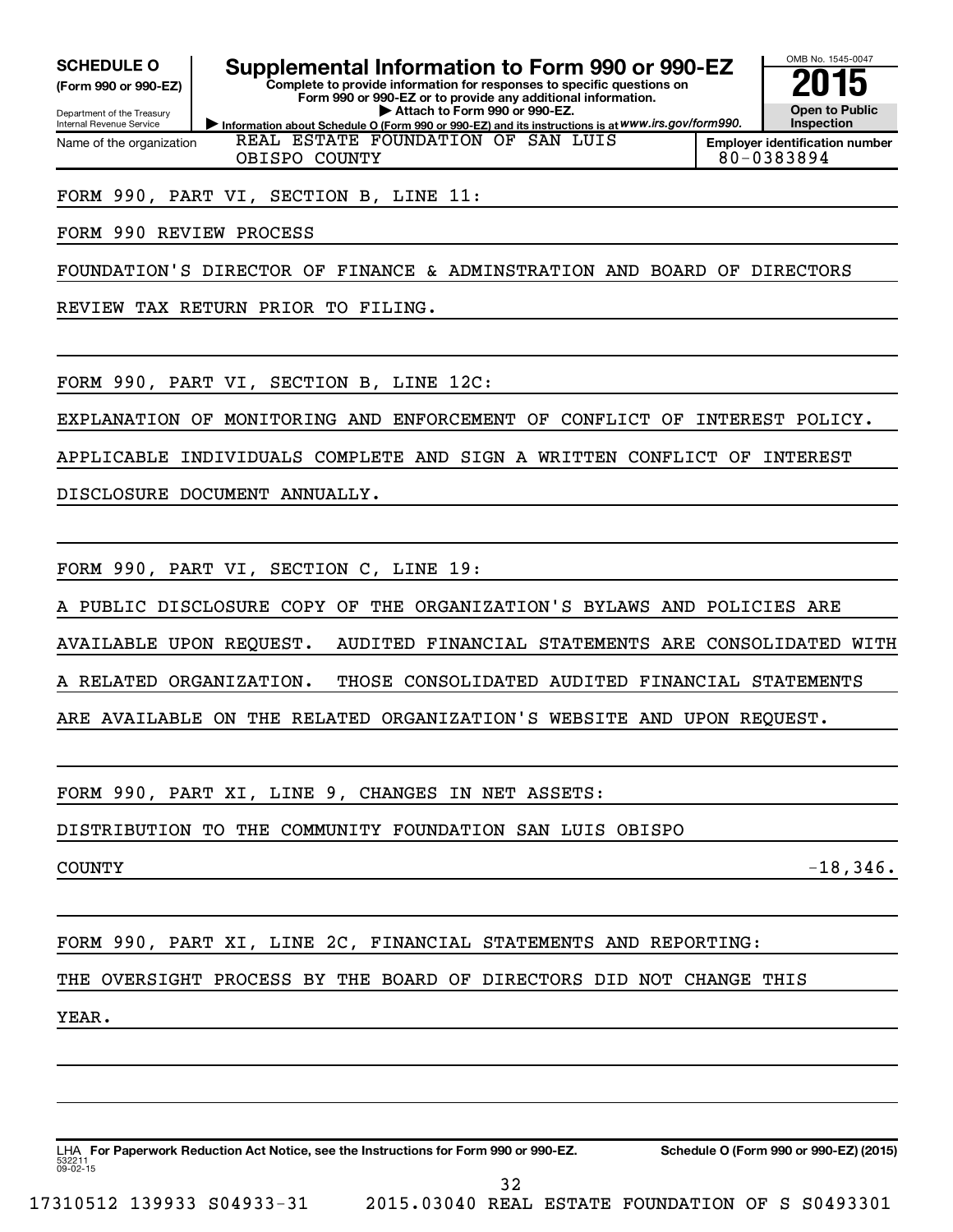| <b>Related Organizations and Unrelated Partnerships</b><br><b>SCHEDULE R</b> |                                                                                                                                                                                                                  |                                                                                                                                                                                             |                                                     |                                      |                                             |                                                       |                                                     | OMB No. 1545-0047                                    |
|------------------------------------------------------------------------------|------------------------------------------------------------------------------------------------------------------------------------------------------------------------------------------------------------------|---------------------------------------------------------------------------------------------------------------------------------------------------------------------------------------------|-----------------------------------------------------|--------------------------------------|---------------------------------------------|-------------------------------------------------------|-----------------------------------------------------|------------------------------------------------------|
| (Form 990)<br>Department of the Treasury<br>Internal Revenue Service         |                                                                                                                                                                                                                  | > Complete if the organization answered "Yes" on Form 990, Part IV, line 33, 34, 35b, 36, or 37.<br>Information about Schedule R (Form 990) and its instructions is at www.irs.gov/form990. | Attach to Form 990.                                 |                                      |                                             |                                                       | 2015<br><b>Open to Public</b><br>Inspection         |                                                      |
| Name of the organization                                                     | OBISPO COUNTY                                                                                                                                                                                                    | REAL ESTATE FOUNDATION OF SAN LUIS                                                                                                                                                          |                                                     |                                      |                                             |                                                       | <b>Employer identification number</b><br>80-0383894 |                                                      |
| Part I                                                                       | Identification of Disregarded Entities Complete if the organization answered "Yes" on Form 990, Part IV, line 33.                                                                                                |                                                                                                                                                                                             |                                                     |                                      |                                             |                                                       |                                                     |                                                      |
| (a)<br>Name, address, and EIN (if applicable)<br>of disregarded entity       |                                                                                                                                                                                                                  | (b)<br>Primary activity                                                                                                                                                                     | (c)<br>Legal domicile (state or<br>foreign country) | (d)<br>Total income                  | (e)<br>End-of-year assets                   |                                                       | (f)<br>Direct controlling<br>entity                 |                                                      |
|                                                                              |                                                                                                                                                                                                                  |                                                                                                                                                                                             |                                                     |                                      |                                             |                                                       |                                                     |                                                      |
|                                                                              |                                                                                                                                                                                                                  |                                                                                                                                                                                             |                                                     |                                      |                                             |                                                       |                                                     |                                                      |
|                                                                              |                                                                                                                                                                                                                  |                                                                                                                                                                                             |                                                     |                                      |                                             |                                                       |                                                     |                                                      |
| Part II                                                                      | Identification of Related Tax-Exempt Organizations Complete if the organization answered "Yes" on Form 990, Part IV, line 34 because it had one or more related tax-exempt<br>organizations during the tax year. |                                                                                                                                                                                             |                                                     |                                      |                                             |                                                       |                                                     |                                                      |
|                                                                              | (a)<br>Name, address, and EIN<br>of related organization                                                                                                                                                         | (b)<br>Primary activity                                                                                                                                                                     | (c)<br>Legal domicile (state or<br>foreign country) | (d)<br><b>Exempt Code</b><br>section | (e)<br>Public charity<br>status (if section | (f)<br>Direct controlling<br>entity                   |                                                     | $(g)$<br>Section 512(b)(13)<br>controlled<br>entity? |
| LUIS OBISPO, CA 93401                                                        | THE COMMUNITY FOUNDATION SAN LUIS OBISPO<br>COUNTY - 77-0496500, 550 DANA STREET, SAN                                                                                                                            | TO BUILD AN ENDOWMENT &<br>USE EARNINGS TO MAKE<br>GRANTS TO NON-PROFITS                                                                                                                    | CALIFORNIA                                          | 501(C)(3)                            | 501(c)(3)<br>LINE 7                         | THE COMMUNITY<br><b>FOUNDATION SAN</b><br>LUIS OBISPO | Yes<br>X                                            | No                                                   |
|                                                                              |                                                                                                                                                                                                                  |                                                                                                                                                                                             |                                                     |                                      |                                             |                                                       |                                                     |                                                      |
|                                                                              |                                                                                                                                                                                                                  |                                                                                                                                                                                             |                                                     |                                      |                                             |                                                       |                                                     |                                                      |
|                                                                              | For Paperwork Reduction Act Notice, see the Instructions for Form 990.                                                                                                                                           | SEE PART VII FOR CONTINUATIONS                                                                                                                                                              |                                                     |                                      |                                             |                                                       | Schedule R (Form 990) 2015                          |                                                      |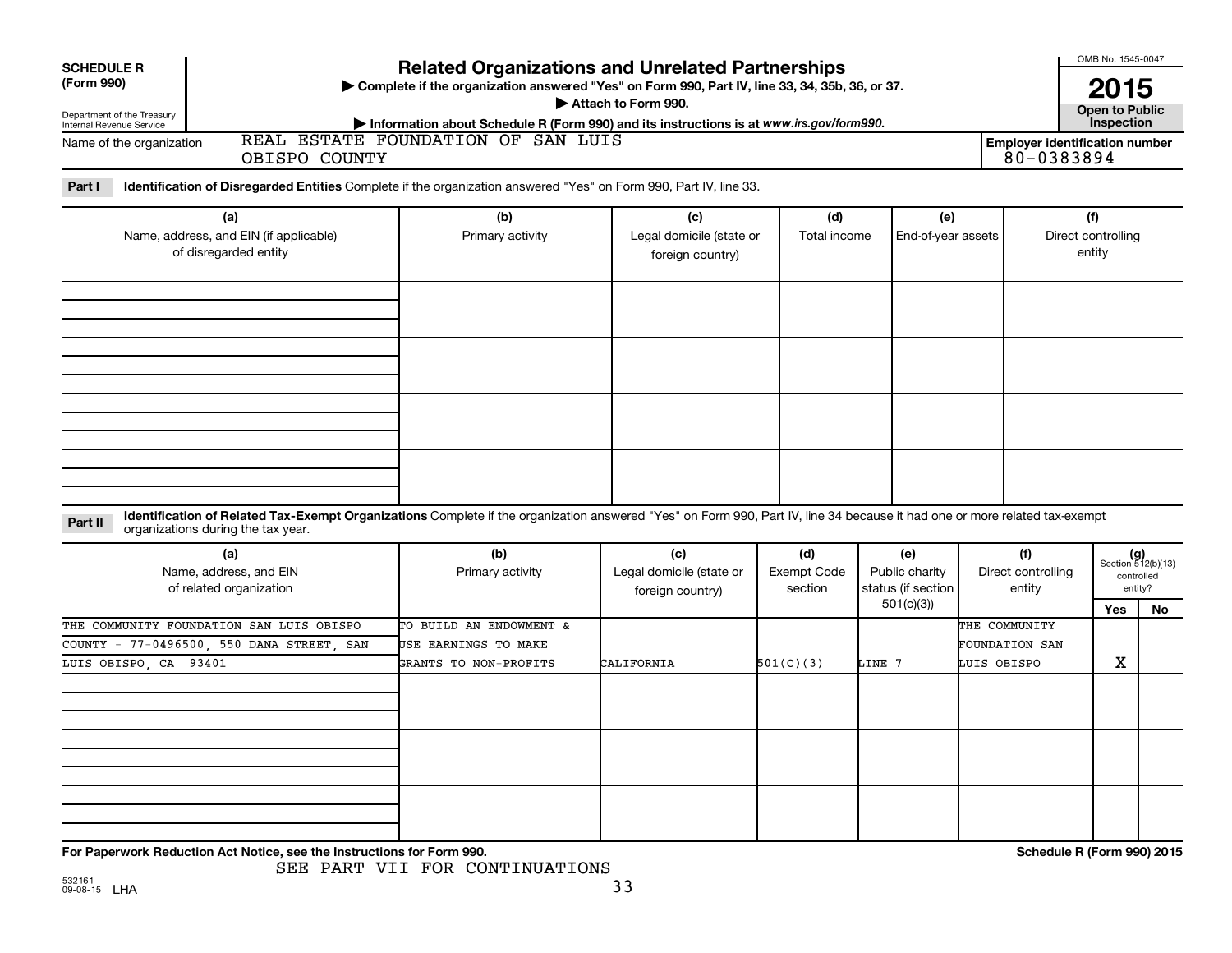#### Schedule R (Form 990) 2015 Page OBISPO COUNTY

**2**

Part III Identification of Related Organizations Taxable as a Partnership Complete if the organization answered "Yes" on Form 990, Part IV, line 34 because it had one or more related<br>Read to the organizations tracted as a organizations treated as a partnership during the tax year.

| (a)<br>Name, address, and EIN<br>of related organization | (b)<br>Primary activity | (c)<br>Legal<br>domicile<br>(state or<br>foreign | (d)<br>Direct controlling<br>entity | (e)<br>Predominant income<br>(related, unrelated,<br>excluded from tax under<br>sections 512-514) | (f)<br>Share of total<br>income | (g)<br>Share of<br>end-of-year<br>assets | (h)<br>Disproportionate<br>allocations? |          | (i)<br>Code V-UBI<br>amount in box<br>20 of Schedule | (j) | (k)<br>General or Percentage<br>managing ownership |
|----------------------------------------------------------|-------------------------|--------------------------------------------------|-------------------------------------|---------------------------------------------------------------------------------------------------|---------------------------------|------------------------------------------|-----------------------------------------|----------|------------------------------------------------------|-----|----------------------------------------------------|
|                                                          |                         | country)                                         |                                     |                                                                                                   |                                 |                                          |                                         | Yes   No | $K1$ (Form 1065) $\gamma$ es No                      |     |                                                    |
|                                                          |                         |                                                  |                                     |                                                                                                   |                                 |                                          |                                         |          |                                                      |     |                                                    |
|                                                          |                         |                                                  |                                     |                                                                                                   |                                 |                                          |                                         |          |                                                      |     |                                                    |
|                                                          |                         |                                                  |                                     |                                                                                                   |                                 |                                          |                                         |          |                                                      |     |                                                    |
|                                                          |                         |                                                  |                                     |                                                                                                   |                                 |                                          |                                         |          |                                                      |     |                                                    |

Part IV Identification of Related Organizations Taxable as a Corporation or Trust Complete if the organization answered "Yes" on Form 990, Part IV, line 34 because it had one or more related<br>Comparison tracted as a comprat organizations treated as a corporation or trust during the tax year.

| (a)<br>Name, address, and EIN<br>of related organization | (b)<br>Primary activity | (c)<br>Legal domicile<br>state or<br>foreign | (d)<br>Direct controlling<br>entity | (e)<br>Type of entity<br>(C corp, S corp,<br>or trust) | (f)<br>Share of total<br>income | (g)<br>Share of<br>end-of-year<br>assets | (h)<br>Percentage<br>ownership |          | $\begin{array}{c} \textbf{(i)}\\ \text{Section}\\ 512 \text{(b)} \text{(13)}\\ \text{controlled}\\ \text{entity?} \end{array}$ |
|----------------------------------------------------------|-------------------------|----------------------------------------------|-------------------------------------|--------------------------------------------------------|---------------------------------|------------------------------------------|--------------------------------|----------|--------------------------------------------------------------------------------------------------------------------------------|
|                                                          |                         | country)                                     |                                     |                                                        |                                 |                                          |                                | Yes   No |                                                                                                                                |
|                                                          |                         |                                              |                                     |                                                        |                                 |                                          |                                |          |                                                                                                                                |
|                                                          |                         |                                              |                                     |                                                        |                                 |                                          |                                |          |                                                                                                                                |
|                                                          |                         |                                              |                                     |                                                        |                                 |                                          |                                |          |                                                                                                                                |
|                                                          |                         |                                              |                                     |                                                        |                                 |                                          |                                |          |                                                                                                                                |
|                                                          |                         |                                              |                                     |                                                        |                                 |                                          |                                |          |                                                                                                                                |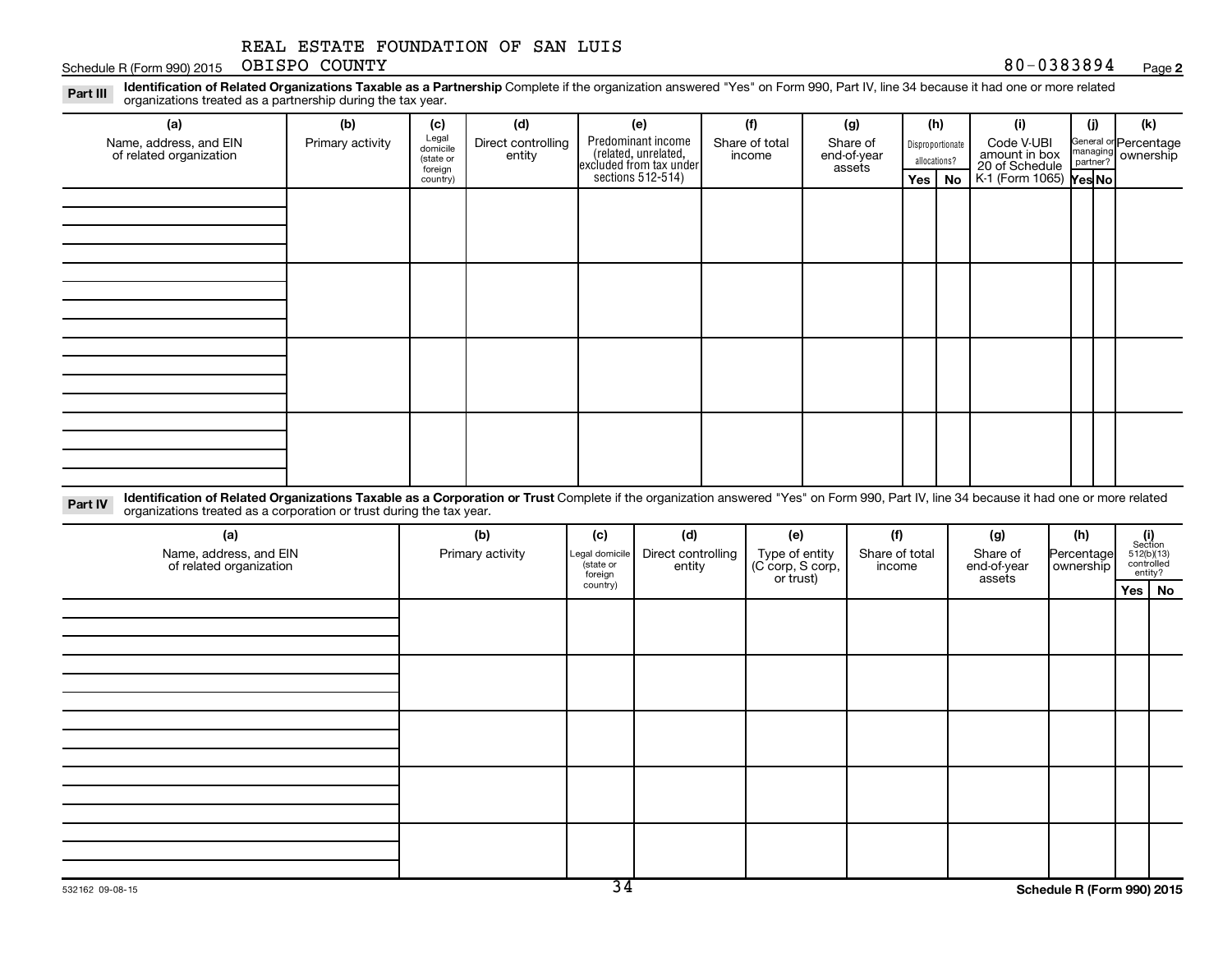Schedule R (Form 990) 2015 OBISPO COUNTY Next Schedule R (Form 990) 2015 OBISPO COUNTY

|  | Part V Transactions With Related Organizations Complete if the organization answered "Yes" on Form 990, Part IV, line 34, 35b, or 36. |
|--|---------------------------------------------------------------------------------------------------------------------------------------|
|--|---------------------------------------------------------------------------------------------------------------------------------------|

|                | Note. Complete line 1 if any entity is listed in Parts II, III, or IV of this schedule.                                                                                                                                        |  |  |              |                 | Yes                     | <b>No</b>                   |
|----------------|--------------------------------------------------------------------------------------------------------------------------------------------------------------------------------------------------------------------------------|--|--|--------------|-----------------|-------------------------|-----------------------------|
|                | During the tax year, did the organization engage in any of the following transactions with one or more related organizations listed in Parts II-IV?                                                                            |  |  |              |                 |                         |                             |
|                |                                                                                                                                                                                                                                |  |  |              | 1a              |                         | X                           |
|                |                                                                                                                                                                                                                                |  |  |              | 1 <sub>b</sub>  | X                       |                             |
|                |                                                                                                                                                                                                                                |  |  |              | 1 <sub>c</sub>  |                         | $\overline{\mathbf{x}}$     |
|                | d Loans or loan guarantees to or for related organization(s) www.communically.communically content to an analyzing content of the content of the content of the content of the content of the content of the content of the co |  |  |              | 1 <sub>d</sub>  |                         | $\overline{\textbf{X}}$     |
|                | e Loans or loan guarantees by related organization(s) www.assess.com/minimum/minimum/minimum/minimum/minimum/minimum/minimum/minimum/minimum/minimum/minimum/minimum/minimum/minimum/minimum/minimum/minimum/minimum/minimum/m |  |  |              | 1e              |                         | $\mathbf x$                 |
|                |                                                                                                                                                                                                                                |  |  |              |                 |                         |                             |
|                |                                                                                                                                                                                                                                |  |  |              | 1f              |                         | х                           |
| a              | Sale of assets to related organization(s) macrocommunically contained and contained and contained and contained and contained and contained and contained and contained and contained and contained and contained and containe |  |  |              | 1g              |                         | $\overline{\textbf{x}}$     |
|                | h Purchase of assets from related organization(s) manufactured and content to content the content of assets from related organization(s)                                                                                       |  |  |              | 1 <sub>h</sub>  |                         | $\overline{\textbf{X}}$     |
|                |                                                                                                                                                                                                                                |  |  |              | 1i              |                         | $\overline{\textbf{x}}$     |
|                |                                                                                                                                                                                                                                |  |  |              |                 |                         | $\overline{\textbf{X}}$     |
|                |                                                                                                                                                                                                                                |  |  |              |                 |                         |                             |
|                |                                                                                                                                                                                                                                |  |  |              | 1k              |                         | х                           |
|                |                                                                                                                                                                                                                                |  |  |              | 11              |                         | $\overline{\textnormal{x}}$ |
|                |                                                                                                                                                                                                                                |  |  |              |                 |                         |                             |
|                |                                                                                                                                                                                                                                |  |  |              |                 |                         |                             |
|                |                                                                                                                                                                                                                                |  |  |              | 10 <sub>o</sub> | $\overline{\texttt{x}}$ |                             |
|                |                                                                                                                                                                                                                                |  |  |              |                 |                         |                             |
|                |                                                                                                                                                                                                                                |  |  |              | 1p              |                         | х                           |
| a              |                                                                                                                                                                                                                                |  |  |              | 1q              |                         | $\overline{\textnormal{x}}$ |
|                |                                                                                                                                                                                                                                |  |  |              |                 |                         |                             |
|                | Other transfer of cash or property to related organization(s) www.communities are consumed and content transfer of cash or property to related organization(s)                                                                 |  |  |              | 1r              |                         | х                           |
|                |                                                                                                                                                                                                                                |  |  |              | 1s              |                         | $\overline{\mathbf{x}}$     |
| $\overline{2}$ | If the answer to any of the above is "Yes," see the instructions for information on who must complete this line, including covered relationships and transaction thresholds.                                                   |  |  |              |                 |                         |                             |
|                | $\sim$ $\sim$ $\sim$<br>$\sqrt{a}$                                                                                                                                                                                             |  |  | $\mathbf{H}$ |                 |                         |                             |

| (a)<br>Name of related organization | (b)<br>Transaction<br>type (a-s) | (c)<br>Amount involved | (d)<br>Method of determining amount involved |
|-------------------------------------|----------------------------------|------------------------|----------------------------------------------|
| (1)                                 |                                  |                        |                                              |
| (2)                                 |                                  |                        |                                              |
| (3)                                 |                                  |                        |                                              |
| (4)                                 |                                  |                        |                                              |
| (5)                                 |                                  |                        |                                              |
| (6)                                 | ת $\overline{\sigma}$            |                        |                                              |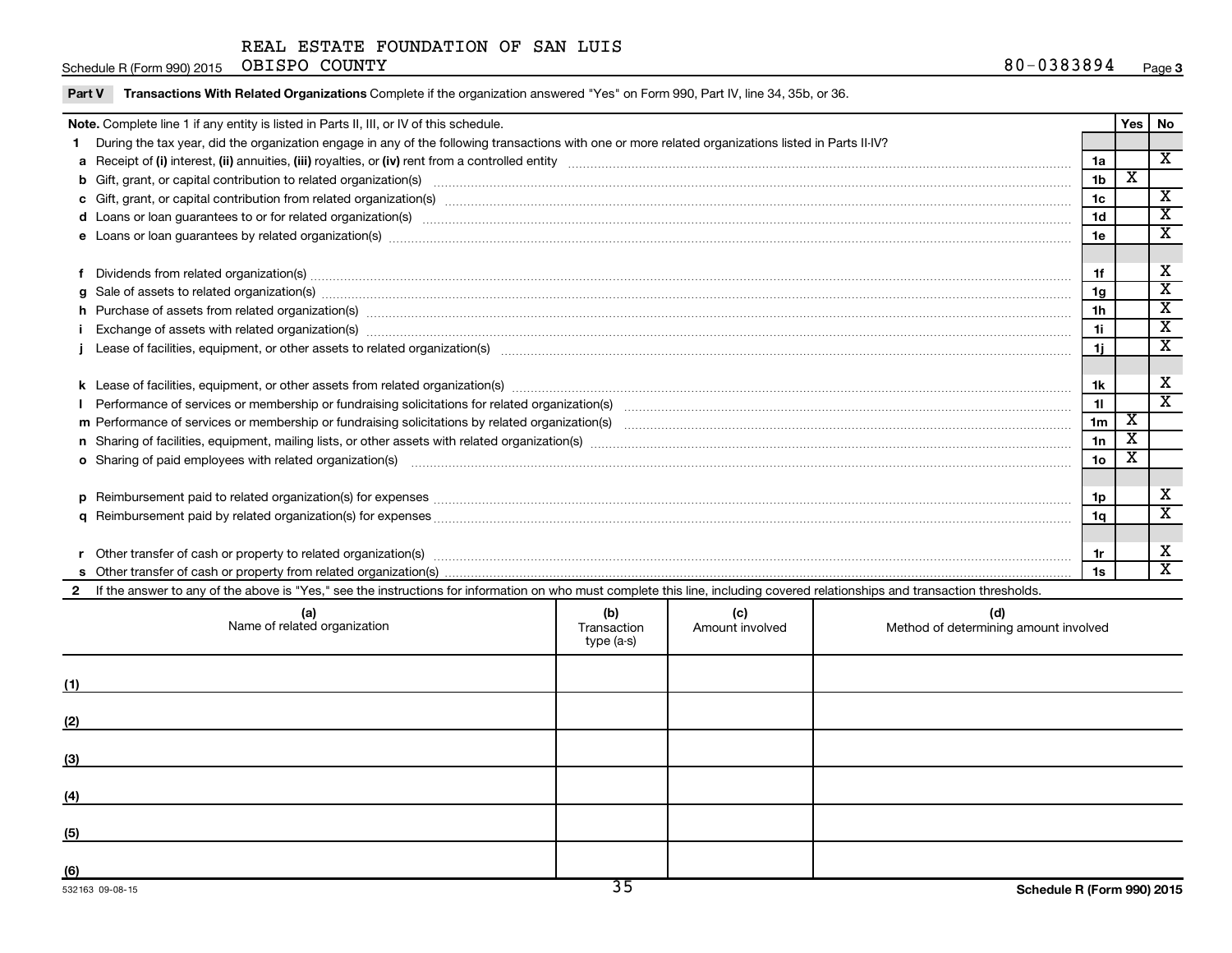Schedule R (Form 990) 2015 OBISPO COUNTY Next Schedule R (Form 990) 2015 OBISPO COUNTY

Part VI Unrelated Organizations Taxable as a Partnership Complete if the organization answered "Yes" on Form 990, Part IV, line 37.

Provide the following information for each entity taxed as a partnership through which the organization conducted more than five percent of its activities (measured by total assets or gross revenue) that was not a related organization. See instructions regarding exclusion for certain investment partnerships.

| that was not a related organization. Occ instructions regarding excitation for certain investment partnerships.<br>(a) | (b)              | (c)               | (d)                                                                                        |                                                          |  | (f)      | (g)         |        | (h)                                                                        | (i)                                                                            | (j)    | (k) |
|------------------------------------------------------------------------------------------------------------------------|------------------|-------------------|--------------------------------------------------------------------------------------------|----------------------------------------------------------|--|----------|-------------|--------|----------------------------------------------------------------------------|--------------------------------------------------------------------------------|--------|-----|
| Name, address, and EIN                                                                                                 | Primary activity | Legal domicile    | Predominant income<br>(related, unrelated,<br>excluded from tax under<br>sections 512-514) | (e)<br>Are all<br>partners sec.<br>$501(c)(3)$<br>orgs.? |  | Share of | Share of    |        | $\begin{tabular}{c} Disproport \\ tionate \\ all locations? \end{tabular}$ | Code V-UBI<br>amount in box 20 managing<br>Percentage<br>(Form 1065)<br>Pes No |        |     |
| of entity                                                                                                              |                  | (state or foreign |                                                                                            |                                                          |  | total    | end-of-year |        |                                                                            |                                                                                |        |     |
|                                                                                                                        |                  | country)          |                                                                                            | Yes No                                                   |  | income   | assets      | Yes No |                                                                            |                                                                                | Yes NO |     |
|                                                                                                                        |                  |                   |                                                                                            |                                                          |  |          |             |        |                                                                            |                                                                                |        |     |
|                                                                                                                        |                  |                   |                                                                                            |                                                          |  |          |             |        |                                                                            |                                                                                |        |     |
|                                                                                                                        |                  |                   |                                                                                            |                                                          |  |          |             |        |                                                                            |                                                                                |        |     |
|                                                                                                                        |                  |                   |                                                                                            |                                                          |  |          |             |        |                                                                            |                                                                                |        |     |
|                                                                                                                        |                  |                   |                                                                                            |                                                          |  |          |             |        |                                                                            |                                                                                |        |     |
|                                                                                                                        |                  |                   |                                                                                            |                                                          |  |          |             |        |                                                                            |                                                                                |        |     |
|                                                                                                                        |                  |                   |                                                                                            |                                                          |  |          |             |        |                                                                            |                                                                                |        |     |
|                                                                                                                        |                  |                   |                                                                                            |                                                          |  |          |             |        |                                                                            |                                                                                |        |     |
|                                                                                                                        |                  |                   |                                                                                            |                                                          |  |          |             |        |                                                                            |                                                                                |        |     |
|                                                                                                                        |                  |                   |                                                                                            |                                                          |  |          |             |        |                                                                            |                                                                                |        |     |
|                                                                                                                        |                  |                   |                                                                                            |                                                          |  |          |             |        |                                                                            |                                                                                |        |     |
|                                                                                                                        |                  |                   |                                                                                            |                                                          |  |          |             |        |                                                                            |                                                                                |        |     |
|                                                                                                                        |                  |                   |                                                                                            |                                                          |  |          |             |        |                                                                            |                                                                                |        |     |
|                                                                                                                        |                  |                   |                                                                                            |                                                          |  |          |             |        |                                                                            |                                                                                |        |     |
|                                                                                                                        |                  |                   |                                                                                            |                                                          |  |          |             |        |                                                                            |                                                                                |        |     |
|                                                                                                                        |                  |                   |                                                                                            |                                                          |  |          |             |        |                                                                            |                                                                                |        |     |
|                                                                                                                        |                  |                   |                                                                                            |                                                          |  |          |             |        |                                                                            |                                                                                |        |     |
|                                                                                                                        |                  |                   |                                                                                            |                                                          |  |          |             |        |                                                                            |                                                                                |        |     |
|                                                                                                                        |                  |                   |                                                                                            |                                                          |  |          |             |        |                                                                            |                                                                                |        |     |
|                                                                                                                        |                  |                   |                                                                                            |                                                          |  |          |             |        |                                                                            |                                                                                |        |     |
|                                                                                                                        |                  |                   |                                                                                            |                                                          |  |          |             |        |                                                                            |                                                                                |        |     |
|                                                                                                                        |                  |                   |                                                                                            |                                                          |  |          |             |        |                                                                            |                                                                                |        |     |
|                                                                                                                        |                  |                   |                                                                                            |                                                          |  |          |             |        |                                                                            |                                                                                |        |     |
|                                                                                                                        |                  |                   |                                                                                            |                                                          |  |          |             |        |                                                                            |                                                                                |        |     |
|                                                                                                                        |                  |                   |                                                                                            |                                                          |  |          |             |        |                                                                            |                                                                                |        |     |
|                                                                                                                        |                  |                   |                                                                                            |                                                          |  |          |             |        |                                                                            |                                                                                |        |     |
|                                                                                                                        |                  |                   |                                                                                            |                                                          |  |          |             |        |                                                                            |                                                                                |        |     |
|                                                                                                                        |                  |                   |                                                                                            |                                                          |  |          |             |        |                                                                            |                                                                                |        |     |
|                                                                                                                        |                  |                   |                                                                                            |                                                          |  |          |             |        |                                                                            |                                                                                |        |     |
|                                                                                                                        |                  |                   |                                                                                            |                                                          |  |          |             |        |                                                                            |                                                                                |        |     |
|                                                                                                                        |                  |                   |                                                                                            |                                                          |  |          |             |        |                                                                            |                                                                                |        |     |
|                                                                                                                        |                  |                   |                                                                                            |                                                          |  |          |             |        |                                                                            |                                                                                |        |     |

**Schedule R (Form 990) 2015**